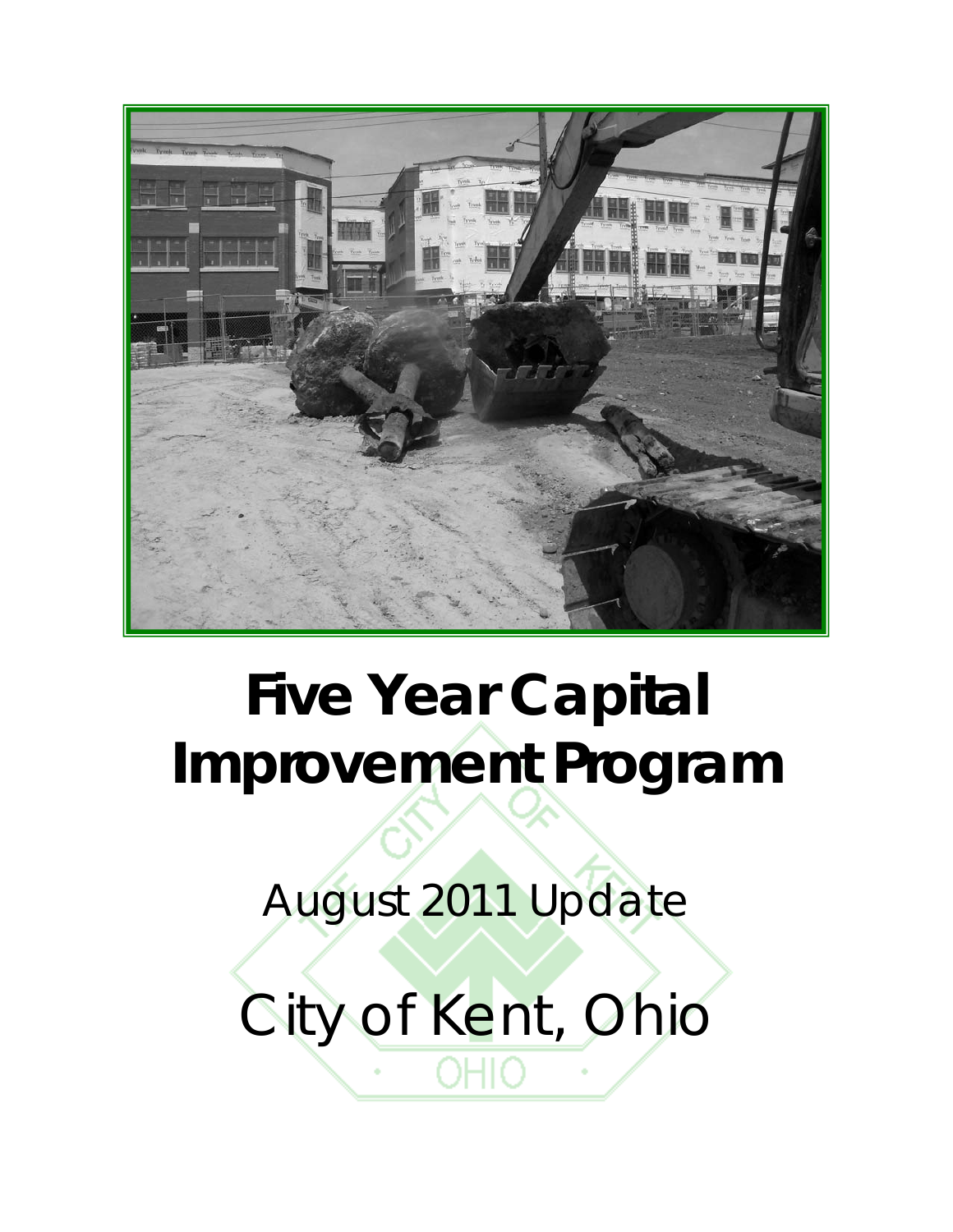# CITY OF KENT, OHIO FIVE YEAR CAPITAL IMPROVEMENT PLAN

Updated August 26, 2011

When it comes to infrastructure, time has a way of turning assets into liabilities.

The City's \$150 million investment in Kent's infrastructure loses value every day. Time, weather and daily usage take their toll on an aging infrastructure. Kent's infrastructure is on-call 24 hours a day, 7 days a week, 365 days a year – and whether the tolls are paid along the way or at the end of the trip, the meter is always running. The question is how and when the bill gets paid. The Capital Improvement Plan (CIP) seeks to answer that question.

The matter of how the bill gets paid takes infrastructure into the realm of investment strategies with questions like: How valuable is the asset? How important is preservation of asset equity? What return on equity is expected? What is the risk tolerance for infrastructure failure? The answers to these questions make it possible to develop an investment strategy that matches investor goals.

The City's CIP is based on the recognition that infrastructure is not free, re-investment matters, repairs work and planning is critical.

# Investment Grade Infrastructure

Public infrastructure is the largest class of investments that Kent has made in pursuit of community prosperity. Like any successful investment strategy, managing the City's infrastructure portfolio requires balancing risks against the City's income position, asset base and goals. In this process asset allocation decisions can be aligned with strategic objectives and infrastructure equity can be leveraged to yield dividends in public safety, environmental protection, economic development and quality of life.

With over \$150 million invested in Kent's infrastructure it is fiscally imperative to preserve the value

of that equity through wellplanned and appropriately timed capital re-investments. The City's infrastructure is also expected to be a catalyst for new growth and accelerate economic development opportunities. Achieving both capital preservation and growth goals requires exceptional planning and a long term commitment to constructing and maintaining investment grade infrastructure.



# **CIP Development Process**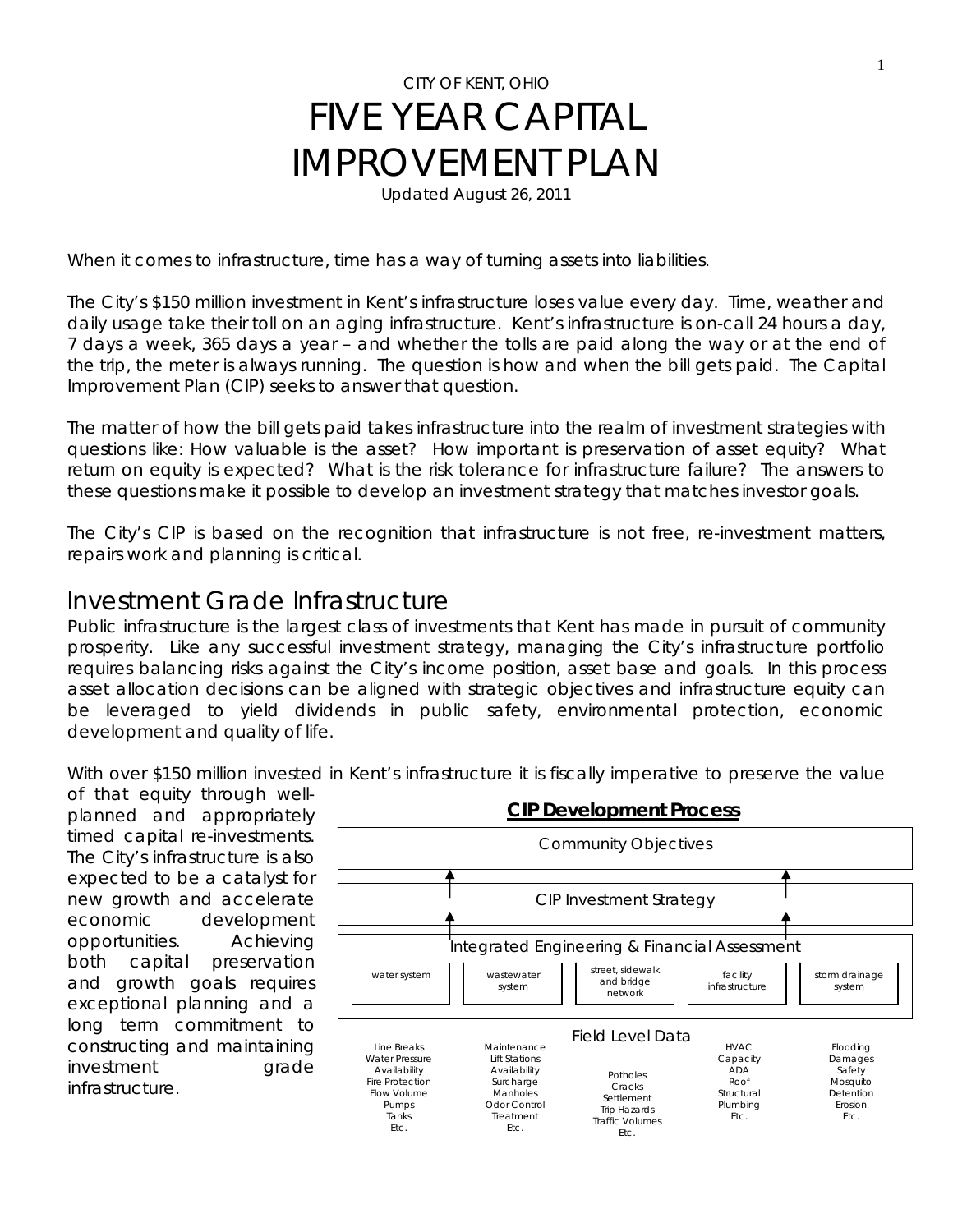Infrastructure performance, like market performance, has an inherent degree of uncertainty. From aspects in design, construction and daily use there are many variables that can affect infrastructure service life. The City's CIP is based on the application of proven engineering principles and practices to evaluate the City's infrastructure in order to understand the risks, quantify those risks and assess options based on probable outcomes that drive CIP project recommendations.

Infrastructure performance is a necessary – but not sufficient – condition for nearly all of the City's strategic objectives and it is integral to the City's mission of advancing community prosperity. Infrastructure makes strategic outcomes possible. When infrastructure performs at the highest levels it is capable of being leveraged to drive economic activity and enhance quality of life. Likewise, poor performing infrastructure is equally capable of impeding economic growth, impairing quality of life and undercutting efforts to stimulate community vitality. The City's CIP creates a framework for matching resource inputs to community outputs.

# Collaborative Capital Planning

The City of Kent recognizes the importance of long-range capital investment planning to maintain the health and vitality of the community. The City's Capital Improvement Plan (CIP) is a five year infrastructure plan that has been developed to provide the City's highest capital priorities with a sustainable financing schedule. The Capital priorities are built around the City's strategic goals that have been collaboratively defined through input from community members, City Council and City staff as follows:

- **Financial Health and Economic Development …..***"to be a prosperous and livable city for all citizens"*
- **Natural Resources …..***"to protect and promote the City's natural resources"*
- **Quality of Life …..***"to enhance lifestyle choices through physical and social environment"*
- **Community Safety …..***"to be an exceptionally safe city"*
- **Communities within the City …..***"to strengthen the quality and enhance the value of neighborhoods"*
- **City / University Synergy …..***"expand collaborative opportunities that enrich the community experience"*
- **Governmental Performance …..***"to provide the best services at the lowest cost"*

The CIP was developed to meet the needs of Kent residents that depend upon modern and reliable utility services for public health, jobs from economic development and the lifestyle amenities and conveniences that define the quality of life in their hometown. By facilitating economic development, enhancing the tax base, forging partnerships and protecting the community's safety and environmental resources, the CIP seeks to benefit all segments of the community and support the mission of the Kent municipal government.

# Framework for Investment

The City has established a multi-year planning process as a framework to evaluate and address short and long term capital needs. With more capital outlay needs than available resources can support at any one time, this framework serves as a decision matrix for maximizing resources and selecting projects based on Council policies, priorities and sound financial principles.

The multi-year focus creates the continuity needed to focus resources towards long term strategic objectives in a decision environment that is typically dominated by the short term pressures of the annual budget cycle. This continuity does not mean that the CIP is rigid and non-adaptive. Rather, the CIP provides a platform to understand the choices and consequences of possible budgetary changes before making decisions – which is what sound fiscal management and strategic planning is all about.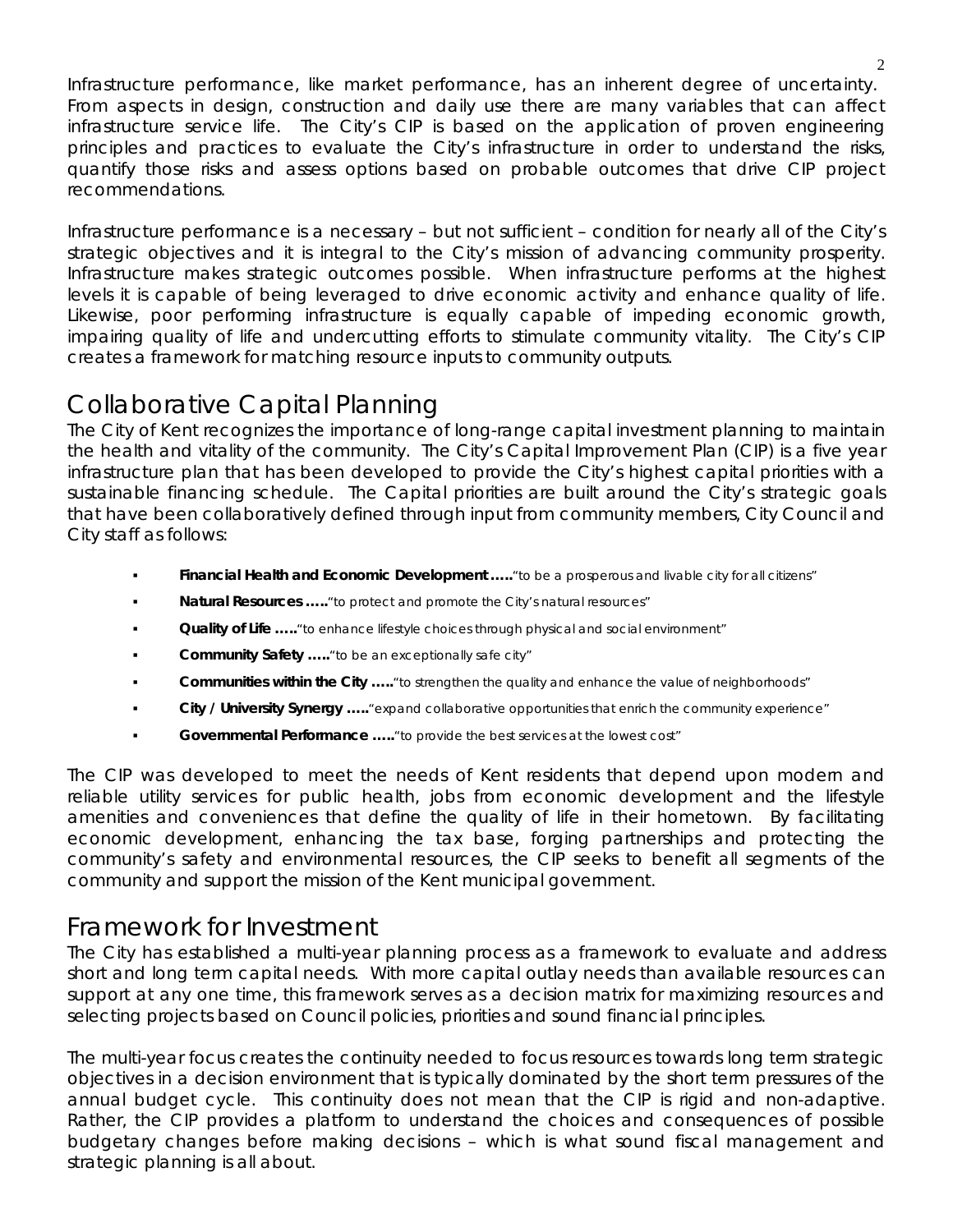The effectiveness of the CIP framework is measured by its ability to provide predictability, stability and financial sustainability for the replacement, upgrade and development of critical public facilities and infrastructure. In this way, the CIP offers a fiscally responsible approach to reconciling the gap between the mounting costs of critical infrastructure needs and affordability or the ability of the customer to pay for those needs.

Ultimately, the CIP framework ensures elected officials and citizens that major capital decisions are fully considered before they are approved and funded.

# Principle Based Programming

The general principles applied to the selection of projects in the development of the CIP include:

- 1. Fulfilling the 25% charter requirement for income tax allocation for capital projects;
- 2. Ensuring continued compliance with all applicable federal and state mandates;
- 3. Honoring existing financial commitments (previously approved grant or partnership agreements);
- 4. Leveraging public funds to obtain external funding, e.g., grants;
- 5. Investing in projects that yield a return on investment internally in the form of cost savings, e.g., energy upgrades, and externally in terms of tax base growth and economic development;
- 6. Sustaining infrastructure performance at a level commensurate with community expectations;
- 7. Timing infrastructure replacement to optimize the operating cost to capital cost ratio;
- 8. Providing a balanced capital plan which funds the highest priority community needs, serving the widest array of public possible.
- 9. Stabilizing rates to avoid dramatic year-to-year fluctuations by amortizing costs across multiple years;
- 10. Utilizing conservative bond finance practices to keep debt load to a minimum);
- 11. Building towards a "pay as you go" cash position that leverages debt recoveries and rate based revenues (water, sewer, storm sewer) to reduce the need for new debt issuance;
- 12. Aligning and budgeting expected project costs to match realistic spending time frames.

# Capital Improvement Financing

Capital outlays can be financed with operating revenues, user charges (rates), bond proceeds, capital reserves (fund balances), lease-purchase agreements, equipment-purchase revolving funds, special assessments, and state/federal grants. The use of operating revenue to finance capital projects or equipment is called "pay-as-go" financing and has been Kent's traditional method of addressing the community's capital outlay needs.

At present, the City does not possess sufficient financial resources to both adequately meet its capital needs and maintain current levels of municipal services. Strategically, the City must either: 1) continue to defer much needed capital improvements until a crisis arises; 2) reduce current levels of municipal services; 3) increase revenues; or 4) a combination of two or more of the above. These options clearly demonstrate the inter-relationship that exists between revenues, operating expenses and capital needs.

# Deferred Capital Maintenance

Investment grade infrastructure is what Kent residents and businesses appear to expect and it is what potential investors look for when considering whether the Kent community is investmentworthy. Experience has demonstrated that there are different paths to get to investment grade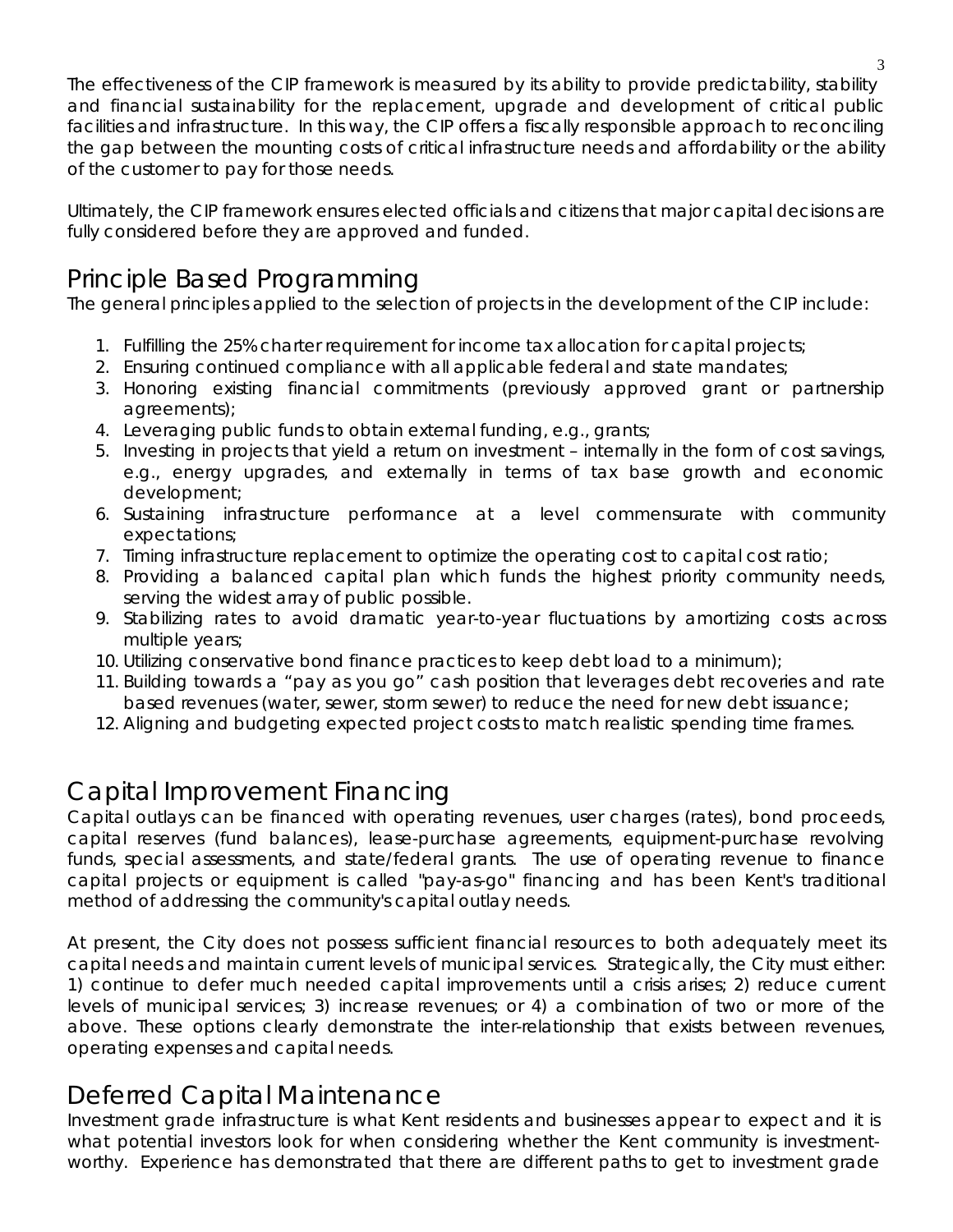infrastructure but the deferred maintenance path is a slippery slope that has proven to be a costly diversion from the financial reality of infrastructure maintenance.

Debt is not just a result of over-spending, it also arises when significant infrastructure problems go unaddressed and associated costs climb. Avoiding debt at the front-end of infrastructure maintenance (e.g., deferring capital investment) only grows the debt burden at the back-end of infrastructure maintenance; and failing to recognize this linkage or to balance this transfer of costs has proven in practice to fail both the intent of good infrastructure maintenance and the spirit of fiscal conservatism that defended deferred maintenance in the first place.

# Capital Improvement Projects

The list of projects in the Capital Improvement Program is the heart of the capital budgeting process. The list is reviewed and updated annually to provide a recurring opportunity to assess the capital needs of the City based on what has been funded and what new needs have been identified. The project list contained in this CIP for the years 2012 through 2016 represents the Administration's recommendation for the City's 5-Year Capital Improvement Program.

# **Proposed 2012 Capital Program Summary**

- The proposed 2012 capital program includes 35 projects (excluding debt).
- The total proposed capital program costs (including all debt costs) for 2012 is \$12,148,403.
- The total 2012 CIP is \$1,956,031 more than the approved 2011 CIP.
- \$7,505,551 of the \$12,148,403 (or 62%) in 2012 is grant or debt funded.
- The City has leveraged outside capital for new total City cash on a 1:1 basis in 2012.
- The approved 2010 Capital Plan listed a total City cash contribution at 47% for 2012; but the proposed 2011 Capital Plan update for 2012 shows a 38% total City cash contribution.
- The proposed new general government City cash contribution (income tax) for 2012 is \$2,500,000.
- The estimated Charter requirement for 2012 is \$2,491,030.
- The proposed 2012 general government City cash contribution is \$8,970 above the Charter requirement.
- The proposed 2012 debt (debt service, principle, interest) is \$2,840,312 (reduced from \$3.1 million in 2011).
- The City's legal debt margin (10.5% of assessed value) is approximately \$35 million.
- The net cost of debt in 2012 will be \$628,812.
- The undesignated fund balance declined by \$1,845,259 in 2010 to \$10.0 million.
- The undesignated fund balance is projected to decline by \$2.5 million in 2011 to \$7.5 million.
- The undesignated fund balance is projected to decline by \$2.7 million in 2012 to \$4.8 million.
- The managed reserve fund balance (emergency fund) is projected to be \$2.25 million in 2012.

- There are no utility rate increases reflected in the proposed 2012 Capital Plan but the Utility Funds are approaching a critical state and the staff is requesting to begin meeting with Council members to discuss the development of a long term rate stabilization plan in order to avoid recommending significant double digit rate increases over the next couple of years.

- There were no rate increases for water or sewer in 2011, following rate increases of 3% for water and sewer in 2010.

- Council approved using Stormwater Funds to pay 10% towards stormwater related salaries of General Fund employees through the end of 2011. As part of the 2012 Capital and Operating Budget discussions, staff will need Council's direction for the future of that fund allocation. The Proposed Capital Plan for 2012 currently shows no funds allocated towards Operating expenses.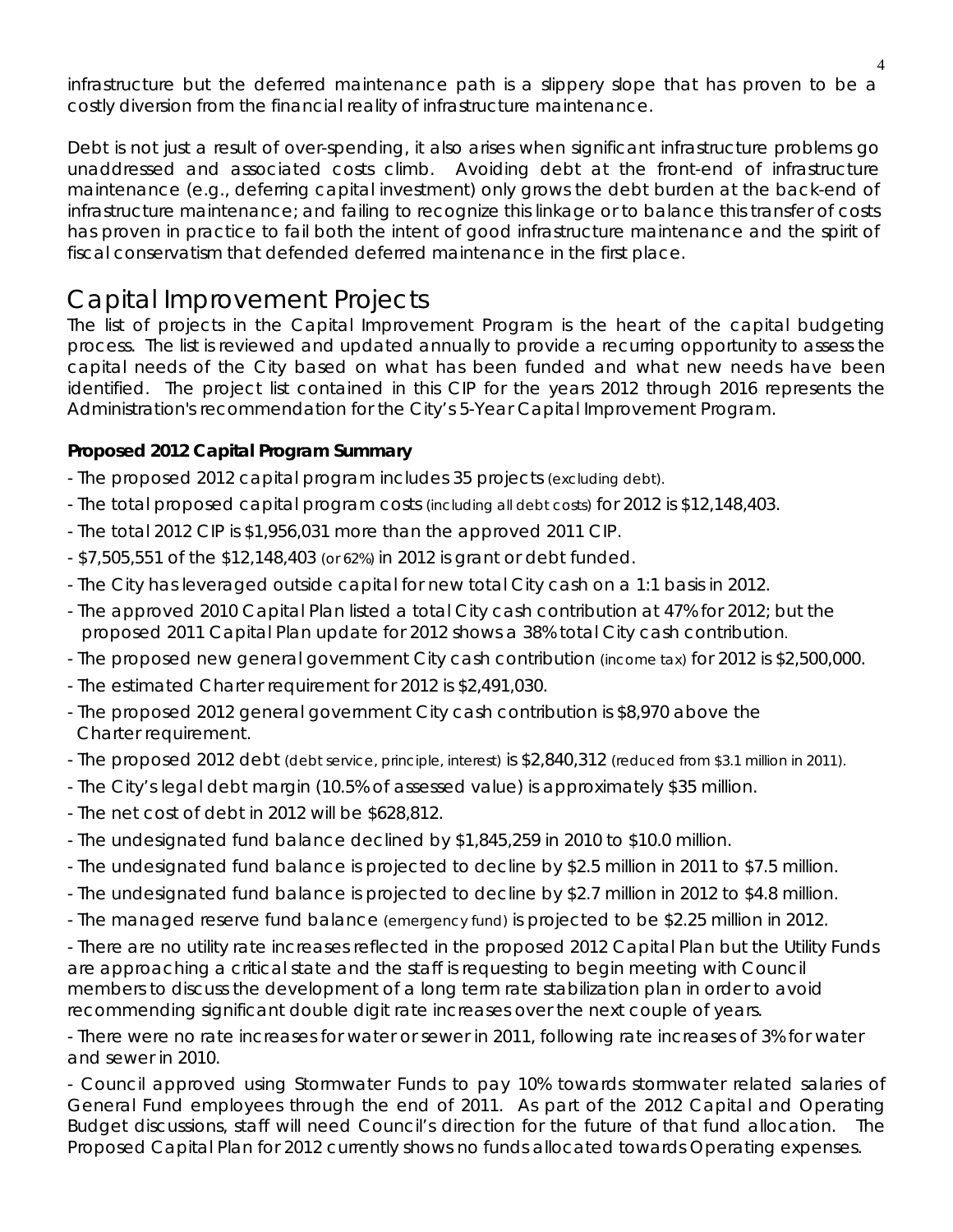# **2012 Proposed Capital Project Listing By Strategic Priorities**

Note: some projects may appear twice because they serve multiple priorities and some related projects have been consolidated (e.g., Fire safety equipment replacement) under a single heading rather than listed separately for each purchase.

- **Financial Health and Economic Development …..***"to be a prosperous and livable city for all citizens"* 
	- Downtown Streets (Erie & Depeyster)
	- Esplanade Project
	- Alley 5 Parking Lot
	- Ametek Purchase & Remediation
	- Debt Refunding (short term)
	- Budget and Finance IT System
- **Natural Resources …..***"to protect and promote the City's natural resources"*
- **Quality of Life …..***"to enhance lifestyle choices through physical and social environment"* 
	- Streets & Sidewalk Repair Program
	- Rhodes Road Path
- **Community Safety …..***"to be an exceptionally safe city"* 
	- Summit Street Signal Coordination
	- Fairchild Avenue Bridge
	- Fire Safety Equipment Replacement
	- Police Safety Equipment and Vehicle Replacements
	- Pine Street Construction, Phase 1
	- Police Facility Repairs
	- Rhodes Road Path
	- Atomic Absorption Unit Replacement
- **Communities within the City …..***"to strengthen the quality and enhance the value of neighborhoods"*  - Streets & Sidewalk Repair Program
	- Rhodes Road Path
- **City / University Synergy …..***"expand collaborative opportunities that enrich the community experience"* 
	- Downtown Streets (Erie & Depeyster)
	- Esplanade Project
	- Summit Street Improvement Project
- **Governmental Performance …..***"to provide the best services at the lowest cost"* 
	- Water Reclamation Plant Equipment Replacement
	- Water Treatment Plant Equipment Replacement
	- Water Tanks Lead Paint Abatement
	- Budget and Finance IT System
	- Carpet Replacement (B&F, Health, & Council Chambers)
	- Central Maintenance Equipment and Vehicle Replacements
	- Atomic Absorption Unit Replacement
	- Fiber to P&R and WRF

The most significant capital impact of the continued revenue shortfall for 2012 is the planned deferral of the street/sidewalk replacement program. Through a combination of grant and local funds, the street/sidewalk replacement program over the last couple years has been at near record levels of funding but for 2012 these funds were re-allocated to pay the City's match funds for the Ametek property site remediation (\$500,000). If these funds are not required, then the staff would recommend restoring the street/sidewalk program at \$500,000.

The Five Year Capital Improvement Program should be viewed as a living document reflecting the dynamics of an ever-changing environment that requires constant monitoring and adjustment as priority needs change over time. This process needs to be revisited and updated annually with the understanding that the City's Annual Budget may need to be modified from time to time in reaction to the transforming needs of the Kent community.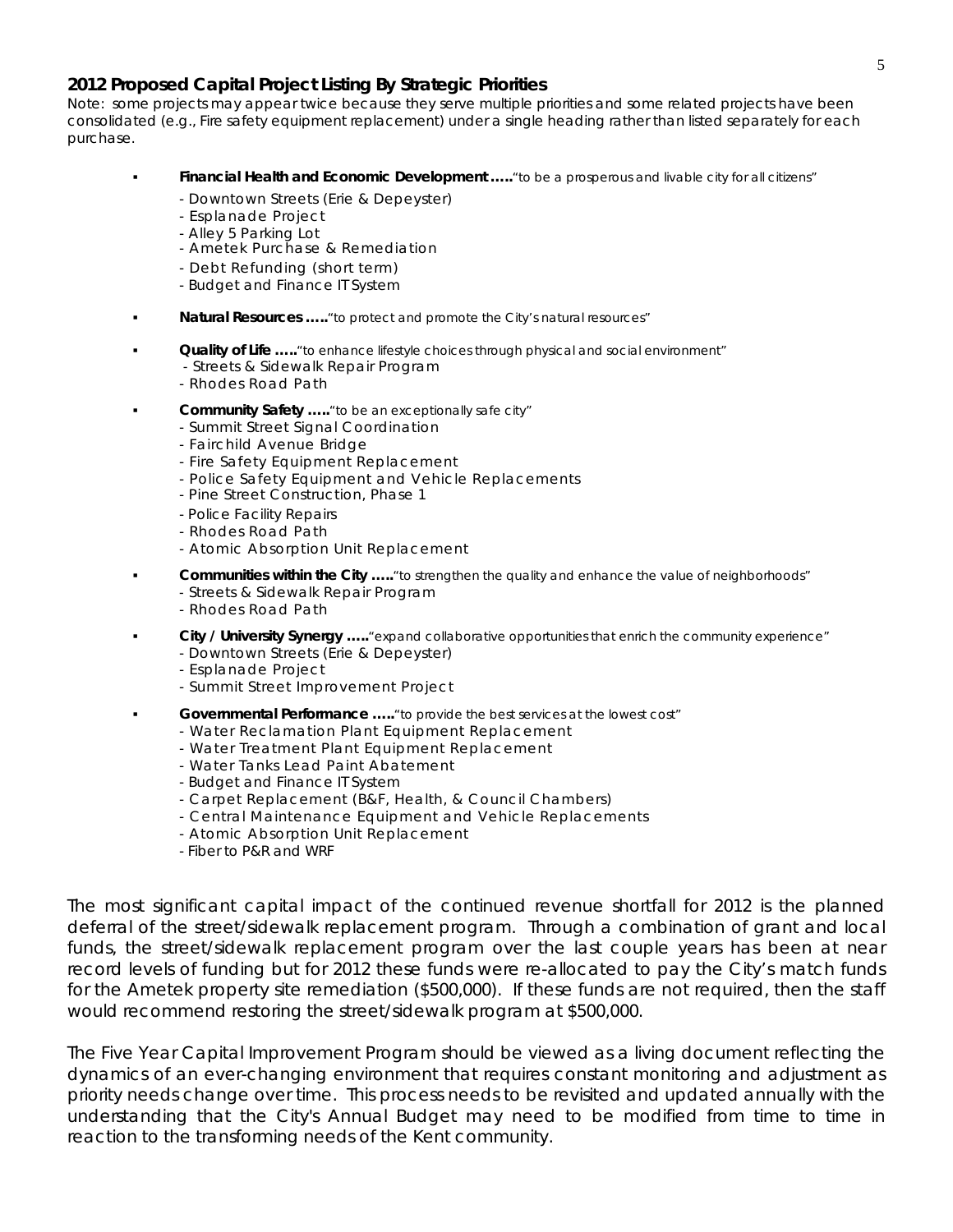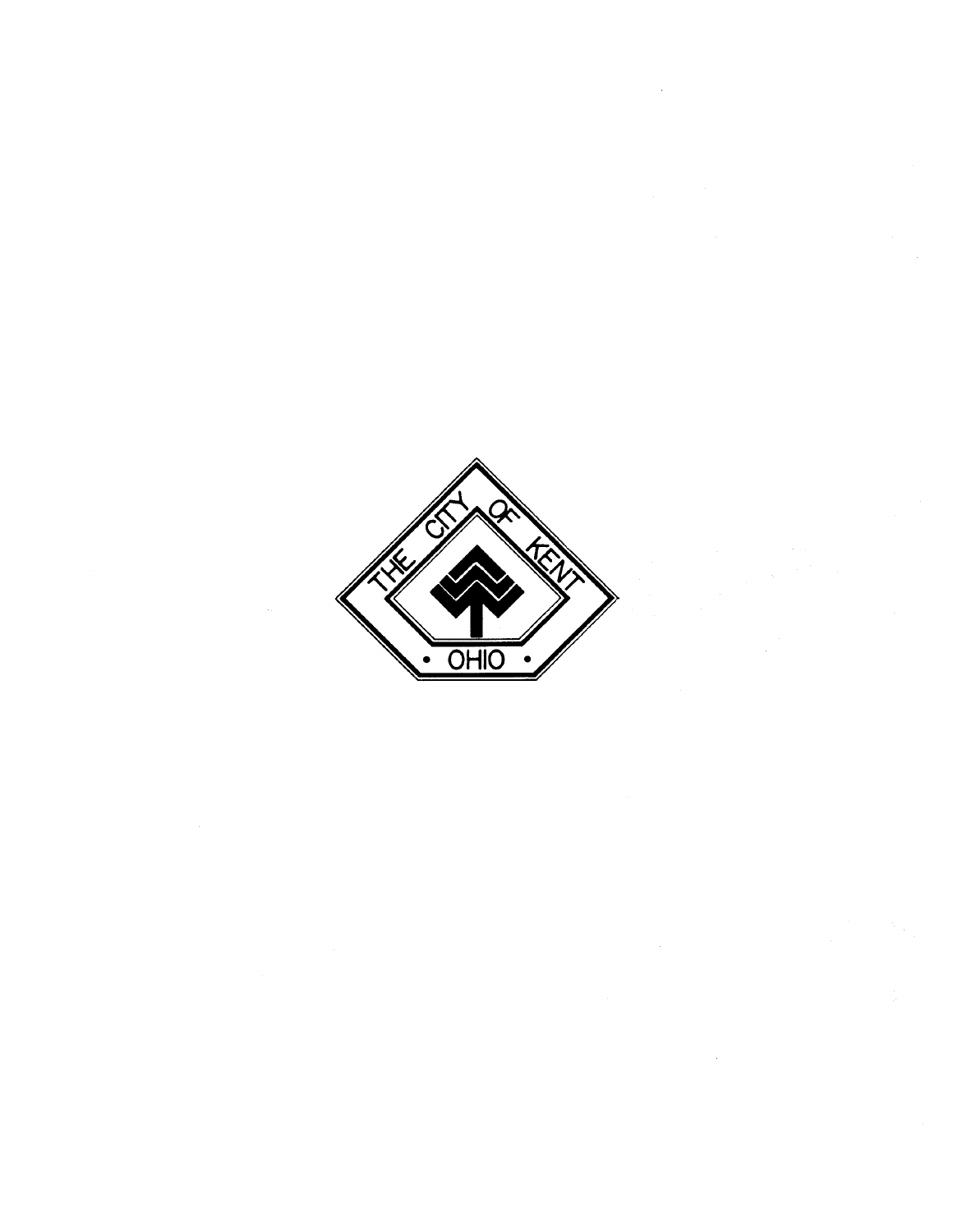|           |                                                        |                        |          |         |           |                        | 2011 Programmed Funding' |                    |              |               |                           |              | 2011 Programmed Reimbursements & Sale Notes/Bonds |         |                                | Net                     |                                                                                                                                                      |
|-----------|--------------------------------------------------------|------------------------|----------|---------|-----------|------------------------|--------------------------|--------------------|--------------|---------------|---------------------------|--------------|---------------------------------------------------|---------|--------------------------------|-------------------------|------------------------------------------------------------------------------------------------------------------------------------------------------|
| Proj. No. | Project Name                                           | Fire/EMS               | Cap Proj |         | Debt Serv | Gen Gov                | Water                    | Sanitary           | Storm        | Total         | Gen Gov                   | Water        | Sanitary                                          | Storm   | Total                          | Cost<br>City            | Notes                                                                                                                                                |
|           | Summit Street Traffic Signal Coordination -            |                        |          |         |           |                        |                          |                    |              |               |                           |              |                                                   |         |                                |                         | Reimbursements, \$583,760 From ODOT and                                                                                                              |
| 1992-013  | Design Phase II)                                       |                        |          | 729,700 |           | 729,700                |                          |                    |              | 729,700       | 656,730                   |              |                                                   |         | 656,730                        | 72,970                  | 72,970 From KSU totaling \$656,730<br>Reimbursements, County \$131,000 and \$214,300                                                                 |
| 1997-009  | airchild Avenue Bridge                                 |                        |          | 418,000 |           | 418,000                | 83,000                   | 177,000            | 105,000      | 783,000       | 345,300                   |              |                                                   |         | 345,300                        | 437,700                 | ODOT R/W                                                                                                                                             |
| 2002-014  | <b>Plum Creek Stream Restoration</b>                   |                        |          |         |           |                        |                          |                    | 50,000       | 50,000        |                           |              |                                                   |         |                                | 50,000                  |                                                                                                                                                      |
| 2004-014  | <b>SR 59 Signalization Project</b>                     |                        |          | 487,000 |           | 487,000                |                          |                    |              | 487,000       | 400,000                   |              |                                                   |         | 400,000                        | 87,000<br>s             | ODOT \$390,000, OPWC \$10,000                                                                                                                        |
| 2008-003  | SR59 Street Light Repair / Replacement                 |                        |          | 2,300   |           | 2,300                  |                          |                    |              | 2,300         |                           |              |                                                   |         |                                | 2,300<br>s              |                                                                                                                                                      |
| 2008-005  | Middlebury Road Water Main Replacement                 |                        |          |         |           | S.                     | 511,000                  |                    |              | 511,000       | \$                        | 295,000<br>s |                                                   |         | 295,000<br>s.                  | 216,000                 | This project is carried over from 2010, OPWC<br>Round 24 \$295,000                                                                                   |
| 2008-006  | Area Q Ph. 5                                           |                        |          |         |           | ×                      |                          |                    | 1,181,000    | 1,181,000     |                           |              |                                                   | 695,000 | 695,000                        | 486,000                 | \$50k Stow, \$545k I2 Grant, \$100k I2 Loan, moved<br>from 2010                                                                                      |
| 2008-009  | Harvey Lake Outfall                                    |                        |          |         |           |                        |                          |                    | 200,000      | 200,000<br>s  |                           |              |                                                   |         |                                | s<br>200,000            | Reappropriated in 2010, Moved to 2011                                                                                                                |
| 2008-015  | ish Creek Watershed Study                              |                        |          |         |           |                        |                          |                    | 75,000       | 75,000        |                           |              |                                                   |         |                                | 75,000                  |                                                                                                                                                      |
| 2009-005  | Nowntown Demolition Phase                              |                        |          | 11,400  |           | 11,400                 |                          |                    |              | 11,400        |                           |              |                                                   |         | ٠                              | 11,400                  |                                                                                                                                                      |
| 2009-007  | Downtown Traffic Study                                 |                        |          | 50,000  |           | 50,000<br>s            |                          |                    |              | 50,000<br>s   |                           |              |                                                   |         | s.                             | s<br>50,000             |                                                                                                                                                      |
|           | 2009-008 Alley 4 - Reconstruction                      |                        |          | 550,000 |           | 550,000<br>s           |                          |                    |              | 550,000       | 270,000<br>s              |              |                                                   |         | 270,000 \$                     | 280,000                 | New Project - Part of Downtown Master Plan,<br>OPWC Round 24 \$270,000                                                                               |
|           | 2009-009 Downtown Streets, Design                      |                        |          | 150,000 |           | 150,000                |                          |                    |              | 150,000 \$    |                           |              |                                                   |         | \$.<br>$\sim$                  | IS.                     | 150,000 \$100,000 from Fund 302                                                                                                                      |
|           | 2009-010 Cuyahoga River - Letter of Map Revision       |                        |          |         |           |                        |                          |                    | s<br>150,000 | 150,000<br>s. |                           |              |                                                   |         | s.                             | s                       | 150,000 Flood Map Update                                                                                                                             |
| 2010-004  | <b>Esplanade Project</b>                               |                        |          | 29,900  |           | 29,900                 |                          |                    |              | 29,900        | 29,900                    |              |                                                   |         | 29,900                         | $\mathbf{s}$<br>×       | eimbursements, \$29,900 from KSU                                                                                                                     |
|           | 2010-005 SR 59 Sidewalk Franklin Twp.                  |                        |          | 5,000   |           | 5,000                  |                          |                    |              | 5,000         | s                         |              |                                                   |         | s.                             | s                       | 5,000 Work within City limits.                                                                                                                       |
|           | 2010-010 Pine St. Construction, Phase 1                |                        | s        | 11,000  |           | 11,000                 |                          |                    |              | 11,000        | s                         |              |                                                   |         | s.<br>$\overline{\phantom{a}}$ | ls.<br>11,000           | CDBG: \$116k 2010 funds; \$125k 2011 funds, see<br>Note #1                                                                                           |
|           | 2010-011 City/KSU Message Board                        |                        |          | 50,000  |           | 50,00                  |                          |                    |              | 50,000        |                           |              |                                                   |         | \$                             | 50,000                  | City share of total cost, Rduced to \$50,000, Moved<br>2011, project moved from 2010                                                                 |
|           | 2011-001 Annual Sidewalk/Street Program - Construction |                        |          | 850,000 |           | 850,000                |                          |                    |              | 850,000       | 150,000<br><b>S</b>       |              |                                                   |         | 150,000 \$<br>s.               |                         | Org. funding \$850k increased to \$1,000k, including<br>700,000 \$150k AMATS Grant, Total Funding reduced to<br>\$800,000 to off set cost of Alley 4 |
| 2011-003  | Alley 5 - Parking Lot                                  |                        |          | 120,000 |           | 120,00                 |                          |                    |              | 120,000       |                           |              |                                                   |         | s.                             |                         | 120,000 KCC Approved in May 2011                                                                                                                     |
| BF-10-01  | B&F IT - Accounting                                    |                        |          | 50,000  |           | 50,000                 |                          |                    |              | 50,000        |                           |              |                                                   |         | $\overline{\phantom{a}}$       | $\mathsf{s}$<br>50,000  | This funding continues the work started in 2010                                                                                                      |
|           | CM-12-05 Pavement Maintenance Equipment                |                        |          | 90,000  |           | 90,000<br>s.           |                          |                    |              | $90,000$ \$   |                           |              |                                                   |         | s.                             | s                       | 90,000 Purchase recommended above street sweeper                                                                                                     |
|           | CM-11-00 CM, Misc. Equipment                           |                        |          | 15,000  |           | 15,000                 | 5,000                    | 5,000<br>\$.       |              | 25,000        | -S                        |              |                                                   |         | ٠                              | 25,000<br>s.            |                                                                                                                                                      |
|           | CM-11-02 Pickup Trucks (1)                             |                        |          |         |           | ٠                      | 10,000<br>l S            | 10,000<br><b>S</b> |              | 20,000        | l S                       |              |                                                   |         | \$<br>$\overline{\phantom{a}}$ | 20,000<br><b>S</b>      |                                                                                                                                                      |
|           | CM-12-03 Street Sweeper to replace #183                |                        |          |         |           | s.                     |                          |                    |              |               | s                         |              |                                                   |         |                                | s.                      | Funded in the 2008 for Year 2012, equipment is will<br>need to be replaced but is defered to 2013                                                    |
| DS-10-01  | General Obligation Bonds - Principal                   |                        |          |         | 238,575   | s<br>238,575           |                          |                    |              | 238,575       |                           |              |                                                   |         |                                | $\mathsf{s}$<br>238,575 | Principal (\$145,000) & Interest (\$92,680) Payment                                                                                                  |
| DS-10-02  | Issue II Loan - Fairchild                              |                        |          |         | 25,647    | 25,647<br>s            |                          |                    |              | 25,647        |                           |              |                                                   |         | s.                             | 25,647<br>s             | Zero Interest                                                                                                                                        |
| DS-10-03  | Issue II Loan - Elm/Mae/Morris                         |                        |          |         | 4,300     | 4,300<br>S.            |                          |                    |              | 4,300         |                           |              |                                                   |         |                                | s                       | 4,300 Zero Interest                                                                                                                                  |
|           | DS-10-04 Note Outstanding Fire Station/City Admin.     |                        |          |         |           | 2,816,750 \$ 2,816,750 |                          |                    |              |               | \$ 2,816,750 \$ 2,485,000 |              |                                                   |         | 2,485,000<br>s.                | I s                     | 331,750 Principal paydown of \$240,000                                                                                                               |
|           | FD-11-01 Fire Miscellaneous Equipment                  | 30,000<br>$\mathbb{S}$ |          |         |           | 30,000                 |                          |                    |              | $30,000$ \$   |                           |              |                                                   |         | s.<br>$\overline{\phantom{a}}$ | 30,000<br>ls.           |                                                                                                                                                      |
|           | FD-11-02 Fire Vehicle Replacement Fund                 | S<br>175,000           |          |         |           | s.<br>175,000          |                          |                    |              | \$<br>175,000 | S<br>٠                    |              |                                                   |         | \$                             | $-$ Is<br>175,000       | \$200k incraase no purchase \$32,000 for Chevy<br>Tahoe see FD-11-03), Moved \$25k to roof                                                           |
| FD-13-04  | Fire Main Station Vehicle Bay Roof Repair              | $\mathsf{s}$<br>25,000 |          |         |           | 25,000<br>s            |                          |                    |              | 25,000<br>s.  | s                         |              |                                                   |         | s.<br>$\cdot$                  | l \$<br>25,000          | Moved in 2011 from a project in 2011 from<br>completion in 2013, increased roof leakage                                                              |
|           | PD-10-05 Automated Parking Ticket System               |                        |          | 45,000  |           | 45,000<br>s.           |                          |                    |              | 45,000        | s                         |              |                                                   |         | \$<br>$\overline{\phantom{a}}$ | $\mathbf{s}$<br>45,000  |                                                                                                                                                      |
|           | PD-11-01 Police Miscellaneous Equipment                |                        | s        | 30,000  |           | 30,000<br>s            |                          |                    |              | 30,000<br>s.  | <b>s</b>                  |              |                                                   |         | \$<br>$\overline{\phantom{a}}$ | 30,000<br>l s           |                                                                                                                                                      |
|           | PD-11-02 Police Cruisers - Nine                        |                        |          | 270,000 |           | 270,000<br>s.          |                          |                    |              | 270,000<br>s. |                           |              |                                                   |         | s.<br>$\sim$                   | 270,000<br><b>S</b>     |                                                                                                                                                      |
|           | PD-11-04 Police Ballistic Vests                        |                        | s        | 30,000  |           | 30,000                 |                          |                    |              | 30,000        | s                         |              |                                                   |         | s.<br>$\overline{\phantom{a}}$ | 30,000<br>s             |                                                                                                                                                      |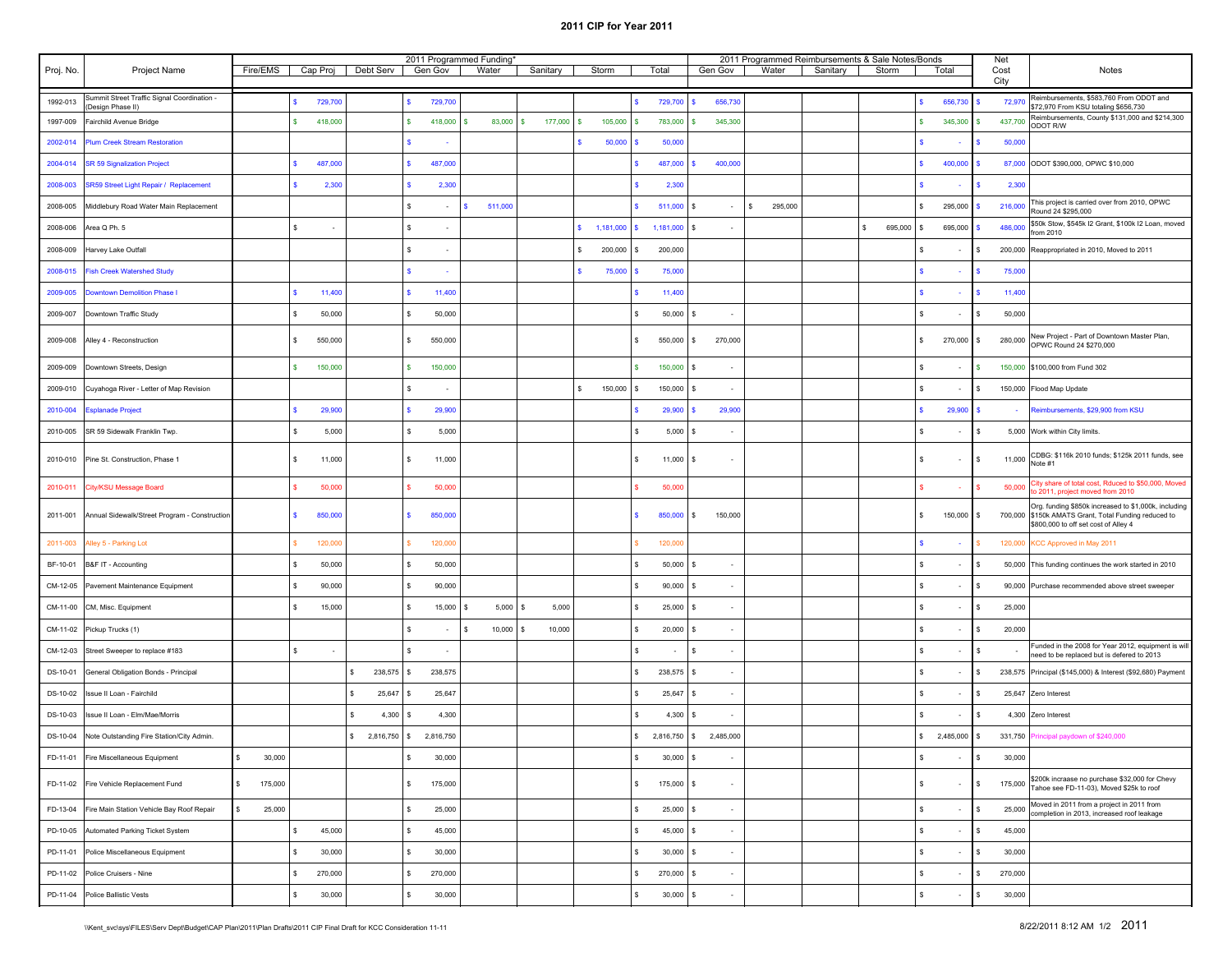|           |                                                       |                        |                |              | 2011 Programmed Funding' |              |                  |              |            |                           |                                        | 2011 Programmed Reimbursements & Sale Notes/Bonds |            |              | Net                        |                                                                                   |
|-----------|-------------------------------------------------------|------------------------|----------------|--------------|--------------------------|--------------|------------------|--------------|------------|---------------------------|----------------------------------------|---------------------------------------------------|------------|--------------|----------------------------|-----------------------------------------------------------------------------------|
| Proj. No. | Project Name                                          | Fire/EMS               | Cap Proj       | Debt Serv    | Gen Gov                  | Water        | Sanitary         | Storm        | Total      | Gen Gov                   | Water                                  | Sanitary                                          | Storm      | Total        | Cost                       | <b>Notes</b>                                                                      |
|           |                                                       |                        |                |              |                          |              |                  |              |            |                           |                                        |                                                   |            |              | City                       |                                                                                   |
|           | PD-11-05 Existing PD Building Minimum Repairs         |                        | 25,000         |              | 25,000<br>s.             |              |                  |              | 25,000     | - 1                       |                                        |                                                   |            |              | 25,000                     |                                                                                   |
|           | SA-10-05 Energy Conservation Project                  |                        |                |              | s.<br>$\sim$             |              |                  |              |            | 236,471 \$                | 29,310 \$                              | 235,736                                           |            | 501,517      | (501, 517)<br>$\mathbf{s}$ | Recvd. Grant from DOD Aug 2010; Provides total<br>grant to reimburse construction |
|           | SA-11-01 SAC Roof Replacement                         |                        | 25,000         |              | 25,000<br>s              |              |                  |              | 25,000     |                           |                                        |                                                   |            | . .          | 25,000<br>s                |                                                                                   |
|           | SS-11-01 2011 Safety & Service Depts. Phone & Network |                        | 25,000         |              | 25,000<br>s.             |              |                  |              | 25,000     | ٠.                        |                                        |                                                   |            |              | 25,000<br>s                | The 2011 funds started implementation of Direction<br>WiFi Building Connections   |
|           | SS-11-01 2012 Safety & Service Depts. Phone & Network |                        | 25,000         |              | 25,000<br>s.             |              |                  |              | 25,000     |                           |                                        |                                                   |            |              | 25,000                     | The 2012 funds continues implementation of<br>Direction WiFi Building Connections |
|           | SS-12-03 Server Replacement***                        |                        | 49,486         |              | 49,486<br>s.             | 8,372        | 9,430<br>\$.     | $2,512$ \$   | 69,800     |                           |                                        |                                                   |            |              | 69,800<br>s                |                                                                                   |
|           | WR-11-01 WRF, Misc. Plant Equipment                   |                        |                |              | $\overline{\phantom{a}}$ |              | 30,000<br>s.     |              | 30,000     |                           |                                        |                                                   |            | $\sim$       | s                          | 30,000 Increase \$5k for Utility Cart                                             |
|           | WR-11-02 WRF, Digester Lid Replacement                |                        |                |              | $\sim$                   |              | 50,000<br>\$.    |              | 50,000     | $\sim$                    |                                        |                                                   |            | $\sim$       | 50,000<br>$\mathsf{s}$     | Project design in 2011, Const defered until 2012 &<br>ncreased                    |
|           | WR-11-04 WRF, Roof Repair                             |                        |                |              | ٠.                       |              | 16,000<br>Ś.     |              | 16,000     | $\overline{\phantom{a}}$  |                                        |                                                   |            |              | s                          | 16,000 N. Maint. Bldg.                                                            |
| WR-11-05  | VFDs for RAS and WAS Pumps (see<br>Description Page)  |                        |                |              |                          |              | 15,000<br>Ś.     |              | 15,000     | $\sim$                    |                                        |                                                   |            |              | 15,000<br>s                |                                                                                   |
|           | WR-11-08 Aeration Tank Automatic Air Valves           |                        |                |              | ٠.                       |              | 7,000<br>S.      |              | 7,000      | - 1                       |                                        |                                                   |            |              | 7,000<br>s                 |                                                                                   |
|           | WR-11-09 Electric Gernerator                          |                        |                |              | ٠.                       |              | 8,000<br>S.      |              | 8,000      | $\sim$                    |                                        |                                                   |            |              | 8,000<br>s                 |                                                                                   |
|           | WT-11-01 WTP, Misc. Plant Equipment                   |                        |                |              | $\sim$                   | 25,000<br>-S |                  |              | 25,000     | $\sim$                    |                                        |                                                   |            | $\sim$       | 25,000<br>s                |                                                                                   |
|           | 2011 CIP Program Funding Totals for 2011:             | 230,000 \$<br><b>S</b> | 4,143,786      | 3,085,272    | 7,459,058 \$<br>IS.      | 642,372      | 327,430<br>-S    | 1,763,512 \$ | 10,192,372 | 4,573,401                 | 324,310 \$<br>$\overline{\phantom{a}}$ | 235,736                                           | 695,000 \$ | 5,828,447    | 4,363,925<br>S.            |                                                                                   |
|           |                                                       |                        |                |              |                          |              |                  |              |            |                           |                                        |                                                   |            |              |                            |                                                                                   |
|           | 2010 CIP Program Funding Totals for 2011:             | 230,000 \$<br>S        | $3,051,000$ \$ | 3,085,272 \$ | 6,366,272 \$             | 610,000      | 874,000 \$<br>s. | 1,555,000 \$ |            | 9,405,272 \$ 3,722,471 \$ | 324,310 \$                             | 235,736                                           | 695,000 \$ | 4,977,517 \$ | 4,427,755                  |                                                                                   |

| 2010 CIP Subtracted from 2011 CIP: |  | 1,092,786 |  | $.092,786$ \$ | 32.372 | $(546, 570)$ \$ | 208,512 \$ | 787,100 \$ | 850,930 \$ |  | $\mathsf{S}$ | 850,930 \$ | (63, 830) |  |
|------------------------------------|--|-----------|--|---------------|--------|-----------------|------------|------------|------------|--|--------------|------------|-----------|--|
|                                    |  |           |  |               |        |                 |            |            |            |  |              |            |           |  |

NOTE

1 Project No. 2010-010, Pine Street Reconstruction Phase I; Total Cost \$252,000 including CDBG Funding of \$116,000 in 2010 and \$125,000 in 2011.

2 Project No. PD-11-03, Radio Equipment Replacment; Total Cost \$250,000 funding from E911

| 2010 Budget Amounts                | General Government Funds Summary Analysis                      | 2010 for 2011   | Funding by Dept./Div.                                     |     |            |
|------------------------------------|----------------------------------------------------------------|-----------------|-----------------------------------------------------------|-----|------------|
| 2011 Budget Amounts                |                                                                | CAP             | Engineering =                                             | l s | 5,996,300  |
| Downtown Redevelopment Addition    | Total Fire/EMS =                                               | 230,000         | Budget & Finance = \$                                     |     | 50,000     |
| Change from 10-11 CIP to 11-11 CIP | Total Cap. Proj. =                                             | 4,143,786<br>ΙS | Community Development = \$                                |     | . .        |
| Finance Entry                      | Total Fire/EMS plus Cap. Proj. =                               | 4,373,786       | Central Maintenance =                                     |     | 135,000    |
|                                    |                                                                |                 | Debt Service =                                            |     | 3,085,272  |
|                                    | Total Debt Service =                                           | 3,085,272       | Fire $/$ EMS =                                            |     | 230,000    |
|                                    | Total General Government =                                     | 7,459,058       | $Health =$                                                |     | <b>A</b> 1 |
|                                    |                                                                |                 | $Police =$                                                |     | 400,000    |
|                                    | Total Grants for Cap. Projects and Proceeds from Note/Bond = S | 4,573,401       | Service Department = \$                                   |     | 25,000     |
|                                    | Total General Government Funds minus Grants & Note/Bond = \$   | 2,885,657       | Safety & Service =                                        |     | 119,800    |
|                                    | Charter Target Estimate = S                                    | 2,500,000       | Vehicle Maintenance = $\sqrt{s}$                          |     |            |
|                                    | Net General Government MINUS Target = S                        | 385,657         | Water Reclamation =                                       |     | 126,000    |
|                                    |                                                                |                 | Water Treatment = S                                       |     | 25,000     |
|                                    | Total Water Funds = $\$\$                                      | 642,372         | Total all Departments & Divisions = \$                    |     | 10,192,372 |
|                                    | Total Water Grants =                                           | 324,310         |                                                           |     |            |
|                                    | Total Water Funds minus Grants =                               | 318,062         |                                                           |     |            |
|                                    | Total Sanitary Funds = \$                                      | 327,430         | Total General Government Funds minus Grants & Note/Bond = |     | 2,885,657  |
|                                    | Total Sanitary Grants = \$                                     | 235,736         | Total Water Funds minus Grants = $\frac{1}{5}$            |     | 318,062    |
|                                    | Total Sanitary Funds minus Grants = \$                         | 91,694          | Total Sanitary Funds minus Grants = S                     |     | 91,694     |
|                                    | Total Storm Funds = $\$\$                                      | 1763512         | Total Storm Funds minus Grants $\equiv$                   |     | 1.069.513  |

Total Storm Grants =  $$ 695,000$ Total Storm Funds minus Grants =  $\boxed{\$}$  1,068,512

|     |           | Funding by Dept./Div.               |          |                          |
|-----|-----------|-------------------------------------|----------|--------------------------|
|     | CAP       | Engineering =                       | \$       | 5,996,300                |
| -S  | 230,000   | Budget & Finance =                  | s        | 50,000                   |
| s   | 4,143,786 | Community Development =             | \$       | $\overline{\phantom{a}}$ |
| s   | 4,373,786 | Central Maintenance =               | s        | 135,000                  |
|     |           | Debt Service =                      | <b>s</b> | 3,085,272                |
| s   | 3,085,272 | Fire $/$ EMS =                      | s        | 230,000                  |
| s   | 7,459,058 | $Health =$                          | s        | ٠                        |
|     |           | $Police =$                          | s        | 400,000                  |
| s   | 4,573,401 | Service Department =                | s        | 25,000                   |
| l S | 2,885,657 | Safety & Service =                  | s        | 119,800                  |
| s   | 2,500,000 | Vehicle Maintenance =               | \$       | $\sim$                   |
| l S | 385,657   | Water Reclamation =                 | s        | 126,000                  |
|     |           | Water Treatment =                   | s        | 25,000                   |
|     | 642,372   | Total all Departments & Divisions = | s        | 10,192,372               |
|     |           | 2010 for 2011                       |          |                          |

| Total Sanitary Funds = S              | 327,430   | Total General Government Funds minus Grants & Note/Bond = | \$.        | 2.885.657 |
|---------------------------------------|-----------|-----------------------------------------------------------|------------|-----------|
| Total Sanitary Grants = S             | 235,736   | Total Water Funds minus Grants =                          | $\epsilon$ | 318,062   |
| Total Sanitary Funds minus Grants = S | 91.694    | Total Sanitary Funds minus Grants =                       | \$.        | 91.694    |
| Total Storm Funds =                   | 1.763.512 | Total Storm Funds minus Grants =                          | \$.        | 1.068.512 |
| Total Storm Grants =                  | 695,000   | Total Local Funds $Cost =$ $s$                            |            | 4.363.925 |

1) Combined Statement of Revenues, Expenditures and Changes in Fund Balances - Budget and Actual (Non-GAAP Budgetary Basis) (1) ^<br>General Fund, Street Construction Maintenance and Repair Fund, Income Tax Fund, Income Tax S (1) Expenditures include current year encumbrances and the ending balance is equal to cash minus encumbreances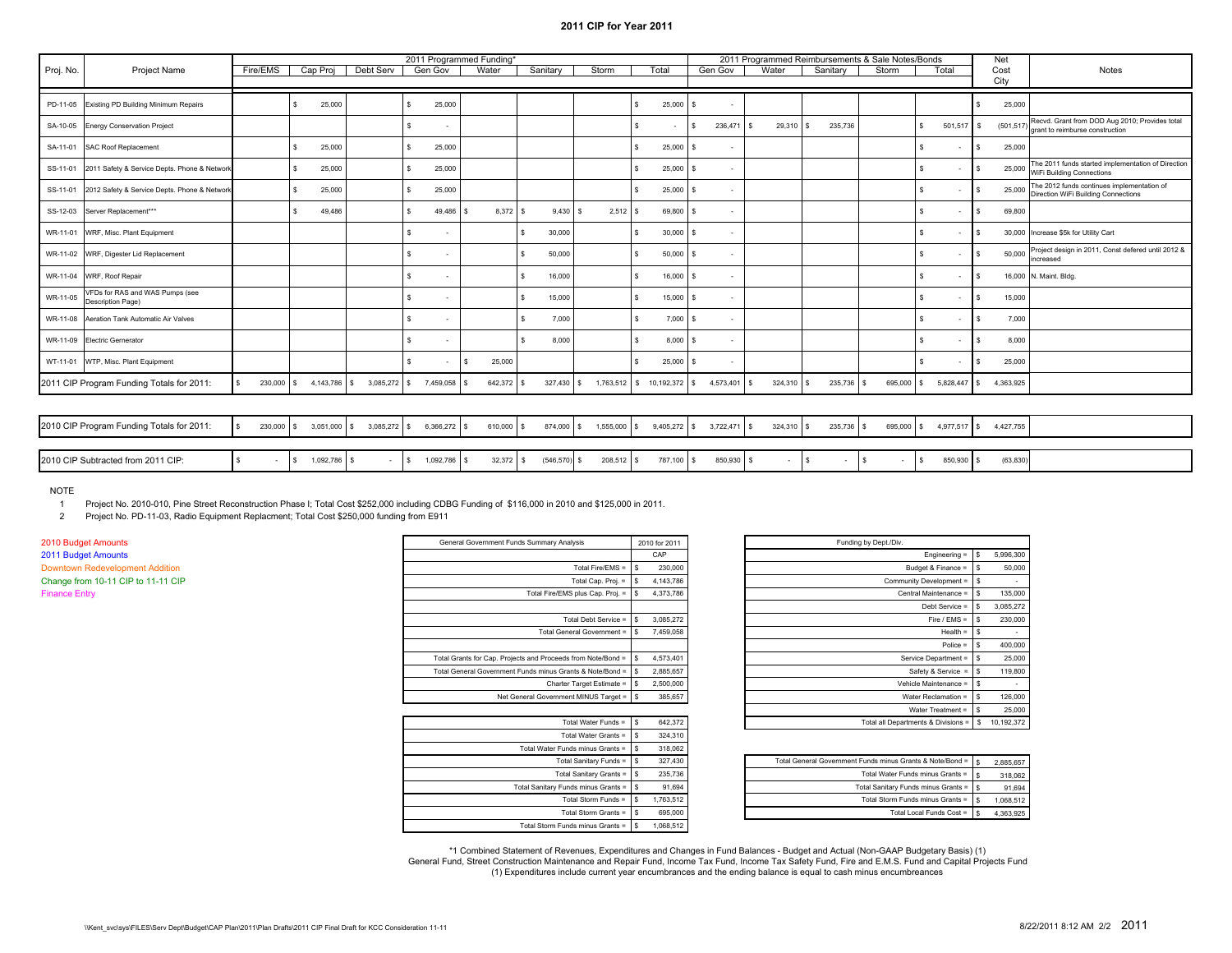|           |                                                                |                         |                        |               |                                | 2012 Programmed Funding' |                         |                     |                         |                                |       | 2012 Programmed Reimbursements & Sale Notes/Bonds |       |                        |                     |                                                                                                          |
|-----------|----------------------------------------------------------------|-------------------------|------------------------|---------------|--------------------------------|--------------------------|-------------------------|---------------------|-------------------------|--------------------------------|-------|---------------------------------------------------|-------|------------------------|---------------------|----------------------------------------------------------------------------------------------------------|
| Proj. No. | Project Name                                                   | Fire/EMS                | Cap Proj               | Debt Serv     | Gen Gov                        | Water                    | Sanitary                | Storm               | Total                   | Gen Gov                        | Water | Sanitary                                          | Storm | Total                  | Cost<br>City        | Notes                                                                                                    |
| 1992-013  | Summit Street Traffic Signal Coordination -                    |                         | 545,000                |               | 545,000                        |                          |                         |                     | 545,000                 | 525,500                        |       |                                                   |       | 525,500                | 19,500              | \$436k (ODOT-HSP-R/W); \$89.5k (KSU Phase II                                                             |
| 1997-009  | (R/W & Design)                                                 |                         | 100,000                |               | 100,000                        |                          |                         |                     | 100,000<br>\$           |                                |       |                                                   |       |                        | 100,000<br><b>S</b> | Design and R/W) was funded at \$2,000,000                                                                |
| 2009-009  | Fairchild Avenue Bridge<br>Downtown Streets (Erie & Depeyster) |                         | 870,000                |               | 870,000<br>s.                  | 130,000<br><b>s</b>      | 60,000                  | 100,000<br><b>S</b> | \$ 1,160,000            | 870,000                        |       |                                                   |       | 870,000                | 290,000<br><b>S</b> | \$540,000 Add'l to be Funded Through Fund 302                                                            |
|           |                                                                |                         |                        |               |                                |                          |                         |                     |                         |                                |       |                                                   |       |                        |                     | Reimbursements, \$700,000 AMATS and                                                                      |
| 2010-004  | <b>Esplanade Project</b>                                       |                         | 3,282,000              |               | \$3,282,000                    |                          |                         |                     | \$3,282,000             | 3,282,000<br>s.                |       |                                                   |       | 3,282,000              | s.                  | \$2,580,000 from KSU                                                                                     |
| 2010-010  | Pine Street - Phase 1                                          |                         | 30,000                 |               | 30,000                         |                          |                         |                     | 30,000<br>s.            |                                |       |                                                   |       |                        |                     | 30,000 Need due to funding decrease from CDBG                                                            |
| 2011-003  | lley 5 - Parking Lot                                           |                         | 1,320,000              |               | 1,320,00<br>S.                 |                          |                         |                     | \$1,320,000             |                                |       |                                                   |       |                        | 1,320,000           |                                                                                                          |
| 2011-004  | metek Purchase & Remediation                                   |                         | 606,000                |               | 606,000                        |                          |                         |                     | 606,000<br>s.           | 375,00                         |       |                                                   |       | 375,000                | 231,000             | eimbursement, \$375,000 in Core Funding to be<br>blied for                                               |
| 2011-005  | <b>Rhodes Road Path</b>                                        |                         |                        |               |                                |                          |                         |                     |                         |                                |       |                                                   |       |                        | $\sim$              | ncluded in 2012 if Work is done by Developer                                                             |
| 2012-001  | Annual Sidewalk/Street Program -<br>Construction               |                         | $\sim$                 |               | s.<br>$\overline{\phantom{a}}$ |                          |                         |                     | s.                      | s.<br>$\sim$                   |       |                                                   |       |                        | s.<br>$\sim$        | Cost increased \$250,000 to reflect request<br>anticipated for 2012 (will be removed if<br>unsuccessful) |
| BF-10-01  | B&F IT                                                         |                         | 14,688<br>$\mathbf{S}$ |               | 14,688<br>s.                   |                          |                         |                     | 14,688<br>\$            | \$.<br>$\blacksquare$          |       |                                                   |       |                        | s<br>14,688         | This is a continuing requested starting in 2010 with<br>a cumulative total of \$125,000                  |
| BF-12-01  | B&F Carpet Replacement, B&F, Council and                       |                         | 18,000                 |               | 18,000<br>s.                   |                          |                         |                     | 18,000<br>s.            | $\sim$                         |       |                                                   |       | $\sim$                 | 18,000<br>s.        | This is new request and is based on condition of<br>carpet in Council Chambers, B&F, HD                  |
| CM-12-00  | CM, Misc. Equipment                                            |                         |                        |               |                                | 5,000<br><b>S</b>        | 5,000<br>S              |                     | 10,000<br>\$            |                                |       |                                                   |       |                        | s<br>10,000         |                                                                                                          |
| CM-12-02  | Pickup Trucks (1)                                              |                         |                        |               | S.                             | 10,000<br>۱s             | 10,000<br>\$            |                     | 20,000<br>\$            |                                |       |                                                   |       |                        | 20,000              |                                                                                                          |
| CM-12-05  | Pavement Maintenance Equipment                                 |                         |                        |               | \$.                            |                          |                         |                     | s.                      | \$.                            |       |                                                   |       |                        | s.                  |                                                                                                          |
| DS-10-01  | General Obligation Bonds - Principal                           |                         |                        | s.<br>240,815 | s.<br>240,815                  |                          |                         |                     | $\mathsf{s}$<br>240,815 | \$.                            |       |                                                   |       |                        | \$                  | 240,815 Principal (\$145,000) & Interest (\$92,680) Payment                                              |
| DS-10-02  | Issue II Loan - Fairchild                                      |                         |                        | 25,647<br>s.  | 25,647<br>s.                   |                          |                         |                     | 25,647<br>\$            | $\blacksquare$                 |       |                                                   |       |                        | \$                  | 25,647 Zero Interest                                                                                     |
| DS-10-03  | Issue II Loan - Elm/Mae/Morris                                 |                         |                        | 4,300<br>S.   | 4,300<br>-S.                   |                          |                         |                     | 4,300<br>\$             | \$.                            |       |                                                   |       |                        | \$.                 | 4,300 Zero Interest                                                                                      |
| DS-10-04  | Note Outstanding Fire Station/City Admin.                      |                         |                        | \$2,569,550   | 2,569,550<br>S.                |                          |                         |                     | \$2,569,550             | 2,211,500<br>\$                |       |                                                   |       | 2,211,500              | \$                  | 358,050 Principal paydown of \$273,500                                                                   |
| FD-12-01  | Fire Miscellaneous Equipment                                   | 30,000                  |                        |               | 30,000<br>s.                   |                          |                         |                     | 30,000<br>\$            | 30,000<br>s                    |       |                                                   |       | 30,000                 | s                   |                                                                                                          |
| FD-12-03  | Fire Heart Monitor Replacement                                 |                         |                        |               | S.                             |                          |                         |                     | Ś.                      | \$.<br>$\sim$                  |       |                                                   |       |                        | s.                  | Funding request removed see Proj. Desc.                                                                  |
| FD-12-04  | Med Unit 1811 Replacement                                      | $\mathsf{s}$<br>200,000 |                        |               | 200,000<br>\$                  |                          |                         |                     | $\mathsf{S}$<br>200,000 | 200,000<br>S.                  |       |                                                   |       | 200,000                | s                   | 2012 \$200k Fire Vehicle Replacement Fund used<br>o Purchase this unit                                   |
| HD-12-02  | omic Absorption Unit Replacement                               |                         |                        |               |                                |                          | 55,00                   |                     | 55,00                   |                                |       |                                                   |       |                        | 55,000              | ealth Dept requests replacement unit                                                                     |
| PD-11-05  | Existing PD Building Minimum Repairs                           |                         | 10,000                 |               | 10,000<br>s.                   |                          |                         |                     | 10,000<br>\$.           | $\sim$                         |       |                                                   |       |                        | 10,000<br>S.        | Reduced from \$25,000 to \$9,688 to meet target<br>otal funding level.                                   |
| PD-12-01  | Police Miscellaneous Equipment                                 |                         | 30,000                 |               | 30,000<br>s                    |                          |                         |                     | 30,000<br>\$            |                                |       |                                                   |       |                        | \$<br>30,000        |                                                                                                          |
| PD-12-02  | Police Unmarked Vehicle Replacement (2)                        |                         | 22,000                 |               | 22,000                         |                          |                         |                     | \$<br>22,000            |                                |       |                                                   |       |                        | 22,000              | loved from 2010, in 2011 decreased to 2 vehicles<br>from 3                                               |
| PD-12-03  | K-9 Patrol Vehicle replacement - Qty. 2                        |                         | 68,000                 |               | 68,000<br>s.                   |                          |                         |                     | 68,000<br>\$            |                                |       |                                                   |       |                        | 68,000<br>\$        |                                                                                                          |
| PD-12-04  | Police Cruiser Video recorders                                 |                         | 8,000                  |               | 8,000<br>s.                    |                          |                         |                     | 8,000<br>\$.            | \$                             |       |                                                   |       |                        | 8,000               |                                                                                                          |
| PD-12-05  | Compliance Vehicle Replacement                                 |                         |                        |               | s<br>$\overline{\phantom{a}}$  |                          |                         |                     | Ŝ.                      |                                |       |                                                   |       |                        | s                   | Veh. Major repiar in 2011 & reschld. replacement<br>n 2016                                               |
|           | SS-12-04 Fiber to P&R and WRF                                  |                         | 11,551                 |               | 11,551                         |                          | \$<br>69,852            |                     | 81,403 \$               | 11,551                         |       |                                                   |       | $11,551$ $\frac{1}{3}$ |                     | 69,852 \$11,551 P&R Funds                                                                                |
|           | WR-11-02 WRF, Digester Lid Replacement                         |                         |                        |               | $\mathbb{S}$<br>$\blacksquare$ |                          | 825,000<br>$\mathbb{S}$ |                     | \$825,000               | \$<br>$\sim$                   |       |                                                   |       | $\sim$                 | s.                  | 825,000 Project design in 2011, Const defered until 2012 &<br>increased by addl. \$200,000 total         |
| WR-12-01  | WRF, Misc. Plant Equipment                                     |                         |                        |               | s.<br>$\sim$                   |                          | $\mathbb S$<br>45,000   |                     | \$<br>45,000            | $\mathbb{S}$<br>$\sim$         |       |                                                   |       | S.<br>$\sim$           | 45,000<br>S.        | Increase for Marlow sludge pump and ferrous tank<br>replacements                                         |
| WR-12-04  | Clarifier Sludge Rakes/Skimmer Arms/Baffle<br>Rings            |                         |                        |               | s.<br>$\overline{\phantom{a}}$ |                          | s.<br>90,000            |                     | 90,000<br>\$            | \$<br>$\overline{\phantom{a}}$ |       |                                                   |       |                        | 90,000<br>s         |                                                                                                          |
| WR-12-09  | Replace circa 1950s No. 1 Prim. Clairifer<br>Drive Unit        |                         |                        |               | $\overline{\phantom{a}}$       |                          | 93,000                  |                     | 93,000                  | \$.                            |       |                                                   |       |                        | 93,000              | This project ID'd by Consultant as high priority                                                         |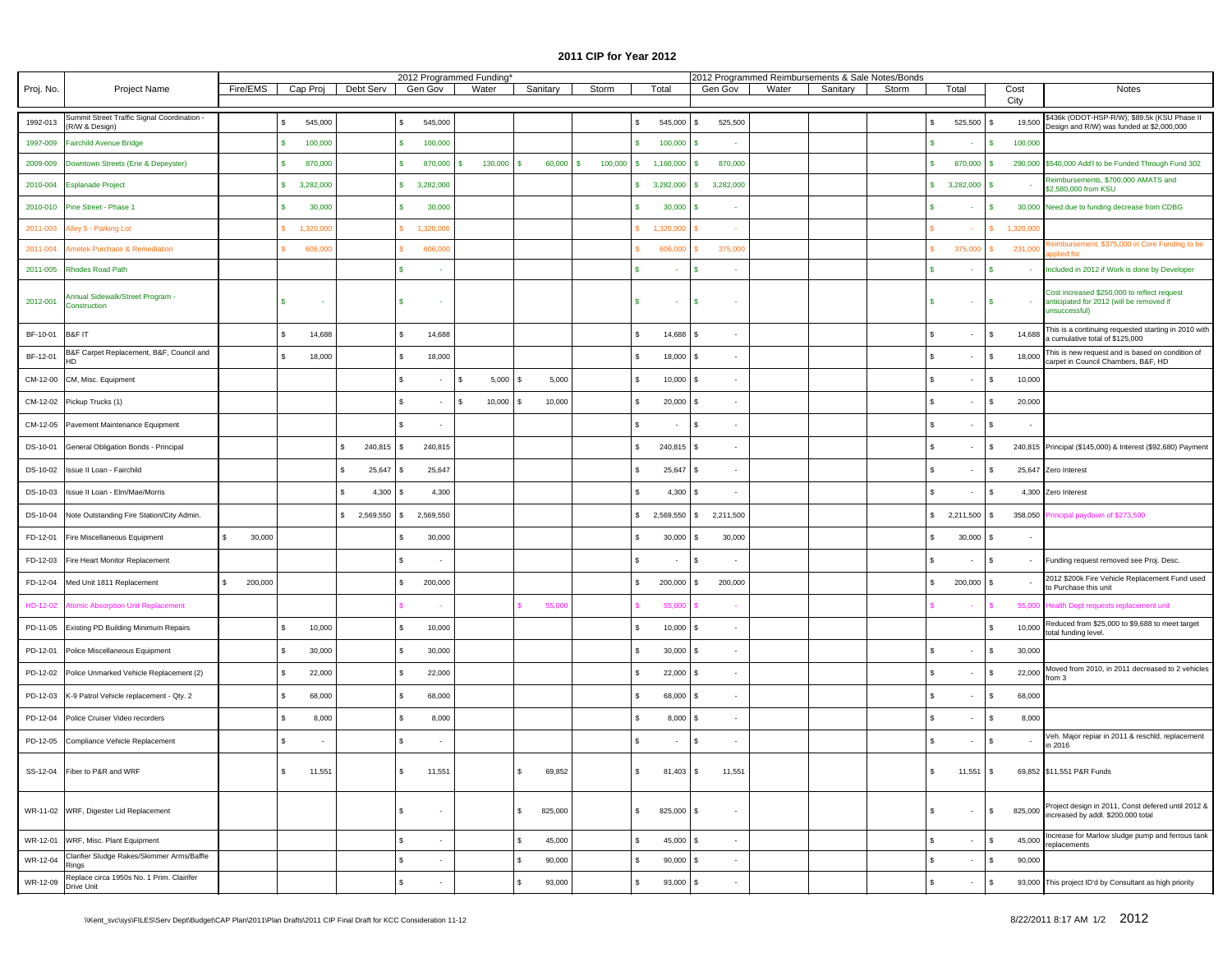|           |                                                          |            |              |              | 2012 Programmed Funding* |            |              |       |                          |              | 2012 Programmed Reimbursements & Sale Notes/Bonds |          |                          |              |           |       |
|-----------|----------------------------------------------------------|------------|--------------|--------------|--------------------------|------------|--------------|-------|--------------------------|--------------|---------------------------------------------------|----------|--------------------------|--------------|-----------|-------|
| Proj. No. | <b>Project Name</b>                                      | Fire/EMS   | Cap Proj     | Debt Serv    | Gen Gov                  | Water      | Sanitary     | Storm | Total                    | Gen Gov      | Water                                             | Sanitary | Storm                    | Total        | Cost      | Notes |
|           |                                                          |            |              |              |                          |            |              |       |                          |              |                                                   |          |                          |              | City      |       |
| WR-13-02  | Secondary Clarifier and Aeration Tank<br>Handrail        |            |              |              |                          |            | 40,000       |       | $40,000$ \$              |              |                                                   |          |                          |              | 40,000    |       |
| WT-11-03  | WTP, Paint Fairchild Tank including Lead<br>Abatement    |            |              |              | $\overline{\phantom{a}}$ | 260,000    |              |       | 260,000 \$               |              |                                                   |          |                          |              | 260,000   |       |
|           | WT-12-01 WTP, Misc. Plant Equipment                      |            |              |              | $\sim$                   | 25,000     |              |       | 25,000 \$                |              |                                                   |          |                          |              | 25,000    |       |
| WT-12-02  | WTP, Paint KSU 250k Elevated including<br>Lead Abatement |            |              |              |                          | 260,000    |              |       | 260,000 \$               |              |                                                   |          |                          |              | 260,000   |       |
|           | WT-12-03 Soda Ash Machine including Installation         |            |              |              |                          | 30,000     |              |       | $30,000$ \$              |              |                                                   |          |                          |              | 30,000    |       |
|           | WT-13-02 2 V-10K Chlorinators Installed                  |            |              |              |                          | 30,000     |              |       | $30,000$ \$              |              |                                                   |          |                          |              | 30,000    |       |
|           | 2011 CIP Program Funding Totals for 2012:                | 230,000 \$ | 6,935,239 \$ | 2,840,312 \$ | 10,005,551 \$            | 750,000 \$ | 1,292,852 \$ |       | 100,000 \$ 12,148,403 \$ | 7,505,551 \$ | $\sim$                                            |          | $\overline{\phantom{a}}$ | 7,505,551 \$ | 4,642,852 |       |
|           |                                                          |            |              |              |                          |            |              |       |                          |              |                                                   |          |                          |              |           |       |

| 2010 CIP Program Funding Totals for 2012: \$ | 260,000 \$    | 2,707,000 \$ | 2.840.312 \$ | 5.807.312 \$ | 750,000 \$ | 165,000 \$    | 100,000 \$ | 6.822.312 \ \ | 3.607.000 |  |  | 3.607.000 \$ | 3.215.312 |  |
|----------------------------------------------|---------------|--------------|--------------|--------------|------------|---------------|------------|---------------|-----------|--|--|--------------|-----------|--|
|                                              |               |              |              |              |            |               |            |               |           |  |  |              |           |  |
| 2010 CIP Subtracted from 2011 CIP: \§        | $(30,000)$ \$ | 4.228.239 \$ |              | 1,198,239    |            | $1.127.852$ S |            | 5,326,091     | 3,898,551 |  |  | 3,898,551    | 1.427.540 |  |

Note

1 Project No. PD-09-02, Police New Facility; Total Cost \$13,500,000 funding needed in 2012 \$6,500,000; Funding source needs to be identified

2 \*\*\* Project No. SS-12-03 total cost posted but requires a charge back to P&R in the amount of \$4,230

3 \*\*\* Project No. SS-12-04 total cost posted but requires a charge back to P&R in the amount of \$11,551

#### 2011 Budget Amounts

| 2011 Budget Amounts                | General Government Funds Summary Analysis                    | 2010 for 2011 | Funding by Dept./Div.   |           |
|------------------------------------|--------------------------------------------------------------|---------------|-------------------------|-----------|
| 2011 Budget Amounts                |                                                              | CAP           | $Engineering =$         | 7,043,000 |
| Downtown Redevelopment Addition    | Total Fire/EMS $=$                                           | 230,000       | Budget & Finance =      | 32,688    |
| Change from 10-11 CIP to 11-11 CIP | Total Cap. Proj. =                                           | 6,935,239     | Community Development = |           |
| <b>Finance Entry</b>               | Total Fire/EMS plus Cap. Proj. =                             | 7,165,239     | Central Maintenance =   | 30,000    |
|                                    |                                                              |               | Debt Service =          | 2,840,312 |
|                                    | Total Debt Service =                                         | 2,840,312     | Fire / $EMS =$          | 230,000   |
|                                    | Total General Government =                                   | 10,005,551    | $Health =$              | 55,000    |
|                                    |                                                              |               | $Police =$              | 138,000   |
|                                    | Total Grants for Cap. Projects and Proceeds from Note/Bond = | 7,505,551     | Service Department =    |           |
|                                    | Total General Government Funds minus Grants & Note/Bond =    | 2,500,000     | Safety & Service =      | 81,403    |
|                                    | Charter Target Estimate =                                    | 2,500,000     | Vehicle Maintenance =   |           |
|                                    | Net General Government MINUS Target =                        |               | Water Reclamation =     | 1,093,000 |
|                                    |                                                              |               |                         |           |

| General Government Funds Summary Analysis                    |    | 2010 for 2011 | Funding by Dept./Div.               |      |            |
|--------------------------------------------------------------|----|---------------|-------------------------------------|------|------------|
|                                                              |    | CAP           | $Engineering =$                     | \$   | 7,043,000  |
| Total Fire/EMS =                                             | \$ | 230,000       | Budget & Finance =                  | \$   | 32,688     |
| Total Cap. Proj. =                                           | \$ | 6,935,239     | Community Development =             | s    |            |
| Total Fire/EMS plus Cap. Proj. =                             | £. | 7,165,239     | Central Maintenance =               | \$   | 30,000     |
|                                                              |    |               | Debt Service =                      | \$   | 2,840,312  |
| Total Debt Service =                                         | \$ | 2,840,312     | Fire / $EMS =$                      | -S   | 230,000    |
| Total General Government =                                   | S  | 10,005,551    | $Health =$                          | - \$ | 55,000     |
|                                                              |    |               | $Police =$                          | \$   | 138,000    |
| Total Grants for Cap. Projects and Proceeds from Note/Bond = | \$ | 7,505,551     | Service Department =                | s    |            |
| Total General Government Funds minus Grants & Note/Bond =    |    | 2,500,000     | Safety & Service =                  | s    | 81,403     |
| Charter Target Estimate =                                    | \$ | 2,500,000     | Vehicle Maintenance =               | s    |            |
| Net General Government MINUS Target =                        | s  |               | Water Reclamation $=$               | s    | 1,093,000  |
|                                                              |    |               | Water Treatment =                   | S    | 605,000    |
|                                                              |    |               | Total all Departments & Divisions = | s    | 12,148,403 |

|           |                                                           | 750.000 T |      | $\log a$ water Funds minus Grants = $\log b$ |
|-----------|-----------------------------------------------------------|-----------|------|----------------------------------------------|
| 2.500.000 | Total General Government Funds minus Grants & Note/Bond = | 1.292.852 | £.   | Total Sanitary Funds =                       |
| 750,000   | Total Water Funds minus Grants =                          |           |      | Total Sanitary Grants = $\ S\ $              |
| 1.292.852 | Total Sanitary Funds minus Grants =                       | 1.292.852 | - \$ | Total Sanitary Funds minus Grants =          |
| 100,000   | Total Storm Funds minus Grants =                          | 100,000   |      | Total Storm Funds = $\blacksquare$           |
| 4.642.852 | Total Local Funds $Cost =$                                |           | S    | Total Storm Grants =                         |
|           |                                                           |           |      |                                              |

| 750,000       | \$  | Total Water Funds $=$               |
|---------------|-----|-------------------------------------|
|               |     | Total Water Grants $=$              |
| 750,000<br>\$ |     | Total Water Funds minus Grants =    |
| 1.292.852     | \$. | Total Sanitary Funds =              |
|               |     | Total Sanitary Grants =             |
| 1.292.852     | \$. | Total Sanitary Funds minus Grants = |
| 100.000       | \$. | Total Storm Funds $=$               |
|               | s   | Total Storm Grants =                |
| 100.000       | \$. | Total Storm Funds minus Grants =    |

\*1 Combined Statement of Revenues, Expenditures and Changes in Fund Balances - Budget and Actual (Non-GAAP Budgetary Basis) (1) General Fund, Street Construction Maintenance and Repair Fund, Income Tax Fund, Income Tax Safety Fund, Fire and E.M.S. Fund and Capital Projects Fund (1) Expenditures include current year encumbrances and the ending balance is equal to cash minus encumbreances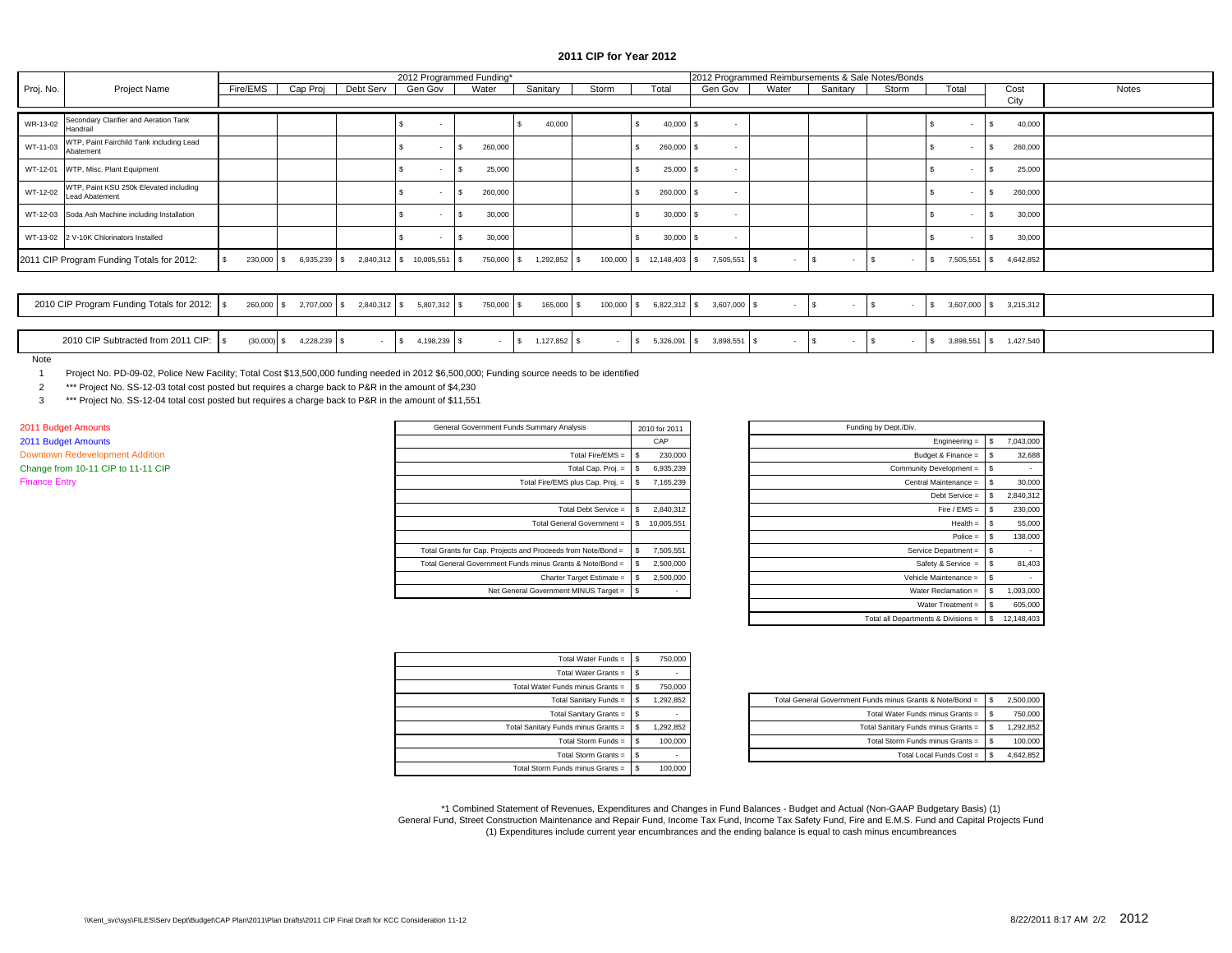|           |                                                  |              | 2013 Programmed Funding' |           |                           |                   |                       |              |                              | 2013 Programmed Reimbursements & Sale Notes/Bonds |       |          |       |                                 | Net                 |                                                                                                  |  |
|-----------|--------------------------------------------------|--------------|--------------------------|-----------|---------------------------|-------------------|-----------------------|--------------|------------------------------|---------------------------------------------------|-------|----------|-------|---------------------------------|---------------------|--------------------------------------------------------------------------------------------------|--|
| Proj. No. | Project Name                                     | Fire/EMS     | Cap Proj                 | Debt Serv | Gen Gov                   | Water             | Sanitary              | Storm        | Total                        | Gen Gov                                           | Water | Sanitary | Storm | Total                           | Cost                | Notes                                                                                            |  |
|           |                                                  |              |                          |           |                           |                   |                       |              |                              |                                                   |       |          |       |                                 | City                |                                                                                                  |  |
| 2010-010  | Pine St. Construction, Phase 2                   |              |                          |           | $\mathbf{s}$              | 50,000<br>-S      |                       |              | 50,000<br><b>S</b>           | \$.                                               |       |          |       |                                 | 50,000              | CDBG: \$120k 2012 funds; \$120k 2013 funds &<br>Vater Funds, See Note 2                          |  |
| 2011-007  | Ailler/Harvey/Steel Storm, Design                |              |                          |           |                           |                   |                       | 85,000<br>S. | 85,000<br><b>S</b>           |                                                   |       |          |       | \$.                             | 85,000              |                                                                                                  |  |
| 2013-001  | Annual Sidewalk/Street Program -<br>Construction |              | 925,266                  |           | s.<br>925,266             |                   |                       |              | $\mathbf{s}$<br>925,266      | 110,500<br>s.                                     |       |          |       | 110,500<br>s.                   | 814,766<br><b>S</b> | \$110,500 I2 R26 Funding for Majors Lane and<br>looking for additional matching funds from AMATS |  |
| CD-12-01  | ommunity Development Vehicle<br>eplacement       |              | 15,525                   |           | s.<br>15,525              |                   |                       |              | <b>S</b><br>15,525           | 110,500<br>s                                      |       |          |       | 110,500<br>s                    | l S                 | (94,975) Moved from 2012                                                                         |  |
| CM-10-04  | 1 ton Dump Truck w\ Spreader and Plow            |              | 60,000<br>S.             |           | 60,000<br>s.              |                   |                       |              | <b>S</b><br>60,000           | 110,500<br>-S                                     |       |          |       | 110,500 \$<br>S.                |                     | (50,500) Moved from 2012                                                                         |  |
|           | CM-12-03 Street Sweeper to replace #183          |              | 200,000<br>s.            |           | 200,000<br>s.             |                   |                       |              | 200,000<br>$\mathbf{s}$      | s.                                                |       |          |       | S                               | 200,000<br>S.       | unded in the 2008 for Year 2012, equipment is<br>will need to be replaced but is defered to 2013 |  |
| CM-13-02  | Hooklift Truck with V Box & Dump                 |              | 145,000                  |           | 145,000<br>s.             |                   |                       |              | 145,000<br>l \$              | $\mathfrak{S}$                                    |       |          |       | \$.<br>$\overline{\phantom{a}}$ | 145,000<br>\$.      |                                                                                                  |  |
| CM-12-04  | Carpenter Van to Replace #138                    |              | 22,000                   |           | s<br>22,000               |                   |                       |              | 22,000<br>-S                 |                                                   |       |          |       | $\sim$                          | \$<br>22,000        | loved from 2012 and changed to P/U w\ CAP,<br>educed from \$25k to 22K                           |  |
| CM-13-00  | CM, Misc. Equipment                              |              | 15,000<br>\$.            |           | $\mathbb{S}$<br>15,000    | 5,000<br><b>S</b> | 5,000<br>$\mathbf{s}$ |              | <b>S</b><br>25,000           | \$.                                               |       |          |       | \$.                             | 25,000<br>\$.       |                                                                                                  |  |
| CM-13-03  | Pickup Trucks (1)                                |              |                          |           |                           | 11,500            | 11,500                |              | $\mathbf{s}$<br>23,000       |                                                   |       |          |       | $\sim$                          | 23,000              |                                                                                                  |  |
| DS-10-01  | General Obligation Bonds - Principal             |              |                          | 237,400   | s<br>237,400              |                   |                       |              | 237,400<br><b>S</b>          | \$.                                               |       |          |       |                                 |                     | 237,400 Principal (\$145,000) & Interest (\$92,680) Payment                                      |  |
| DS-10-02  | Issue II Loan - Fairchild                        |              |                          | 25,647    | 25,647<br>s               |                   |                       |              | $\mathbf{s}$<br>25,647       |                                                   |       |          |       | \$.                             | 25,647<br>s         | Zero Interest                                                                                    |  |
| DS-10-03  | Issue II Loan - Elm/Mae/Morris                   |              |                          | 4,300     | 4,300<br>s                |                   |                       |              | 4,300<br><b>S</b>            | \$                                                |       |          |       | \$.                             | 4,300               | Zero Interest                                                                                    |  |
| DS-10-04  | Note Outstanding Fire Station/City Admin.        |              |                          | 2,287,845 | $\mathbb{S}$<br>2,287,845 |                   |                       |              | $\mathbb{S}$<br>2,287,845    | $\mathsf{s}$<br>1,938,000                         |       |          |       | 1,938,000<br>s.                 | 349,845<br>S.       | ncipal paydown of \$273,500                                                                      |  |
| DS-13-01  | Issue II Loan - Downtown Erie-Depeyster          |              |                          | 37,000    | 37,000<br>s               |                   |                       |              | 37,000<br>$\mathbf{s}$       |                                                   |       |          |       | S                               | 37,000              | Zero Interest                                                                                    |  |
| FD-11-03  | 2001 Chevy Tahoe Replacement                     | 32,000       |                          |           | 32,000                    |                   |                       |              | 32,000<br>$\mathbf{s}$       | \$.                                               |       |          |       | \$.<br>$\overline{\phantom{a}}$ | s                   | 32,000 Delayed from 2011 where funded in 2009 CIP                                                |  |
| FD-13-01  | Fire Miscellaneous Equipment                     | 30,000<br>S. |                          |           | 30,000<br>s.              |                   |                       |              | 30,000<br>$\mathbf{s}$       | \$.                                               |       |          |       | \$.                             | 30,000<br>Ś.        |                                                                                                  |  |
| FD-13-02  | Fire Vehicle Replacement Fund                    | 487,517      |                          |           | 487,517<br>s.             |                   |                       |              | 487,517<br>l s               | \$.                                               |       |          |       | \$.                             | 487,517<br>\$.      | Reduced from \$200k to \$168 for purchase of 2001<br>Chevy Tahoe replacement                     |  |
| FD-13-03  | ire West Side Station Generator<br>Replacement   | 30,000       |                          |           | Ś<br>30,000               |                   |                       |              | 30,000<br>$\mathbf{\hat{s}}$ |                                                   |       |          |       | $\sim$                          | 30,000              |                                                                                                  |  |
| HD-12-01  | Sanitarian Inspection Veh Replacement            |              | 19,000                   |           | 19,000<br>S.              |                   |                       |              | 19,000<br>$\mathbf{s}$       | \$.                                               |       |          |       |                                 | 19,000              | lealth Dept requests new vehicle rplcment                                                        |  |
| PD-09-02  | Police New Facility                              |              |                          |           | ٠                         |                   |                       |              | l S                          |                                                   |       |          |       | $\sim$                          | $\sim$              | Funding for this project must be idnetified, See<br>Note 1                                       |  |
| PD-11-05  | Existing PD Building Minimum Repairs             |              | 25,000                   |           | s<br>25,000               |                   |                       |              | $\mathbf{s}$<br>25,000       |                                                   |       |          |       |                                 | 25,000              |                                                                                                  |  |
| PD-13-01  | Police Miscellaneous Equipment                   |              | 32,000                   |           | s.<br>32,000              |                   |                       |              | l \$<br>32,000               | \$.                                               |       |          |       | \$.                             | \$.<br>32,000       |                                                                                                  |  |
| PD-13-02  | Police Unmarked Vehicle Replacement              |              | 41,000                   |           | 41,000<br>s               |                   |                       |              | 41,000<br><b>S</b>           | S                                                 |       |          |       | \$.                             | 41,000              | Replacing 2004 Ford Explorer                                                                     |  |
| PD-13-03  | Police Emergency Siren Replacement               |              | 33,000                   |           | 33,000<br>S.              |                   |                       |              | 33,000<br>$\mathbf{s}$       | \$.                                               |       |          |       | $\overline{\phantom{a}}$        | 33,000<br>\$.       |                                                                                                  |  |
| PD-13-04  | Police Network Server Replacement                |              | 15,000                   |           | 15,000<br>\$              |                   |                       |              | 15,000<br>$\mathbf{s}$       | \$.                                               |       |          |       | \$                              | 15,000<br>\$        |                                                                                                  |  |
| SA-11-01  | <b>SAC Roof Replacement</b>                      |              | 25,000                   |           | 25,000<br>S.              |                   |                       |              | 25,000<br>l s                | $\mathfrak{S}$                                    |       |          |       | \$.                             | 25,000<br>\$.       |                                                                                                  |  |
| SS-11-01  | Safety & Service Depts. Phone & Network<br>Study |              | 25,000                   |           | 25,000<br>s.              |                   |                       |              | 25,000<br>l s                | \$                                                |       |          |       |                                 | 25,000              | New project added to ID future needs and funding re                                              |  |
| WR-13-01  | WRF, Misc. Plant Equipment                       |              |                          |           |                           |                   | 30,000                |              | 30,000<br>l \$               | \$                                                |       |          |       |                                 | 30,000              |                                                                                                  |  |
| WR-11-04  | WRF, Roof Repair (Digester)                      |              |                          |           | ٠                         |                   | 10,000                |              | 10,000<br>$\mathbf{s}$       |                                                   |       |          |       |                                 | 10,000              | Moved from 2011 to 2013 and then back to 2011<br>for N Maint. Bldg                               |  |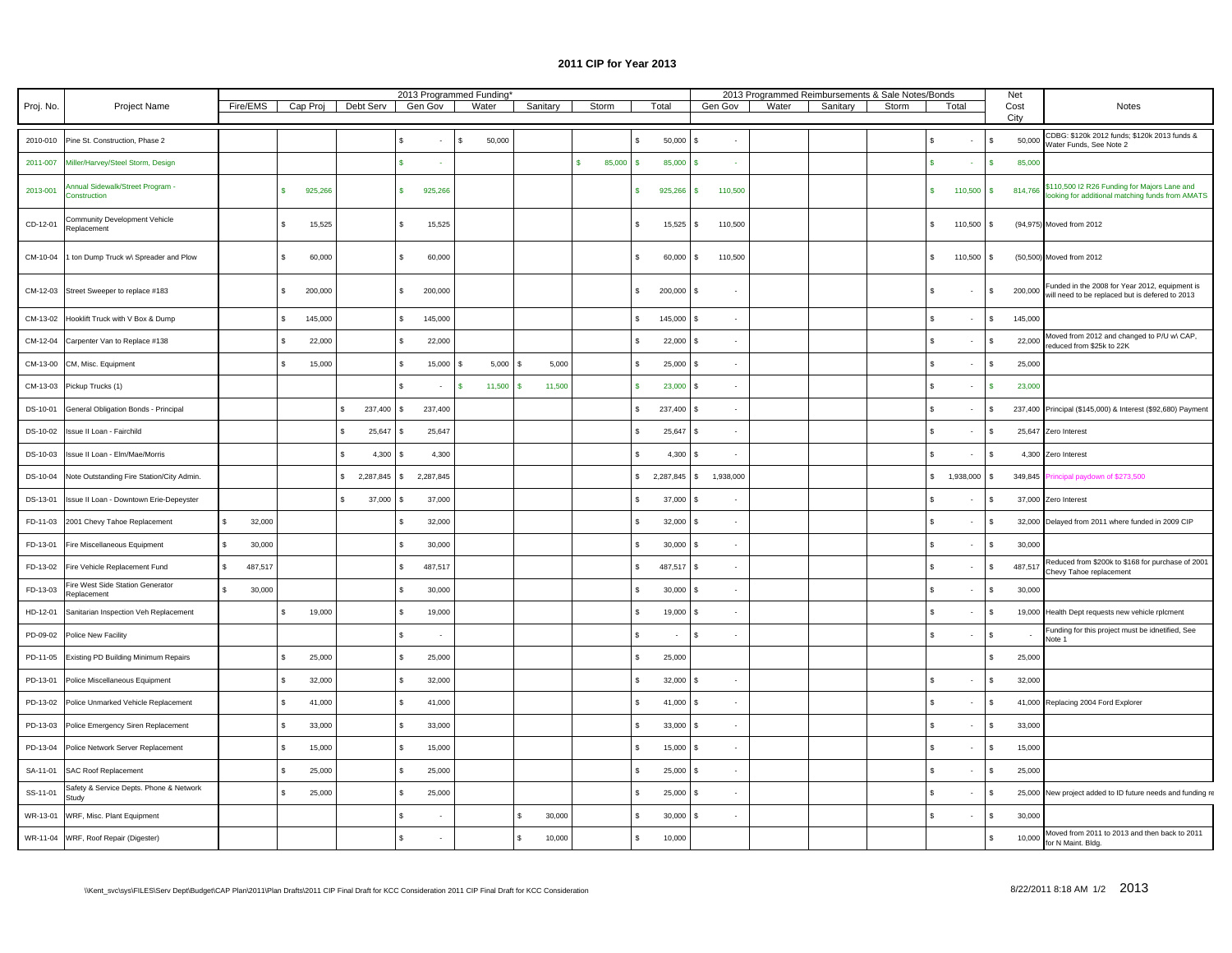|           |                                                     |          |                           |              |                            | 2013 Programmed Funding* |                 |           |                                         |               | 2013 Programmed Reimbursements & Sale Notes/Bonds |          |       |                  | Net            |                                                   |
|-----------|-----------------------------------------------------|----------|---------------------------|--------------|----------------------------|--------------------------|-----------------|-----------|-----------------------------------------|---------------|---------------------------------------------------|----------|-------|------------------|----------------|---------------------------------------------------|
| Proj. No. | Project Name                                        | Fire/EMS | Cap Proj                  | Debt Serv    | Gen Gov                    | Water                    | Sanitary        | Storm     | Total                                   | Gen Gov       | Water                                             | Sanitary | Storm | Total            | Cost           | Notes                                             |
|           |                                                     |          |                           |              |                            |                          |                 |           |                                         |               |                                                   |          |       |                  | City           |                                                   |
| WR-12-04  | Clarifier Sludge Rakes/Skimmer Arms/Baffle<br>Rings |          |                           |              | $\sim$                     |                          | 90,000          |           | 90,000                                  |               |                                                   |          |       | $\sim$           | 90,000         |                                                   |
| WR-13-02  | Secondary Clarifier and Aeration Tank<br>Handrail   |          |                           |              |                            |                          | 40,000          |           | 40,000                                  |               |                                                   |          |       | . .              | 40,000         |                                                   |
|           | WR-13-04 WRF, Vehicle Replacement                   |          |                           |              |                            |                          | 17,000          |           | 17,000                                  |               |                                                   |          |       |                  |                | 17,000 This vehicle replacement is added to 2013. |
|           | WT-13-01 WTP, Misc. Plant Equipment                 |          |                           |              | $\sim$                     | 25,000                   |                 |           | 25,000                                  |               |                                                   |          |       |                  | 25,000         |                                                   |
|           | WT-13-03 Update Plant SCADA System                  |          |                           |              |                            | 25,000                   |                 |           | 25,000                                  |               |                                                   |          |       |                  | 25,000         |                                                   |
|           | WT-13-04 Clean Well 10                              |          |                           |              | $\sim$                     | 25,000                   |                 |           | 25,000                                  |               |                                                   |          |       |                  | 25,000         |                                                   |
|           | 2013 Program Funding Totals                         | 579,517  | 1,597,791 \$              | 2,592,192 \$ | 4,769,500 \$               | 141,500                  | 203,500 \$      | 85,000 \$ | 5,199,500 \$                            | 2,269,500 \$  | $\sim$                                            |          |       | 2,269,500        | 2,930,000      |                                                   |
|           |                                                     |          |                           |              |                            |                          |                 |           |                                         |               |                                                   |          |       |                  |                |                                                   |
|           | 2010 CIP Program Funding Totals for 2013:           | 350,000  | 10,729,000 \$             |              | 2,592,192 \$ 13,671,192 \$ | 141,250                  | 313,250 \$      | ٠         | 14,125,692 \$<br>s.                     | 10,938,000 \$ |                                                   |          |       | 10,938,000       | 3,187,692<br>S |                                                   |
|           |                                                     |          |                           |              |                            |                          |                 |           |                                         |               |                                                   |          |       |                  |                |                                                   |
|           | 2010 CIP Subtracted from 2011 CIP: \$               |          | 229,517 \$ (9,131,209) \$ |              | $(8,901,692)$ \$<br>$\sim$ | 250 \$                   | $(109, 750)$ \$ |           | 85,000 \$ (8,926,192) \$ (8,668,500) \$ |               | $\overline{\phantom{a}}$                          |          |       | $(8,668,500)$ \$ | (257, 692)     |                                                   |

Note

1 Project No. PD-09-02, Police New Facility; Total Cost \$13,500,000 funding needed in 2012 \$7,000,000; Funding source needs to be identified<br>2 Project No. 2010-010, Pine Street Reconstruction Phase II; Total Cost \$302,000

2 Project No. 2010-010, Pine Street Reconstruction Phase II; Total Cost \$302,000 including CDBG Funding of \$120,000 in 2012 and \$120,000 in 2013.

| 2011 Budget Amounts                | General Government Funds Summary Analysis                    | 2010 for 2011 | Funding by Dept./Div.   |           |
|------------------------------------|--------------------------------------------------------------|---------------|-------------------------|-----------|
| 2011 Budget Amounts                |                                                              | CAP           | $Engineering =$         | 1,060,266 |
| Downtown Redevelopment Addition    | Total Fire/EMS = $$$                                         | 579,517       | Budget & Finance =      |           |
| Change from 10-11 CIP to 11-11 CIP | Total Cap. Proj. =                                           | 1,597,791     | Community Development = | 15,525    |
| <b>Finance Entry</b>               | Total Fire/EMS plus Cap. Proj. =                             | 2,177,308     | Central Maintenance =   | 475,000   |
|                                    |                                                              |               | Debt Service =          | 2,592,192 |
|                                    | Total Debt Service =                                         | 2,592,192     | Fire / $EMS =$          | 579,517   |
|                                    | Total General Government =                                   | 4,769,500     | $Health =$              | 19,000    |
|                                    |                                                              |               | $Police =$              | 146,000   |
|                                    | Total Grants for Cap. Projects and Proceeds from Note/Bond = | 2,269,500     | Service Department =    | 25,000    |
|                                    | Total General Government Funds minus Grants & Note/Bond =    | 2,500,000     | Safety & Service =      | 25,000    |
|                                    | Charter Target Estimate =                                    | 2,500,000     | Vehicle Maintenance =   |           |
|                                    | Net General Government MINUS Target =                        |               | Water Reclamation =     | 187,000   |
|                                    |                                                              |               |                         |           |

| General Government Funds Summary Analysis                    |    | 2010 for 2011            | Funding by Dept./Div.               |                |           |
|--------------------------------------------------------------|----|--------------------------|-------------------------------------|----------------|-----------|
|                                                              |    | CAP                      | $Engineering =$                     | $\mathfrak{s}$ | 1,060,266 |
| Total Fire/EMS $=$                                           | \$ | 579,517                  | Budget & Finance =                  | -S             |           |
| Total Cap. Proj. =                                           | \$ | 1,597,791                | Community Development =             | \$             | 15,525    |
| Total Fire/EMS plus Cap. Proj. =                             | \$ | 2,177,308                | Central Maintenance =               | <b>s</b>       | 475,000   |
|                                                              |    |                          | Debt Service =                      | <b>S</b>       | 2,592,192 |
| Total Debt Service =                                         | s. | 2,592,192                | Fire / $EMS =$                      | s              | 579,517   |
| Total General Government =                                   | \$ | 4,769,500                | $Health =$                          | -S             | 19,000    |
|                                                              |    |                          | $Police =$                          | <b>S</b>       | 146,000   |
| Total Grants for Cap. Projects and Proceeds from Note/Bond = | \$ | 2,269,500                | Service Department =                | -S             | 25,000    |
| Total General Government Funds minus Grants & Note/Bond =    | \$ | 2,500,000                | Safety & Service =                  | -S             | 25,000    |
| Charter Target Estimate =                                    | \$ | 2,500,000                | Vehicle Maintenance =               | <b>S</b>       |           |
| Net General Government MINUS Target =                        | \$ | $\overline{\phantom{a}}$ | Water Reclamation $=$               | <b>S</b>       | 187,000   |
|                                                              |    |                          | Water Treatment =                   | -S             | 75,000    |
|                                                              |    |                          | Total all Departments & Divisions = | -S             | 5,199,500 |

| Total Sanitary Funds =              | 203,500 | Total General Government Funds minus Grants & Note/Bond = | \$.      | 2,500,000 |
|-------------------------------------|---------|-----------------------------------------------------------|----------|-----------|
| Total Sanitary Grants =             |         | Total Water Funds minus Grants =                          | ¢        | 141,500   |
| Total Sanitary Funds minus Grants = | 203,500 | Total Sanitary Funds minus Grants =                       | <b>s</b> | 203,500   |
| Total Storm Funds =                 | 85,000  | Total Storm Funds minus Grants =                          | s        | 85,000    |
| Total Storm Grants =                |         | Total Local Funds Cost =                                  | <b>s</b> | 2,930,000 |
|                                     |         |                                                           |          |           |

| Total Water Funds $=$               | \$ | 141,500 |
|-------------------------------------|----|---------|
| Total Water Grants =                | S  |         |
| Total Water Funds minus Grants =    | \$ | 141.500 |
| Total Sanitary Funds =              | S  | 203,500 |
| Total Sanitary Grants =             | S  |         |
| Total Sanitary Funds minus Grants = | S  | 203,500 |
| Total Storm Funds =                 | \$ | 85,000  |
| Total Storm Grants =                | S  |         |
| Total Storm Funds minus Grants =    | \$ | 85,000  |

\*1 Combined Statement of Revenues, Expenditures and Changes in Fund Balances - Budget and Actual (Non-GAAP Budgetary Basis) (1) General Fund, Street Construction Maintenance and Repair Fund, Income Tax Fund, Income Tax Safety Fund, Fire and E.M.S. Fund and Capital Projects Fund (1) Expenditures include current year encumbrances and the ending balance is equal to cash minus encumbreances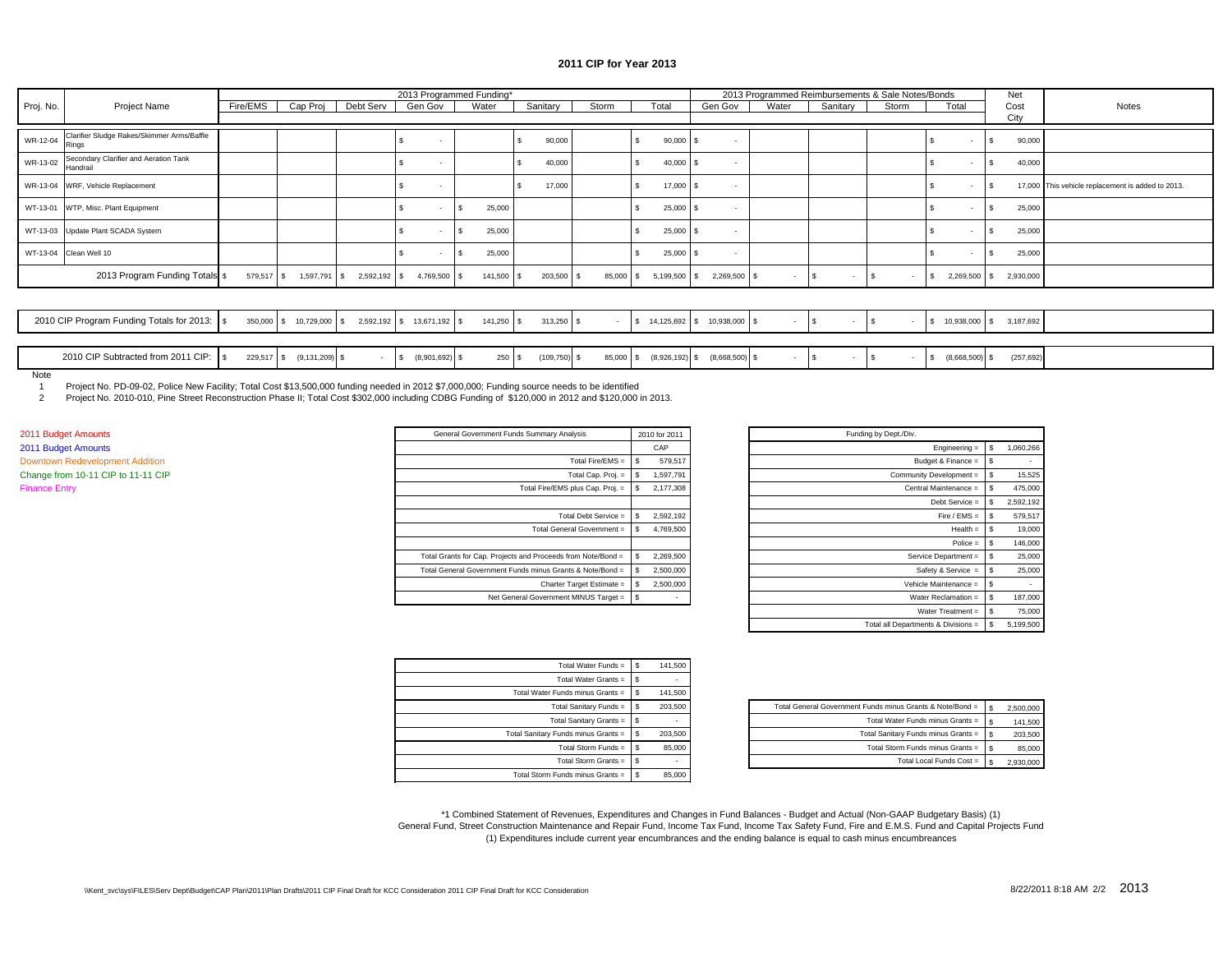|           |                                                                                  |          |               |                         |                                 | 2014 Programmed Funding® |               |       |                        | 2014 Programmed Reimbursements & Sale Notes/Bonds |              |              |       |                 | Net                        |                                                                                             |
|-----------|----------------------------------------------------------------------------------|----------|---------------|-------------------------|---------------------------------|--------------------------|---------------|-------|------------------------|---------------------------------------------------|--------------|--------------|-------|-----------------|----------------------------|---------------------------------------------------------------------------------------------|
| Proj. No. | Project Name                                                                     | Fire/EMS | Cap Proj      | Debt Serv               | Gen Gov                         | Water                    | Sanitary      | Storm | Total                  | Gen Gov                                           | Water        | Sanitary     | Storm | Total           | Cost<br>City               | Notes                                                                                       |
| 1992-013  | ummit Street Traffic Signal Coordination -<br>Construction                       |          | \$12,000,000  |                         | \$ 12,000,000                   |                          |               |       | \$12,000,000           | \$10,800,000                                      |              |              |       | \$10,800,000    | 1,200,000<br><b>S</b>      | eeking additional Grant Funding from OPWC &                                                 |
| 2008-010  | Iudson Road Watermain Replacement -<br>Design                                    |          |               |                         | \$.<br>$\overline{\phantom{a}}$ | 90,000<br>S              |               |       | 90,000<br>-S           | S.                                                |              |              |       |                 | 90,000<br>\$.              | Design moved from 2011 for lack of constructior<br>ionev                                    |
| 2008-012  | W Sanitary Pump Stations System<br>valuation                                     |          |               |                         | \$                              |                          | 50,000<br>\$. |       | 50,000                 | $\mathfrak{S}$                                    |              |              |       |                 | s.<br>50,000               | Study required to determine if Middlebury PS<br>hould be combined with Yacavona PS          |
| 2009-011  | Non-Compliance Sign Upgrade                                                      |          |               |                         |                                 |                          |               |       |                        | $\mathbf{\hat{s}}$                                |              |              |       |                 | S                          |                                                                                             |
| 2011-008  | ODOT-SR261 Resurfacing (PID 86930)                                               |          | 25,000        |                         | 25,000                          |                          |               |       | 25,000                 |                                                   |              |              |       |                 | s.<br>25,000               | ocal Share (20%) of Total Construction Cost<br>ithin City Limits North of Summit St.        |
| 2014-001  | Annual Sidewalk/Street Program -<br>Construction                                 |          |               |                         |                                 |                          |               |       |                        | £.                                                |              |              |       |                 | s                          |                                                                                             |
| CM-10-01  | Sign Van                                                                         |          | 50,000        |                         | 50,000                          |                          |               |       | 50,000                 | \$                                                |              |              |       |                 | s.<br>50,000               | Purchase moved from 2011 as repairs made to<br>xisting vehicle, place in 2013               |
| CM-12-01  | Aerial Lift Bucket Truck Replacement                                             |          | 150,000       |                         | 150,000<br>S.                   |                          |               |       | 150,000                | \$.                                               |              |              |       |                 | s                          | 150,000 Not funded in the 2008 for Year 2012                                                |
| CM-14-00  | CM, Misc. Equipment                                                              |          | 15,000        |                         | S.<br>15,000                    | 5,000<br>S               | 5,000<br>\$.  |       | 25,000                 | \$.                                               |              |              |       | $\sim$          | $\mathsf{s}$<br>25,000     |                                                                                             |
| CM-14-01  | (1) Pickup Truck to Replace #215                                                 |          | 25,000        |                         | 25,000<br>S.                    |                          |               |       | 25,000                 | \$.                                               |              |              |       |                 | s.<br>25,000               |                                                                                             |
| CM-14-02  | railer Mounted 26-Yd. Leaf Vacuum Unit,<br>eplace #199 a 1985 Truck Mounted Unit |          | 60,000        |                         | s.<br>60,000                    |                          |               |       | 60,000                 | \$.                                               |              |              |       |                 | \$.<br>60,000              |                                                                                             |
| DS-10-01  | General Obligation Bonds - Principal                                             |          |               | 238,300<br>$\mathbf{s}$ | 238,300<br>-S                   |                          |               |       | 238,300<br>S.          | $\mathbf{\hat{s}}$                                |              |              |       |                 | s.                         | 238,300 Principal (\$145,000) & Interest (\$92,680) Payment                                 |
| DS-10-02  | Issue II Loan - Fairchild                                                        |          |               | 25,647                  | 25,647<br>s                     |                          |               |       | 25,647                 | £.                                                |              |              |       |                 | $\mathbb{S}$<br>25,647     | Zero Interest                                                                               |
| DS-10-03  | Issue II Loan - Elm/Mae/Morris                                                   |          |               | 4,300                   | 4,300<br><b>S</b>               |                          |               |       | 4,300                  | \$                                                |              |              |       |                 | s                          | 4,300 Zero Interest                                                                         |
| DS-10-04  | Note Outstanding Fire Station/City Admin.                                        |          |               | 2,006.                  | 2,006,140<br>$\mathbf{s}$       |                          |               |       | \$2,006,140            | $\mathbb{S}$<br>1,664,500                         |              |              |       | s.<br>1,664,500 | 341,640<br>s.              | incipal paydown of \$273,500                                                                |
| DS-13-01  | Issue II Loan - Downtown Erie-Depeyster                                          |          |               | 37,000<br>s.            | 37,000<br>-S                    |                          |               |       | 37,000                 | $\mathfrak{L}$                                    |              |              |       | $\sim$          | -S.                        | 37,000 Zero Interest                                                                        |
| FD-14-01  | Fire Miscellaneous Equipment                                                     | 30,000   |               |                         | 30,000<br>s.                    |                          |               |       | 30,000                 | \$.                                               |              |              |       |                 | s.<br>30,000               |                                                                                             |
| FD-14-02  | Fire Vehicle Replacement Fund                                                    | 20,000   |               |                         | 20,000<br>S.                    |                          |               |       | 20,000<br>$\mathbf{S}$ | $\mathfrak{L}$                                    |              |              |       |                 | $\mathbb{S}$<br>20,000     |                                                                                             |
| FD-14-03  | Engine Replacement Telesquirt                                                    | 87,113   |               |                         | 87,113<br>s.                    |                          |               |       | 87,113                 | \$.                                               |              |              |       |                 | 87,113<br>s                | otal Estm. Cost \$1,028k, balance funding from<br>Fire Vehicle Replacement Fund             |
| PD-11-05  | Existing PD Building Minimum Repairs                                             |          | 25,000        |                         | 25,000<br>S.                    |                          |               |       | 25,000                 |                                                   |              |              |       |                 | 25,000<br>\$.              |                                                                                             |
| PD-14-01  | Police Miscellaneous Equipment                                                   |          | 32,000        |                         | 32,000<br>s.                    |                          |               |       | 32,000                 | £.                                                |              |              |       | Ŝ.              | $\mathbb{S}$<br>32,000     |                                                                                             |
| PD-14-02  | Police Unmarked Vehicle Replacement (2)                                          |          | 35,000        |                         | 35,000<br>s.                    |                          |               |       | 35,000                 | \$.                                               |              |              |       |                 | \$<br>35,000               | Increased from \$28k to \$35k, Replace two Malibu                                           |
| PD-14-03  | Digital Recorder Replacement & Storage<br>Media                                  |          | 49,000<br>\$. |                         | 49,000<br>\$.                   |                          |               |       | 49,000                 | \$                                                |              |              |       |                 | 49,000<br>\$               |                                                                                             |
| SA-11-01  | <b>SAC Roof Replacement</b>                                                      |          | 25,000        |                         | 25,000<br>s.                    |                          |               |       | 25,000                 | -96                                               |              |              |       | $\sim$          | 25,000<br>s.               |                                                                                             |
| SS-11-01  | Safety & Service Depts. Phone & Network<br>Study                                 |          | 25,000<br>-S  |                         | 25,000<br>S.                    |                          |               |       | $25,000$ \$<br>-SG     |                                                   |              |              |       | S.<br>$\sim$    | 25,000<br>-S.              | New project added to ID future needs and funding<br>equirements for phone & digital network |
| WR-11-10  | Digester Heat Exchangers                                                         |          |               |                         |                                 |                          | \$<br>372,000 |       | 372,000<br>S.          | £.                                                |              |              |       |                 | 372,000<br>s.              | Was moved to 2016, re-evaluated and returned to<br>014                                      |
| WR-14-01  | WRF, Misc. Plant Equipment                                                       |          |               |                         |                                 |                          | \$<br>30,000  |       | 30,000                 | \$                                                |              |              |       |                 | s<br>30,000                |                                                                                             |
| WT-14-01  | WTP, Misc. Plant Equipment                                                       |          |               |                         |                                 | 25,000<br>-S             |               |       | 25,000                 | £.                                                |              |              |       |                 | 25,000<br>s.               |                                                                                             |
| WT-14-02  | WTP, Gravel Replacement in Recharge Basin                                        |          |               |                         | \$.<br>$\sim$                   | s<br>30,000              |               |       | 30,000                 | \$                                                |              |              |       | $\sim$          | $\mathsf{s}$<br>30,000     |                                                                                             |
|           | WT-10-04 WTP, Vehicle Replacement (4X4)                                          |          |               |                         |                                 | 40,000<br>-S             |               |       | 40,000                 | \$                                                |              |              |       |                 | 40,000<br>\$               | his vehicle replacement was deferred from 2010<br>t recommendation of staff.                |
|           | 2014 Program Funding Totals \$                                                   | 137,113  | \$12,516,000  | \$2,311,387             | \$14,964,500                    | 190,000<br>\$.           | 457,000       |       | \$15,611,500           | \$12,464,500                                      | $\mathbf{s}$ | $\mathbf{s}$ |       | \$12,464,500    | $\mathsf{\$}$<br>3,147,000 |                                                                                             |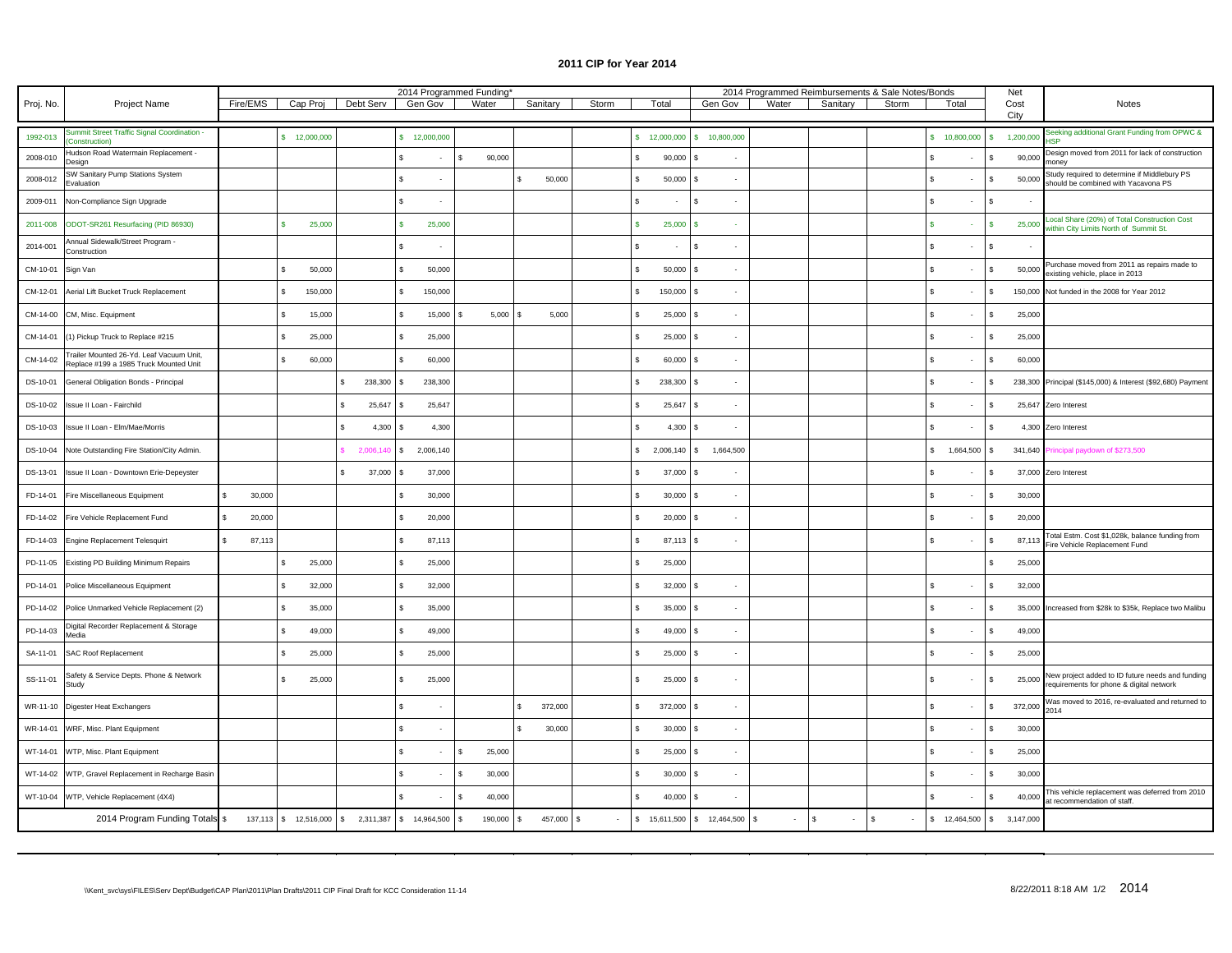| 2014 Programmed Reimbursements & Sale Notes/Bonds<br>2014 Programmed Funding* |                                              |              |               |              |               |         |                |       |               |            | Net   |          |       |               |            |       |
|-------------------------------------------------------------------------------|----------------------------------------------|--------------|---------------|--------------|---------------|---------|----------------|-------|---------------|------------|-------|----------|-------|---------------|------------|-------|
| Proj. No.                                                                     | Project Name                                 | Fire/EMS     | Cap Proj      | Debt Serv    | Gen Gov       | Water   | Sanitary       | Storm | Total         | Gen Gov    | Water | Sanitarv | Storm | Total         | Cost       | Notes |
|                                                                               |                                              |              |               |              |               |         |                |       |               |            |       |          |       |               | City       |       |
|                                                                               | 2010 CIP Program Funding Totals for 2014: \$ | 348,000      | 1,641,000     | 2.311.387 \$ | 4,300,387 \$  | 190,000 | 725,000 \$     |       | 5,215,387     | 1,664,500  |       |          |       | 1,664,500 \$  | 3,550,887  |       |
|                                                                               |                                              |              |               |              |               |         |                |       |               |            |       |          |       |               |            |       |
|                                                                               | 2010 CIP Subtracted from 2011 CIP:           | $'210,887$ ) | 10,875,000 \$ |              | 10,664,113 \$ |         | $(268,000)$ \$ |       | 10,396,113 \$ | 10,800,000 |       |          |       | 10,800,000 \$ | (403, 887) |       |

| General Government Funds Summary Analysis                    | 2010 for 2011                 | Funding by Dept./Div.               |                  |
|--------------------------------------------------------------|-------------------------------|-------------------------------------|------------------|
|                                                              | CAP                           | $Engineering =$                     | \$<br>12,165,000 |
| Total Fire/EMS =                                             | \$<br>137,113                 | Budget & Finance =                  | \$               |
| Total Cap. Proj. =                                           | 12,516,000<br>S               | Community Development =             | s                |
| Total Fire/EMS plus Cap. Proj. =                             | 12,653,113                    | Central Maintenance =               | 310,000<br>\$    |
|                                                              |                               | Debt Service =                      | \$<br>2,311,387  |
| Total Debt Service =                                         | \$<br>2,311,387               | Fire / $EMS =$                      | 137,113<br>\$    |
| Total General Government =                                   | 14,964,500<br>\$              | $Health =$                          | s<br>$\sim$      |
|                                                              |                               | $Police =$                          | s<br>141,000     |
| Total Grants for Cap. Projects and Proceeds from Note/Bond = | \$<br>12,464,500              | Service Department =                | 25,000<br>s      |
| Total General Government Funds minus Grants & Note/Bond =    | 2,500,000                     | Safety & Service =                  | 25,000<br>\$     |
| Charter Target Estimate =                                    | 2,500,000<br>\$               | Vehicle Maintenance =               | s                |
| Net General Government MINUS Target =                        | s<br>$\overline{\phantom{a}}$ | Water Reclamation =                 | s<br>402,000     |
|                                                              |                               | Water $Treatment =$                 | s<br>95,000      |
| Total Water Funds $=$                                        | \$<br>190,000                 | Total all Departments & Divisions = | 15,611,500<br>s  |
|                                                              |                               |                                     |                  |

| Total Sanitary Funds =              | 457,000 | Total General Government Funds minus Grants & Note/Bond = | \$. | 2.500.000 |
|-------------------------------------|---------|-----------------------------------------------------------|-----|-----------|
| Total Sanitary Grants =             |         | Total Water Funds minus Grants =                          |     | 190,000   |
| Total Sanitary Funds minus Grants = | 457,000 | Total Sanitary Funds minus Grants =                       |     | 457,000   |
| Total Storm Funds =                 |         | Total Storm Funds minus Grants =                          |     |           |
| Total Storm Grants =                |         | Total Local Funds Cost =                                  |     | 3.147.000 |

| 2011 Budget Amounts                |                                                              |             | CAP        | Engineering =                                             |    | 12,165,000 |
|------------------------------------|--------------------------------------------------------------|-------------|------------|-----------------------------------------------------------|----|------------|
| Downtown Redevelopment Addition    | Total Fire/EMS =                                             |             | 137,113    | Budget & Finance = $$$                                    |    |            |
| Change from 10-11 CIP to 11-11 CIP | Total Cap. Proj. =                                           | $5^{\circ}$ | 12,516,000 | Community Development = \$                                |    |            |
| <b>Finance Entry</b>               | Total Fire/EMS plus Cap. Proj. =                             |             | 12,653,113 | Central Maintenance =                                     |    | 310,000    |
|                                    |                                                              |             |            | Debt Service =                                            |    | 2,311,387  |
|                                    | Total Debt Service =                                         |             | 2,311,387  | Fire / $EMS =$                                            |    | 137,113    |
|                                    | Total General Government =                                   | \$          | 14,964,500 | $Health =$                                                |    |            |
|                                    |                                                              |             |            | $Police =$                                                |    | 141,000    |
|                                    | Total Grants for Cap. Projects and Proceeds from Note/Bond = |             | 12,464,500 | Service Department =                                      |    | 25,000     |
|                                    | Total General Government Funds minus Grants & Note/Bond =    |             | 2,500,000  | Safety & Service =                                        |    | 25,000     |
|                                    | Charter Target Estimate =                                    |             | 2,500,000  | Vehicle Maintenance =                                     |    | $\sim$     |
|                                    | Net General Government MINUS Target =                        | l s         | $\sim$     | Water Reclamation =                                       |    | 402,000    |
|                                    |                                                              |             |            | Water Treatment =                                         |    | 95,000     |
|                                    | Total Water Funds =                                          | IS          | 190,000    | Total all Departments & Divisions =                       | -S | 15,611,500 |
|                                    | Total Water Grants =                                         | ΙS          | $\sim$     |                                                           |    |            |
|                                    | Total Water Funds minus Grants =                             |             | 190,000    |                                                           |    |            |
|                                    | Total Sanitary Funds =                                       |             | 457,000    | Total General Government Funds minus Grants & Note/Bond = |    | 2,500,000  |
|                                    | Total Sanitary Grants = \$                                   |             | $\sim$     | Total Water Funds minus Grants =                          |    | 190,000    |
|                                    | Total Sanitary Funds minus Grants =                          |             | 457,000    | Total Sanitary Funds minus Grants =                       |    | 457,000    |
|                                    | Total Storm Funds =                                          |             |            | Total Storm Funds minus Grants = \§                       |    |            |
|                                    | Total Storm Grants =                                         |             |            | Total Local Funds Cost =                                  |    | 3,147,000  |
|                                    | Total Storm Funds minus Grants = S                           |             | $\sim$     |                                                           |    |            |

2011 Budget Amounts Covernment Funds Summary Analysis 2010 for 2011 Funds Summary Analysis 2010 for 2011 Downtown Redevelopment Addition Change from 10-11 CIP to 11-11 CIP Finance Entry

> \*1 Combined Statement of Revenues, Expenditures and Changes in Fund Balances - Budget and Actual (Non-GAAP Budgetary Basis) (1)<br>General Fund, Street Construction Maintenance and Repair Fund, Income Tax Fund, Income Tax Saf (1) Expenditures include current year encumbrances and the ending balance is equal to cash minus encumbreances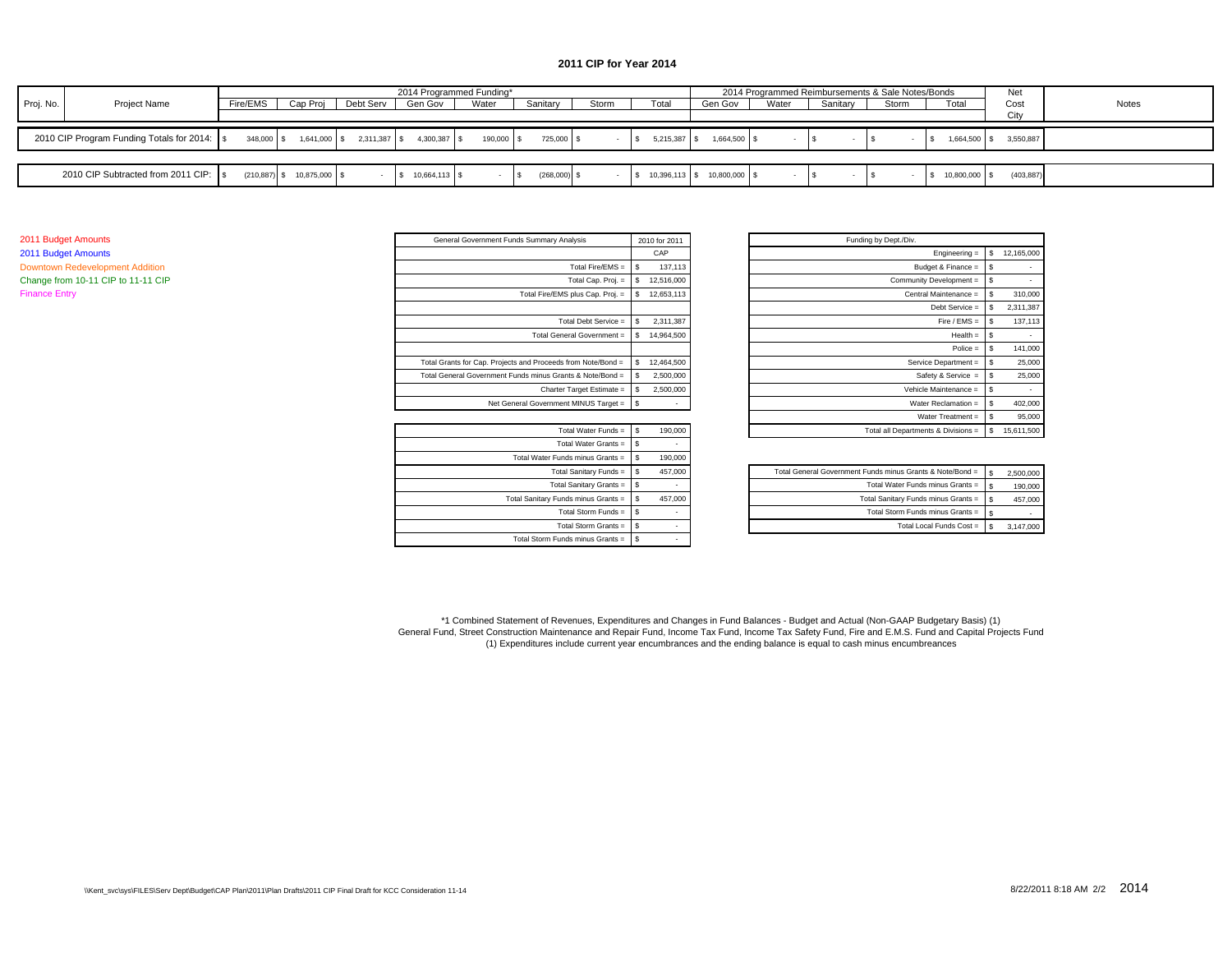#### **2011 CIP for 2015**

|           |                                                  |                         |                     |                           |                           | 2015 Programmed Funding |                       |                |                 |                  |       | 2015 Programmed Reimbursements & Sale Notes/Bonds |              |                                |                         |                                                                                              |
|-----------|--------------------------------------------------|-------------------------|---------------------|---------------------------|---------------------------|-------------------------|-----------------------|----------------|-----------------|------------------|-------|---------------------------------------------------|--------------|--------------------------------|-------------------------|----------------------------------------------------------------------------------------------|
| Proj. No. | Project Name                                     | Fire/EMS                | Cap Proj            | Debt Serv                 | Gen Gov                   | Water                   | Sanitary              | Storm          | Total           | Gen Gov          | Water | Sanitary                                          | Storm        | Total                          | Cost<br>City            | Notes                                                                                        |
| 2011-007  | Miller/Harvey/Steel Storm Design                 |                         |                     |                           |                           |                         |                       | 850,000<br>is. | 850,000         | <b>s</b>         |       |                                                   |              |                                | 850,000<br>s            |                                                                                              |
| 2015-001  | Annaul Sidewalk/Street Program - Constructior    |                         | 522,938             |                           | 522,938<br>$\mathbf{s}$   |                         |                       |                | 522,938         |                  |       |                                                   |              | \$<br>$\Delta$                 | 522,938<br>s.           |                                                                                              |
| CM-15-01  | CM, Misc. Equipment                              |                         |                     |                           | $\overline{\phantom{a}}$  | 5,000<br>۱s             | 5,000<br>$\mathsf{S}$ |                | 10,000          | l \$             |       |                                                   |              | \$<br>$\overline{\phantom{a}}$ | 10,000<br>l S           |                                                                                              |
|           | CM-15-03 Pickup Trucks (1)                       |                         |                     |                           | ٠                         | 12,500<br>l s           | 12,500<br>S           |                | 25,000<br>s.    |                  |       |                                                   |              | $\sim$                         | 25,000<br>$\mathbb{S}$  |                                                                                              |
| CM-15-04  | ton Dump Truck w\ Spreader and Plow              |                         | 65,000              |                           | 65,000<br>s.              |                         |                       |                | 65,000          | s.               |       |                                                   |              | S.                             | l S                     | 65,000 Purchase moved from 2010, Org. funding \$50k                                          |
| CM-15-05  | Hooklift Truck with V Box & Dump                 |                         | 150,000<br>s        |                           | 150,000<br>s.             |                         |                       |                | 150,000<br>\$.  | -S               |       |                                                   |              | \$<br>$\epsilon$               | s.<br>150,000           |                                                                                              |
| DS-10-01  | General Obligation Bonds - Principal             |                         |                     | 238,680                   | 238,680<br>s              |                         |                       |                | 238,680         |                  |       |                                                   |              | S.<br>$\overline{\phantom{a}}$ | l S                     | 238,680 Principal (\$145,000) & Interest (\$92,680) Payment                                  |
| DS-10-02  | Issue II Loan - Fairchild                        |                         |                     | 25,647                    | 25,647<br>s.              |                         |                       |                | 25,647          |                  |       |                                                   |              | $\sim$                         | s<br>25,647             | Zero Interest                                                                                |
| DS-10-03  | Issue II Loan - Elm/Mae/Morris                   |                         |                     | 4,300                     | 4,300<br>-S               |                         |                       |                | 4,300           |                  |       |                                                   |              |                                | \$.<br>4,300            | Zero Interest                                                                                |
| DS-10-04  | Note Outstanding Fire Station/City Admin.        |                         |                     | 1,724,435                 | $\mathbb{S}$<br>1,724,435 |                         |                       |                | \$ 1,724,435    | \$<br>1,391,000  |       |                                                   |              | 1,391,000                      | $\mathsf{s}$<br>333,435 | incipal paydown of \$273,500                                                                 |
| DS-13-01  | Issue II Loan - Downtown Erie-Depeyster          |                         |                     | 37,000                    | 37,000<br>s               |                         |                       |                | 37,000          |                  |       |                                                   |              |                                | s                       | 37,000 Zero Interest                                                                         |
| FD-15-01  | Fire Miscellaneous Equipment                     | $\mathbf{s}$<br>30,000  |                     |                           | 30,000                    |                         |                       |                | $30,000$ \$     |                  |       |                                                   |              | \$<br>$\overline{\phantom{a}}$ | 30,000<br>l S           |                                                                                              |
| FD-15-02  | Fire Vehicle Replacement Fund                    | s.<br>300,000           |                     |                           | 300,000                   |                         |                       |                | 300,000<br>s.   | <b>s</b>         |       |                                                   |              | \$<br>$\sim$                   | s<br>300,000            |                                                                                              |
| FD-15-03  | Sta. #2, Interior Floor & Drain Relacement       | 100,000<br>$\mathbf{s}$ |                     |                           | 100,000                   |                         |                       |                | 100,000         | $\mathbf{s}$     |       |                                                   |              | \$<br>$\epsilon$               | 100,000<br><b>S</b>     |                                                                                              |
| FD-15-04  | Med Unit 1812 Replacement                        | $\mathbf{s}$<br>200,000 |                     |                           | 200,000                   |                         |                       |                | 200,000<br>s.   | s.               |       |                                                   |              | S.<br>$\Delta$                 | 200,000<br>s.           |                                                                                              |
|           | PD-10-03 Police Unmarked Vehicle Replacement     |                         | 14,000<br>s         |                           | 14,000<br>s.              |                         |                       |                | 14,000<br>s.    | s                |       |                                                   |              | S.                             | l s<br>14,000           | Defered from 2008 & again from 2011, Description<br>page totals both PD-10-03 plus PD-15-02  |
|           | PD-11-05 Existing PD Building Minimum Repairs    |                         | 25,000              |                           | 25,000                    |                         |                       |                | 25,000          |                  |       |                                                   |              |                                | 25,000                  |                                                                                              |
| PD-15-01  | Police Miscellaneous Equipment                   |                         | 35,000              |                           | 35,000<br>s.              |                         |                       |                | 35,000<br>s.    |                  |       |                                                   |              | $\epsilon$                     | 35,000<br>s             |                                                                                              |
|           | PD-15-02 Police Unmarked Vehicle Replacement     |                         | 33,000              |                           | 33,000<br>s.              |                         |                       |                | 33,000          | s.               |       |                                                   |              | S.<br>$\overline{\phantom{a}}$ | $\mathbf{s}$<br>33,000  | Replace two 2007 Malibu, Description page totals<br>both PD-10-03 plus PD-15-02              |
| PD-15-04  | Copier Machine Replacement                       |                         | 36,000              |                           | 36,000<br>s.              |                         |                       |                | 36,000          |                  |       |                                                   |              |                                | s.<br>36,000            |                                                                                              |
| PD-15-05  | Police Cruisers - Nine                           |                         | 300,000             |                           | 300,000<br>s.             |                         |                       |                | 300,000         |                  |       |                                                   |              |                                | s                       | 300,000 Increased from 2010 CIP from \$290,000                                               |
| SA-11-01  | SAC Roof Replacement                             |                         | 25,000              |                           | 25,000<br>s               |                         |                       |                | 25,000          |                  |       |                                                   |              | ٠                              | s<br>25,000             |                                                                                              |
| SS-11-01  | Safety & Service Depts. Phone & Network<br>Study |                         | 25,000<br>s         |                           | 25,000<br>s.              |                         |                       |                | 25,000          | $\mathbf{s}$     |       |                                                   |              | s.<br>٠                        | 25,000<br><b>S</b>      | New project added to ID future needs and funding<br>requirements for phone & digital network |
| WR-15-01  | WRF, Misc. Plant Equipment                       |                         |                     |                           |                           |                         | 30,000<br>s           |                | 30,000<br>S.    | $\mathbf{s}$     |       |                                                   |              | S.                             | l s<br>30,000           |                                                                                              |
|           | WR-15-02 Digester Gas Burner & Safety Equipment  |                         |                     |                           | $\sim$                    |                         | \$.<br>118,000        |                | 118,000         |                  |       |                                                   |              | $\epsilon$                     | s<br>118,000            | This projected added during review of draft FP for<br><b>WRF</b>                             |
|           | WR-14-02 WRF, Dump Truck Replacement             |                         |                     |                           |                           |                         | \$.<br>80,000         |                | 80,000          |                  |       |                                                   |              | S.<br>$\sim$                   | s                       | 80,000 Moved purchase from 2014 to 2015                                                      |
|           | WT-11-04 Well Field Development                  |                         |                     |                           | $\hat{\phantom{a}}$       | <sub>S</sub><br>250,000 |                       |                | 250,000         |                  |       |                                                   |              | $\sim$                         | $\mathsf{s}$<br>250,000 | Rescheduled into 2014 based on funding                                                       |
| WT-15-01  | <b>NTP, Misc. Plant Equipment</b>                |                         |                     |                           | S.                        | 25,000<br>l s           |                       |                | 25,000          | s                |       |                                                   |              | S.                             | s<br>25,000             | This vehicle replacement was deferred from 2010 at<br>recommendation of staff.               |
| WT-15-02  | Clean Wells No.s 11, 12 & 13                     |                         |                     |                           | $\overline{\phantom{a}}$  | 75,000<br>l s           |                       |                | 75,000          | $\mathbf{s}$     |       |                                                   |              | \$<br>$\overline{\phantom{a}}$ | $\mathbf{s}$<br>75,000  | 5-year rotation for well cleaning                                                            |
| WT-15-03  | Lime Spreader Replacement                        |                         |                     |                           |                           | 40,000<br>l S           |                       |                | 40,000          | <b>s</b>         |       |                                                   |              |                                | 40,000                  |                                                                                              |
|           | 2015 Program Funding Totals \$                   | 630,000                 | 1,230,938<br>$\sim$ | 2,030,062<br>$\mathbf{s}$ | 3,891,000 \$<br>S.        | 407,500                 | 245,500<br>\$         | 850,000<br>-S. | 5,394,000<br>\$ | 1,391,000<br>l S | ١s    | s.<br>$\sim$                                      | -S<br>$\sim$ | 1,391,000 \$<br>$\mathbf{s}$   | 4,003,000               |                                                                                              |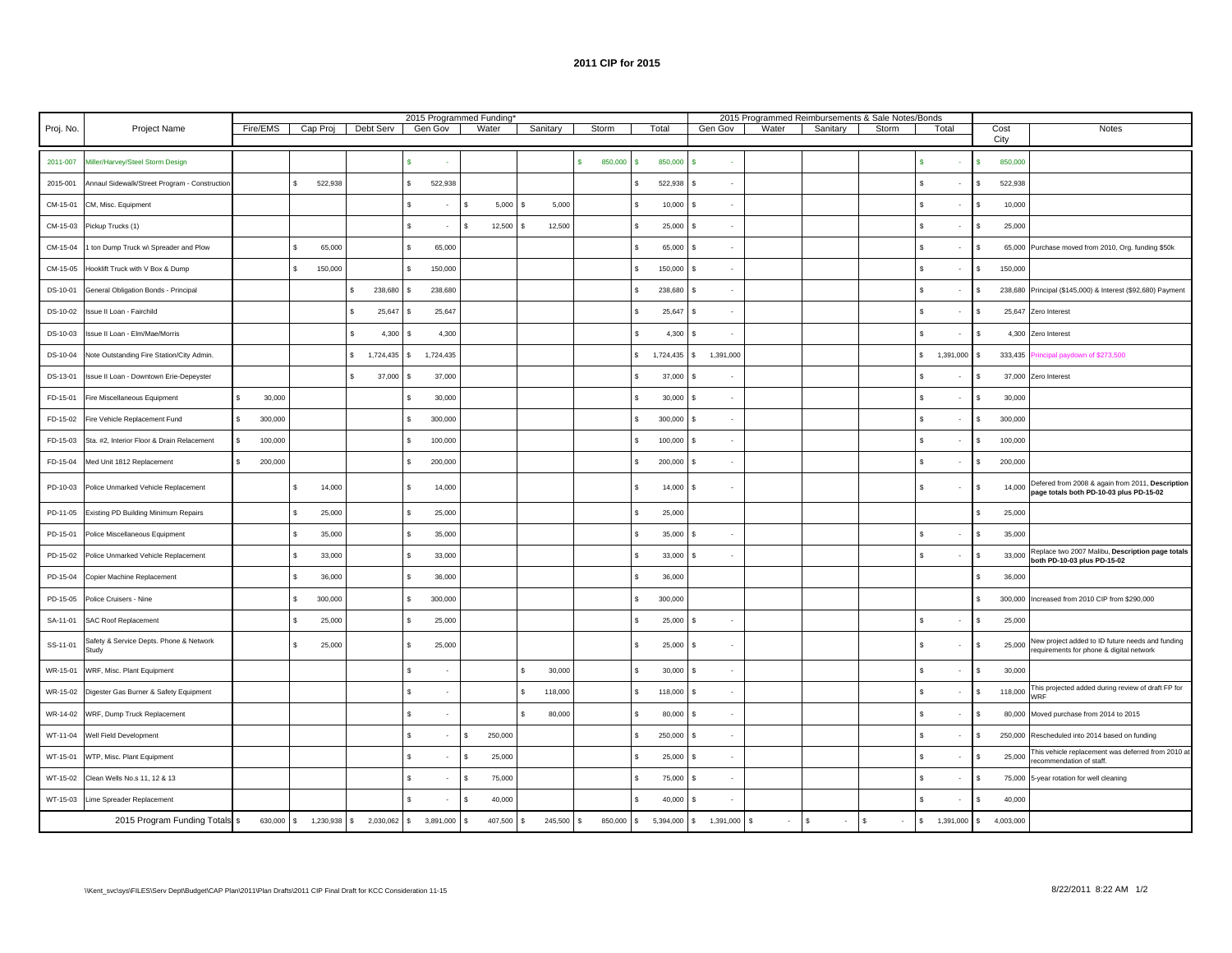#### **2011 CIP for 2015**

|           |                                              |          |                |                |                      |                  | 2015 Programmed Funding* |                |            |                |              |       | 2015 Programmed Reimbursements & Sale Notes/Bonds |       |              |           |       |
|-----------|----------------------------------------------|----------|----------------|----------------|----------------------|------------------|--------------------------|----------------|------------|----------------|--------------|-------|---------------------------------------------------|-------|--------------|-----------|-------|
| Proj. No. | Project Name                                 | Fire/EMS |                |                | Cap Proj   Debt Serv | Gen Gov          | Water                    | Sanitary       | Storm      | Total          | Gen Gov      | Water | Sanitary                                          | Storm | Total        | Cost      | Notes |
|           |                                              |          |                |                |                      |                  |                          |                |            |                |              |       |                                                   |       |              | City      |       |
|           |                                              |          |                |                |                      |                  |                          |                |            |                |              |       |                                                   |       |              |           |       |
|           |                                              |          |                |                |                      |                  |                          |                |            |                |              |       |                                                   |       |              |           |       |
|           | 2010 CIP Program Funding Totals for 2015: \$ |          | 1,165,000 \$   | 2,083,000 \$   | 2,030,062 \$         | 5,278,062 \$     | 407,500 \$               | 347,500 \$     |            | 6,033,062 \$   | 1,391,000 \$ |       |                                                   |       | 1,391,000 \$ | 4,642,062 |       |
|           |                                              |          |                |                |                      |                  |                          |                |            |                |              |       |                                                   |       |              |           |       |
|           |                                              |          |                |                |                      |                  |                          |                |            |                |              |       |                                                   |       |              |           |       |
|           | 2010 CIP Subtracted from 2011 CIP: \$        |          | $(535,000)$ \$ | $(852,062)$ \$ |                      | $(1,387,062)$ \$ |                          | $(102,000)$ \$ | 850,000 \$ | $(639,062)$ \$ |              |       |                                                   |       |              | (639,062) |       |
|           |                                              |          |                |                |                      |                  |                          |                |            |                |              |       |                                                   |       |              |           |       |
| Note      |                                              |          |                |                |                      |                  |                          |                |            |                |              |       |                                                   |       |              |           |       |

 $\sim$  1 Project No. PD-15-03, 9-1-1 Viper Call Center; Total Cost \$150,000, funding source is E911.

| 2011 Budget Amounts                | General Government Funds Summary Analysis                       | 2010 for 2011            | Funding by Dept./Div.               |           |
|------------------------------------|-----------------------------------------------------------------|--------------------------|-------------------------------------|-----------|
| 2011 Budget Amounts                |                                                                 | CAP                      | Engineering                         | 1,372,938 |
| Downtown Redevelopment Addition    | Total Fire/EMS =                                                | 630,000                  | Budget & Finance =                  |           |
| Change from 10-11 CIP to 11-11 CIP | Total Cap. Proj. =                                              | 1,230,938                | Community Development =             |           |
| <b>Finance Entry</b>               | Total Fire/EMS plus Cap. Proj. =                                | 1,860,938                | Central Maintenance =               | 250,000   |
|                                    |                                                                 |                          | Debt Service                        | 2,030,062 |
|                                    | Total Debt Service =                                            | 2,030,062                | Fire / $EMS =$                      | 630,000   |
|                                    | Total General Government =                                      | 3,891,000                | Health =                            |           |
|                                    |                                                                 |                          | $Police =$                          | 443,000   |
|                                    | Total Grants for Cap. Projects and Proceeds from Note/Bond = \$ | 1,391,000                | Service Department =                | 25,000    |
|                                    | Total General Government Funds minus Grants & Note/Bond = \$    | 2,500,000                | Safety & Service = $\sqrt{5}$       | 25,000    |
|                                    | Charter Target Estimate =                                       | 2,500,000                | Vehicle Maintenance =               |           |
|                                    | Net General Government MINUS Target = \$                        | $\overline{\phantom{a}}$ | Water Reclamation =                 | 228,000   |
|                                    |                                                                 |                          | Water Treatment =                   | 390,000   |
|                                    | Total Water Funds =                                             | 407,500                  | Total all Departments & Divisions a | 5,394,000 |

| Total Sanitary Funds = $\sqrt{S}$      | 245,500 | Total General Government Funds minus Grants & Note/Bond = S | 2.500.000 |
|----------------------------------------|---------|-------------------------------------------------------------|-----------|
| Total Sanitary Grants = $\sqrt{s}$     |         | Total Water Funds minus Grants =                            | 407.500   |
| Total Sanitary Funds minus Grants = \$ | 245,500 | Total Sanitary Funds minus Grants = S                       | 245,500   |
| Total Storm Funds = $\sqrt{\ }$        | 850,000 | Total Storm Funds minus Grants =                            | 850,000   |
| Total Storm Grants = $\sqrt{\ }$       |         | Total Local Funds Cost =                                    | 4.003.000 |

| Total Fire/EMS =                                             | S  | 630,000   |
|--------------------------------------------------------------|----|-----------|
| Total Cap. Proj. =                                           | \$ | 1,230,938 |
| Total Fire/EMS plus Cap. Proj. =                             | S  | 1,860,938 |
|                                                              |    |           |
| Total Debt Service =                                         | Ś  | 2.030.062 |
| Total General Government =                                   | Ś  | 3,891,000 |
|                                                              |    |           |
| Total Grants for Cap. Projects and Proceeds from Note/Bond = | Ś  | 1,391,000 |
| Total General Government Funds minus Grants & Note/Bond =    | Ś  | 2.500.000 |
| Charter Target Estimate =                                    | Ś  | 2.500.000 |
| Net General Government MINUS Target =                        | \$ |           |
|                                                              |    |           |
| Total Water Funds =                                          | \$ | 407,500   |
| Total Water Grants $=$                                       | \$ | ٠         |
| Total Water Funds minus Grants =                             | \$ | 407,500   |
| Total Sanitary Funds =                                       | \$ | 245.500   |
| Total Sanitary Grants =                                      | \$ |           |
| Total Sanitary Funds minus Grants =                          | S  | 245.500   |
| Total Storm Funds $=$                                        | S  | 850,000   |
| Total Storm Grants =                                         | \$ | ٠         |
| Total Storm Funds minus Grants =                             | S  | 850,000   |

\*1 Combined Statement of Revenues, Expenditures and Changes in Fund Balances - Budget and Actual (Non-GAAP Budgetary Basis) (1) General Fund, Street Construction Maintenance and Repair Fund, Income Tax Fund, Income Tax Safety Fund, Fire and E.M.S. Fund and Capital Projects Fund<br>(1) Expenditures include current year encumbrances and the ending balan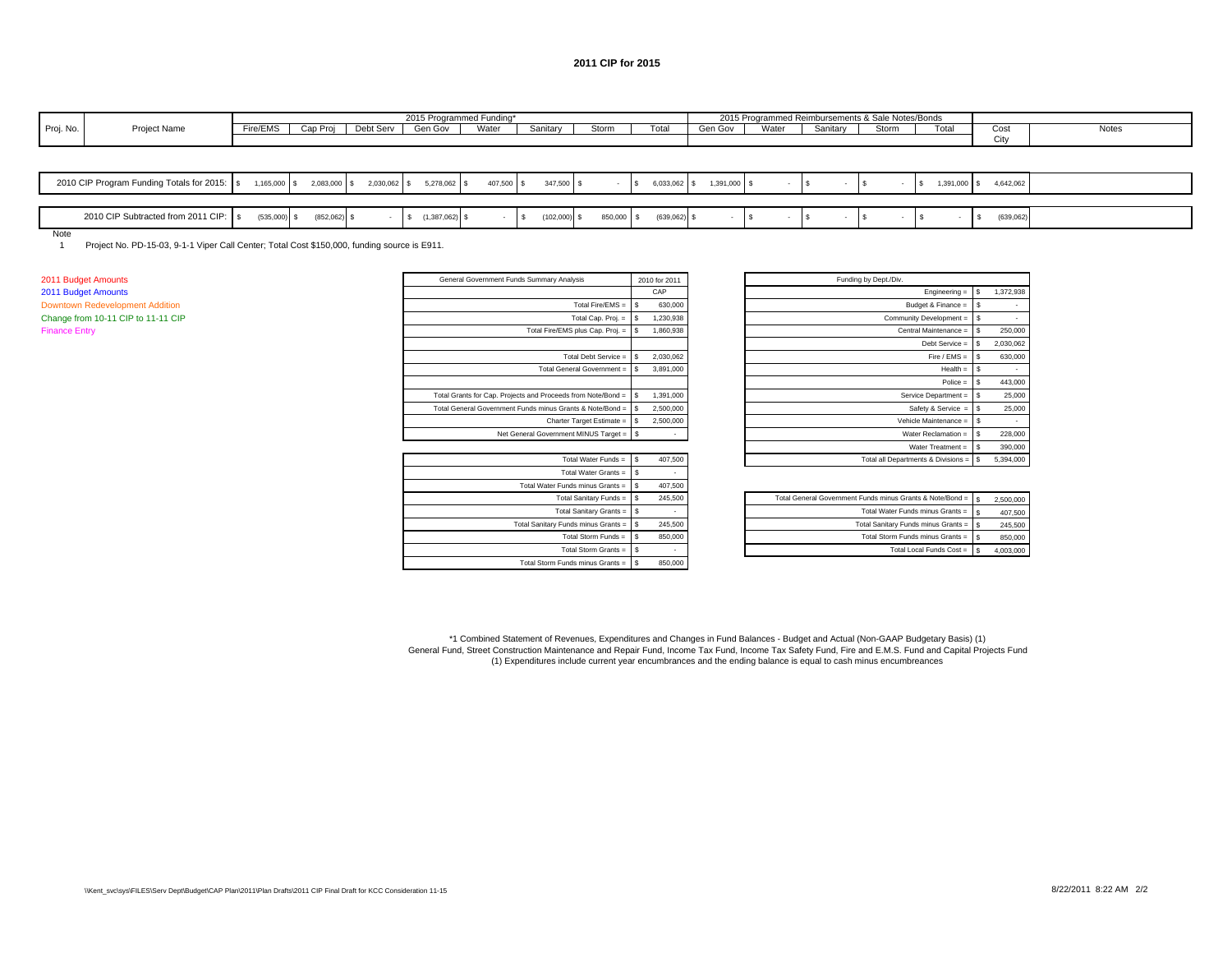|           |                                                                        |                        |                         |        |                 | 2016 Programmed Funding |                          |          |         |              |          |              | 2016 Programmed Reimbursements & Sale Notes/Bonds |             |                                |       |          |       |                |                             |              |         |
|-----------|------------------------------------------------------------------------|------------------------|-------------------------|--------|-----------------|-------------------------|--------------------------|----------|---------|--------------|----------|--------------|---------------------------------------------------|-------------|--------------------------------|-------|----------|-------|----------------|-----------------------------|--------------|---------|
| Proj. No. | Project Name                                                           | Fire/EMS               | Cap Proj                |        | Debt Serv       |                         | Gen Gov                  | Water    |         |              | Sanitary | Storm        |                                                   | Total       | Gen Gov                        | Water | Sanitary | Storm |                | Total                       |              | Cost    |
|           |                                                                        |                        |                         |        |                 |                         |                          |          |         |              |          |              |                                                   |             |                                |       |          |       |                |                             |              | City    |
| 2008-010  | Hudson Road Water Main Repalcement                                     |                        |                         |        |                 | $\mathbb{S}$            |                          | <b>S</b> | 700,000 |              |          |              | \$                                                | 700,000 \$  | $\sim$                         |       |          |       | $\mathbb{S}$   |                             | S.           | 700,000 |
| 2008-012  | Southwest Sanitary Pump Station, Design                                |                        |                         |        |                 | $$\mathbb{S}$$          | $\overline{\phantom{a}}$ |          |         | \$           | 200,000  |              | \$                                                | 200,000 \$  | $\sim$                         |       |          |       | $$\mathbb{S}$$ | $\sim$                      | - \$         | 200,000 |
| 2016-001  | Annaul Sidewalk/Street Program - Construction                          |                        | \$<br>829,743           |        |                 | $\mathbb{S}$            | 829,743 \$               |          |         |              |          | $\mathbb{S}$ | \$                                                | 829,743 \$  | $\sim$                         |       |          |       | \$             | $\overline{\phantom{a}}$    | s.           | 829,743 |
| CM-16-01  | CM, Misc. Equipment                                                    |                        | s                       | 15,000 |                 | $$\mathbb{S}$$          | 15,000                   | l \$     | 5,000   | \$           | 5,000    |              | \$                                                | 25,000      | \$.<br>$\sim$                  |       |          |       | $$\mathbb{S}$$ | $\overline{\phantom{a}}$    | -S           | 25,000  |
| CM-16-02  | Trailer Mounted 26-Yd. Leaf Vacuum Unit,<br>Replace Truck Mounted Unit |                        | \$<br>60,000            |        |                 | \$                      | 60,000                   |          |         |              |          |              | \$                                                | 60,000      | $\sqrt{3}$<br>$\sim$           |       |          |       | $\mathbb S$    | $\sim$                      | S.           | 60,000  |
| CM-16-03  | Hooklift Truck with V Box & Dump                                       |                        | S<br>155,000            |        |                 | \$                      | 155,000                  |          |         |              |          |              | \$                                                | 155,000 \$  | $\sim$                         |       |          |       | $$\mathbb{S}$$ | ÷.                          | \$           | 155,000 |
| CM-16-04  | 1 ton Dump Truck w\ Spreader and Plow                                  |                        | \$<br>70,000            |        |                 | \$                      | 70,000                   |          |         |              |          |              | \$                                                | 70,000 \$   | $\sim$                         |       |          |       | $\,$           | $\sim$                      | l S          | 70,000  |
| CM-16-05  | Pickup Trucks (1)                                                      |                        |                         |        |                 | $$\mathbb{S}$$          |                          | \$       | 12,500  | $\mathbb{S}$ | 12,500   |              | \$                                                | 25,000 \$   | $\overline{\phantom{a}}$       |       |          |       | $\mathbb S$    | $\overline{\phantom{a}}$    | \$           | 25,000  |
| DS-10-01  | General Obligation Bonds - Principal                                   |                        |                         |        | \$<br>238,680   | \$                      | 238,680                  |          |         |              |          |              | \$                                                | 238,680     | \$<br>$\overline{\phantom{a}}$ |       |          |       | $$\mathbb{S}$$ | $\overline{\phantom{a}}$    | S.           | 238,680 |
| DS-10-02  | Issue II Loan - Fairchild                                              |                        |                         |        | 25,647<br>\$    | \$                      | 25,647                   |          |         |              |          |              | \$                                                | 25,647      | \$<br>$\sim$                   |       |          |       | $\,$           | $\overline{\phantom{a}}$    | S            | 25,647  |
| DS-10-03  | Issue II Loan - Elm/Mae/Morris                                         |                        |                         |        | 4,300<br>\$     | \$                      | 4,300                    |          |         |              |          |              | \$                                                | 4,300       | $\mathbf s$<br>$\sim$          |       |          |       | \$             | ٠                           | \$           | 4,300   |
| DS-10-04  | Note Outstanding Fire Station/City Admin.                              |                        |                         |        | 1,442,630       | S.                      | 1,442,63                 |          |         |              |          |              |                                                   | 1,442,63    | 1,117,500                      |       |          |       |                | 1,117,500                   |              | 325,130 |
| DS-13-01  | Issue II Loan - Downtown Erie-Depeyster                                |                        |                         |        | 37,000 \$<br>£. |                         | 37,000                   |          |         |              |          |              | \$                                                | 37,000 \$   | $\sim$                         |       |          |       | \$             | $\sim$                      | $\mathbf{s}$ | 37,000  |
| FD-16-01  | Fire Miscellaneous Equipment                                           | $\mathbb{S}$<br>30,000 |                         |        |                 | \$                      | 30,000                   |          |         |              |          |              | S                                                 | 30,000      | \$<br>$\overline{\phantom{a}}$ |       |          |       | \$             | $\overline{\phantom{a}}$    | \$           | 30,000  |
| FD-16-02  | Fire Vehicle Replacement Fund                                          | \$<br>231,000          |                         |        |                 | \$                      | 231,000                  |          |         |              |          |              | \$                                                | 231,000 \$  | $\sim$                         |       |          |       | $$\mathbb{S}$$ | $\sim$                      | \$           | 231,000 |
| FD-16-03  | Replace 2003 Chevy Tahoe #1800                                         | $\mathbb{S}$<br>35,000 |                         |        |                 | \$                      | 35,000                   |          |         |              |          |              | \$                                                | 35,000 \$   | $\sim$                         |       |          |       | $$\mathbb{S}$$ | $\overline{\phantom{a}}$    | S.           | 35,000  |
| FD-16-04  | Replace 2003 Pick-up #1826                                             | s.<br>34,000           |                         |        |                 | \$.                     | 34,000                   |          |         |              |          |              | s.                                                | $34,000$ \$ | $\sim$                         |       |          |       | \$             | $\overline{\phantom{a}}$    | - \$         | 34,000  |
| FD-16-05  | West Side Fire Station Parking Lot                                     | s.<br>48,000           |                         |        |                 | \$                      | 48,000                   |          |         |              |          |              | $\mathbb{S}$                                      | 48,000 \$   | $\sim$                         |       |          |       | $\mathbb{S}$   | $\mathcal{L}_{\mathcal{A}}$ | l S          | 48,000  |
| PD-12-05  | Compliance Vehicle Replacement                                         |                        | $\mathbb S$<br>35,000   |        |                 | \$                      | 35,000                   |          |         |              |          |              | \$                                                | 35,000      | S<br>$\overline{\phantom{a}}$  |       |          |       | $\mathbb S$    | $\overline{\phantom{a}}$    | \$           | 35,000  |
| PD-16-01  | Police Miscellaneous Equipment                                         |                        | ${\mathbb S}$<br>35,000 |        |                 | \$                      | 35,000                   |          |         |              |          |              | \$                                                | 35,000      |                                |       |          |       |                |                             | £.           | 35,000  |
| PD-16-02  | Police Unmarked Vehicle Replacement                                    |                        | \$                      | 19,000 |                 | \$                      | 19,000                   |          |         |              |          |              | \$                                                | 19,000      | \$<br>$\overline{\phantom{a}}$ |       |          |       | $$\mathbb{S}$$ | $\overline{\phantom{a}}$    | \$           | 19,000  |
| PD-16-03  | Range shed                                                             |                        | \$                      | 15,000 |                 | \$                      | 15,000                   |          |         |              |          |              | \$                                                | 15,000 \$   | $\overline{\phantom{a}}$       |       |          |       | $$\mathbb{S}$$ | $\overline{\phantom{a}}$    | \$           | 15,000  |
| PD-16-04  | Video Security Systems                                                 |                        | \$.<br>50,000           |        |                 | \$                      | 50,000                   |          |         |              |          |              | \$                                                | 50,000 \$   | $\sim$                         |       |          |       | $$\mathbb{S}$$ | $\sim$                      | l S          | 50,000  |
| PD-16-05  | Portable Radios                                                        |                        | \$<br>37,500            |        |                 | \$                      | 37,500                   |          |         |              |          |              | \$                                                | 37,500      | S<br>$\sim$                    |       |          |       | \$             | $\overline{\phantom{a}}$    | \$           | 37,500  |
| PD-16-06  | Mobile Data Terminals                                                  |                        | s<br>90,000             |        |                 | \$                      | 90,000                   |          |         |              |          |              | \$                                                | 90,000      |                                |       |          |       |                |                             | £.           | 90,000  |
| PD-16-07  | <b>Police Ballistic Vests</b>                                          |                        | S<br>30,000             |        |                 | \$                      | 30,000                   |          |         |              |          |              | \$                                                | 30,000      |                                |       |          |       |                |                             | \$           | 30,000  |
| SA-11-01  | <b>SAC Roof Replacement</b>                                            |                        | S<br>25,000             |        |                 | \$                      | 25,000                   |          |         |              |          |              | S                                                 | 25,000      | S<br>$\sim$                    |       |          |       | \$             |                             |              | 25,000  |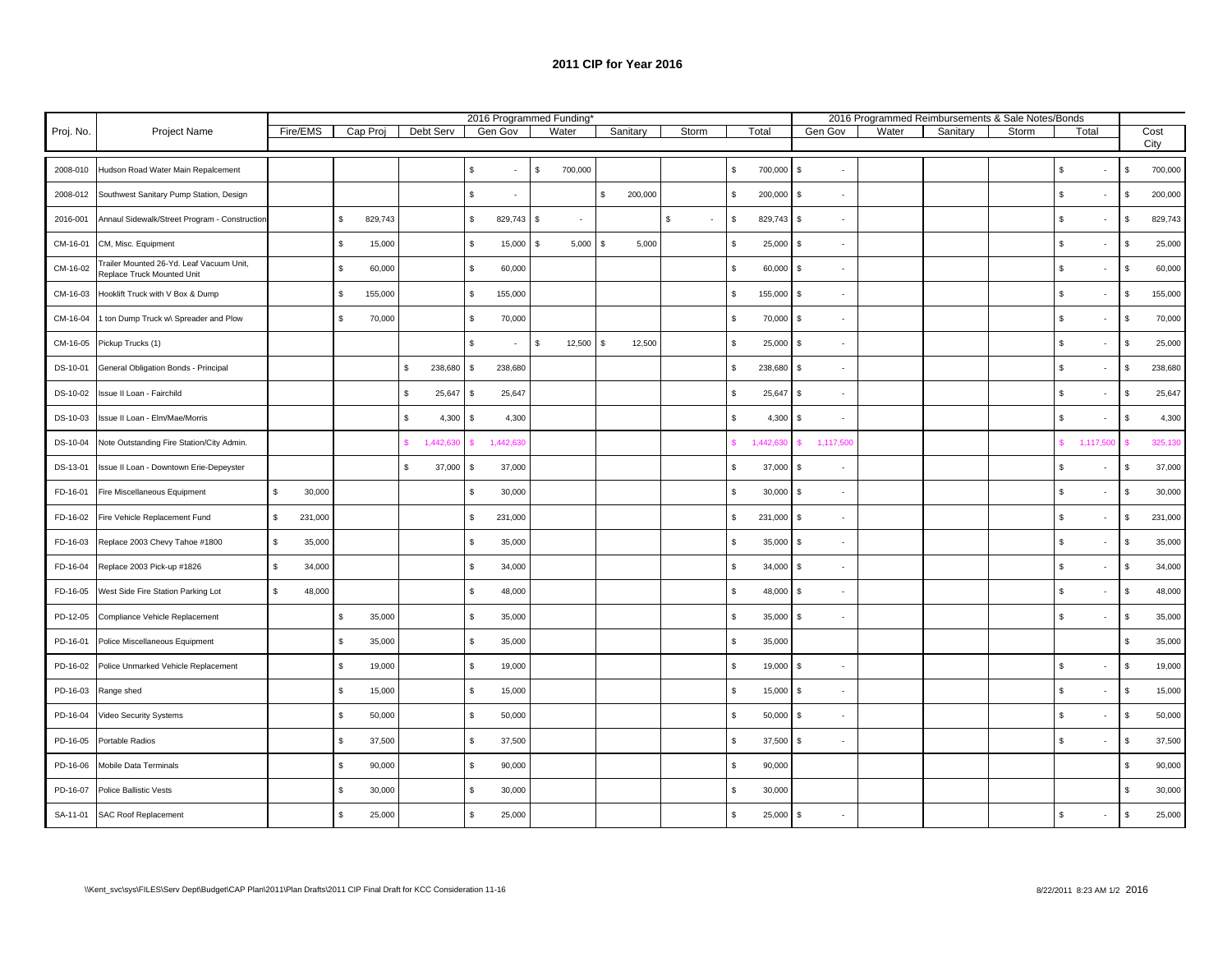|           |                                                          |            |              | 2016 Programmed Funding* |                |            |            | 2016 Programmed Reimbursements & Sale Notes/Bonds |              |              |       |          |       |              |           |
|-----------|----------------------------------------------------------|------------|--------------|--------------------------|----------------|------------|------------|---------------------------------------------------|--------------|--------------|-------|----------|-------|--------------|-----------|
| Proj. No. | <b>Project Name</b>                                      | Fire/EMS   | Cap Proj     | Debt Serv                | Gen Gov        | Water      | Sanitary   | Storm                                             | Total        | Gen Gov      | Water | Sanitary | Storm | Total        | Cost      |
|           |                                                          |            |              |                          |                |            |            |                                                   |              |              |       |          |       |              | City      |
| SS-16-01  | Safety & Service Depts. Phone & Network<br><b>IStudv</b> |            | 25,000       |                          | 25,000         |            |            |                                                   | 25,000 \$    |              |       |          |       |              | 25,000    |
| WR-16-01  | WRF, Misc. Plant Equipment                               |            |              |                          |                |            | 30,000     |                                                   | $30,000$ \$  | $\sim$       |       |          |       |              | 30,000    |
|           | WR-11-03 WRF, WAS Thickening Project Design              |            |              |                          |                |            | 60,000     |                                                   | 60,000       |              |       |          |       | $\sim$       | 60,000    |
|           | WR-11-06 #2 Primary Clarifer Scum Pit Installation       |            |              |                          |                |            | 125,000    |                                                   | 125,000 \$   | $\sim$       |       |          |       |              | 125,000   |
|           | WR-11-07 Rebuild Sec. Clarifer Scum Box/Balles           |            |              |                          |                |            | 100,000    |                                                   | 100,000      |              |       |          |       | $\sim$       | 100,000   |
| WT-16-01  | WTP, Misc. Plant Equipment                               |            |              |                          |                |            | 25,000     |                                                   | 25,000 \$    |              |       |          |       |              | 25,000    |
|           | 2015 Program Funding Totals \$                           | 378,000 \$ | 1,491,243 \$ | 1,748,257 \$             | $3,617,500$ \$ | 717,500 \$ | 557,500 \$ |                                                   | 4,892,500 \$ | 1,117,500 \$ |       |          |       | 1,117,500 \$ | 3,775,000 |

| General Government Funds Summary Analysis                    |    | 2010 for 2011 | Funding by Dept./Div.               |    |           |
|--------------------------------------------------------------|----|---------------|-------------------------------------|----|-----------|
|                                                              |    | CAP           | $Engineering =$                     | \$ | 1,729,743 |
| Total Fire/EMS $=$                                           | S  | 378,000       | Budget & Finance =                  | \$ |           |
| Total Cap. Proj. =                                           | \$ | 1,491,243     | Community Development =             | \$ |           |
| Total Fire/EMS plus Cap. Proj. =                             | \$ | 1,869,243     | Central Maintenance =               | \$ | 335,000   |
|                                                              |    |               | Debt Service =                      | S  | 1,748,257 |
| Total Debt Service =                                         | S  | 1,748,257     | Fire / $EMS =$                      | S  | 378,000   |
| Total General Government =                                   | \$ | 3,617,500     | $Health =$                          | S  |           |
|                                                              |    |               | $Police =$                          | S  | 311,500   |
| Total Grants for Cap. Projects and Proceeds from Note/Bond = | \$ | 1,117,500     | Service Department =                | S  |           |
| Total General Government Funds minus Grants & Note/Bond =    | S  | 2,500,000     | Safety & Service =                  | S  |           |
| Charter Target Estimate =                                    | S  | 2,500,000     | Vehicle Maintenance =               | \$ |           |
| Net General Government MINUS Target =                        | \$ | ٠             | Water Reclamation $=$               | \$ | 315,000   |
|                                                              |    |               | Water Treatment =                   | \$ |           |
| Total Water Funds =                                          | \$ | 717,500       | Total all Departments & Divisions = | \$ | 4,892,500 |

| £.<br>2,500,000 | Total General Government Funds minus Grants & Note/Bond = | 557,500 | Total Sanitary Funds =              |
|-----------------|-----------------------------------------------------------|---------|-------------------------------------|
| 717.500         | Total Water Funds minus Grants =                          |         | Total Sanitary Grants =             |
| 557.500         | Total Sanitary Funds minus Grants =                       | 557,500 | Total Sanitary Funds minus Grants = |
|                 | Total Storm Funds minus Grants =                          |         | Total Storm Funds =                 |
| 3.775.000       | Total Local Funds Cost =                                  |         | Total Storm Grants =                |
|                 |                                                           |         |                                     |

| 2011 Budget Amounts                | General Government Funds Summary Analysis                    | 2010 for 2011 | Funding by Dept./Div.        |           |
|------------------------------------|--------------------------------------------------------------|---------------|------------------------------|-----------|
| 2011 Budget Amounts                |                                                              | CAP           | $Engineering =$              | 1,729,743 |
| Downtown Redevelopment Addition    | Total Fire/EMS =                                             | 378,000       | Budget & Finance =           |           |
| Change from 10-11 CIP to 11-11 CIP | Total Cap. Proj. =                                           | 1,491,243     | Community Development =      |           |
| Finance Entry                      | Total Fire/EMS plus Cap. Proj. =                             | 1,869,243     | Central Maintenance =        | 335,000   |
|                                    |                                                              |               | Debt Service =               | 1,748,257 |
|                                    | Total Debt Service =                                         | 1,748,257     | Fire / $EMS =$               | 378,000   |
|                                    | Total General Government =                                   | 3,617,500     | $Health =$                   |           |
|                                    |                                                              |               | $Police =$                   | 311,500   |
|                                    | Total Grants for Cap. Projects and Proceeds from Note/Bond = | 1,117,500     | Service Department = $\vert$ | 25,000    |
|                                    | Total General Government Funds minus Grants & Note/Bond =    | 2,500,000     | Safety & Service = $$$       | 25,000    |
|                                    | Charter Target Estimate =                                    | 2,500,000     | Vehicle Maintenance =        |           |
|                                    | Net General Government MINUS Target =                        |               | Water Reclamation =          | 315,000   |
|                                    |                                                              |               |                              |           |

| S<br>717,500 | Total Water Funds =                 |
|--------------|-------------------------------------|
| \$           | Total Water Grants =                |
| S<br>717,500 | Total Water Funds minus Grants =    |
| S<br>557.500 | Total Sanitary Funds =              |
| S            | Total Sanitary Grants =             |
| S<br>557,500 | Total Sanitary Funds minus Grants = |
| S            | Total Storm Funds =                 |
| S            | Total Storm Grants =                |
| S            | Total Storm Funds minus Grants =    |

\*1 Combined Statement of Revenues, Expenditures and Changes in Fund Balances - Budget and Actual (Non-GAAP Budgetary Basis) (1) General Fund, Street Construction Maintenance and Repair Fund, Income Tax Fund, Income Tax Safety Fund, Fire and E.M.S. Fund and Capital Projects Fund (1) Expenditures include current year encumbrances and the ending balance is equal to cash minus encumbreances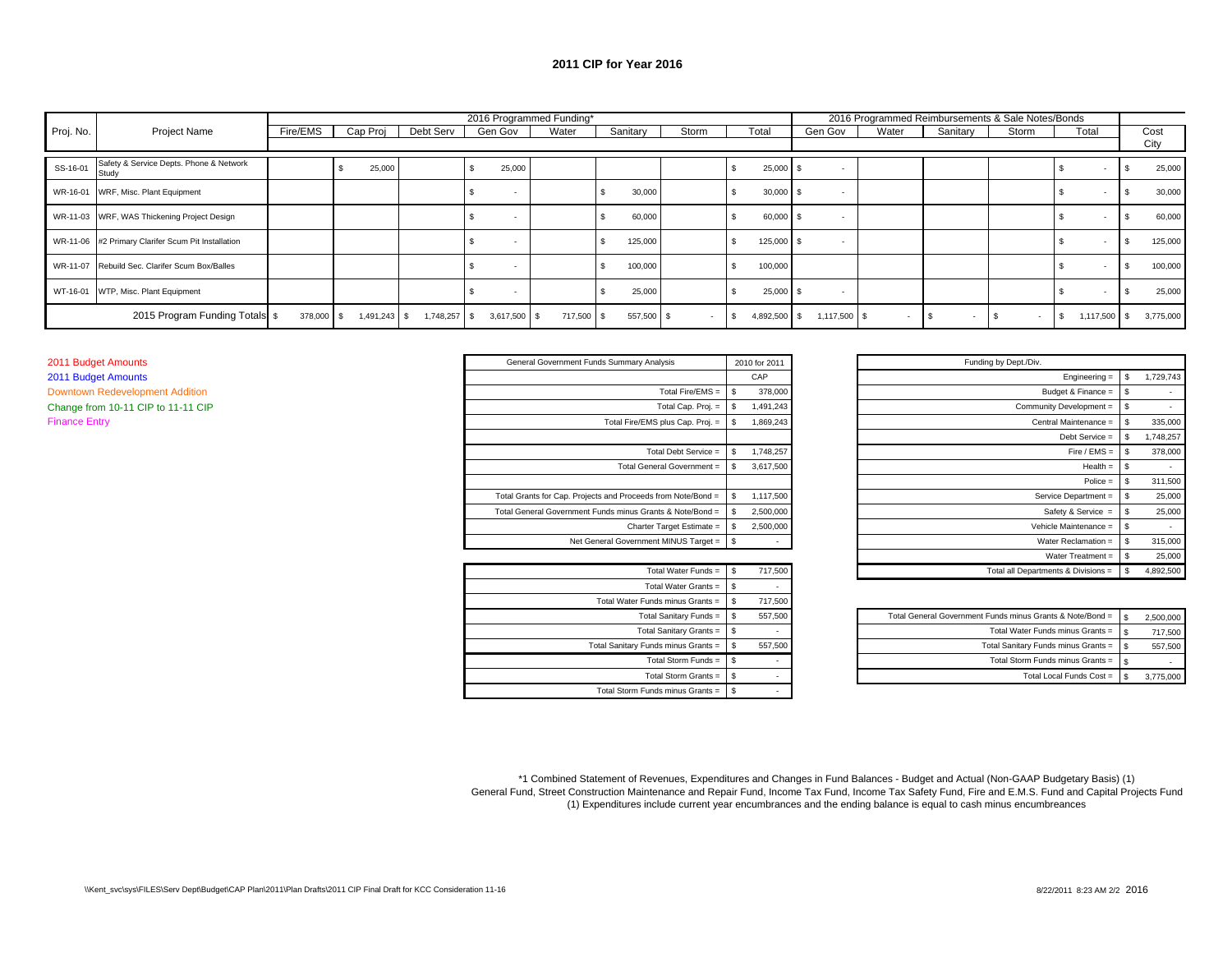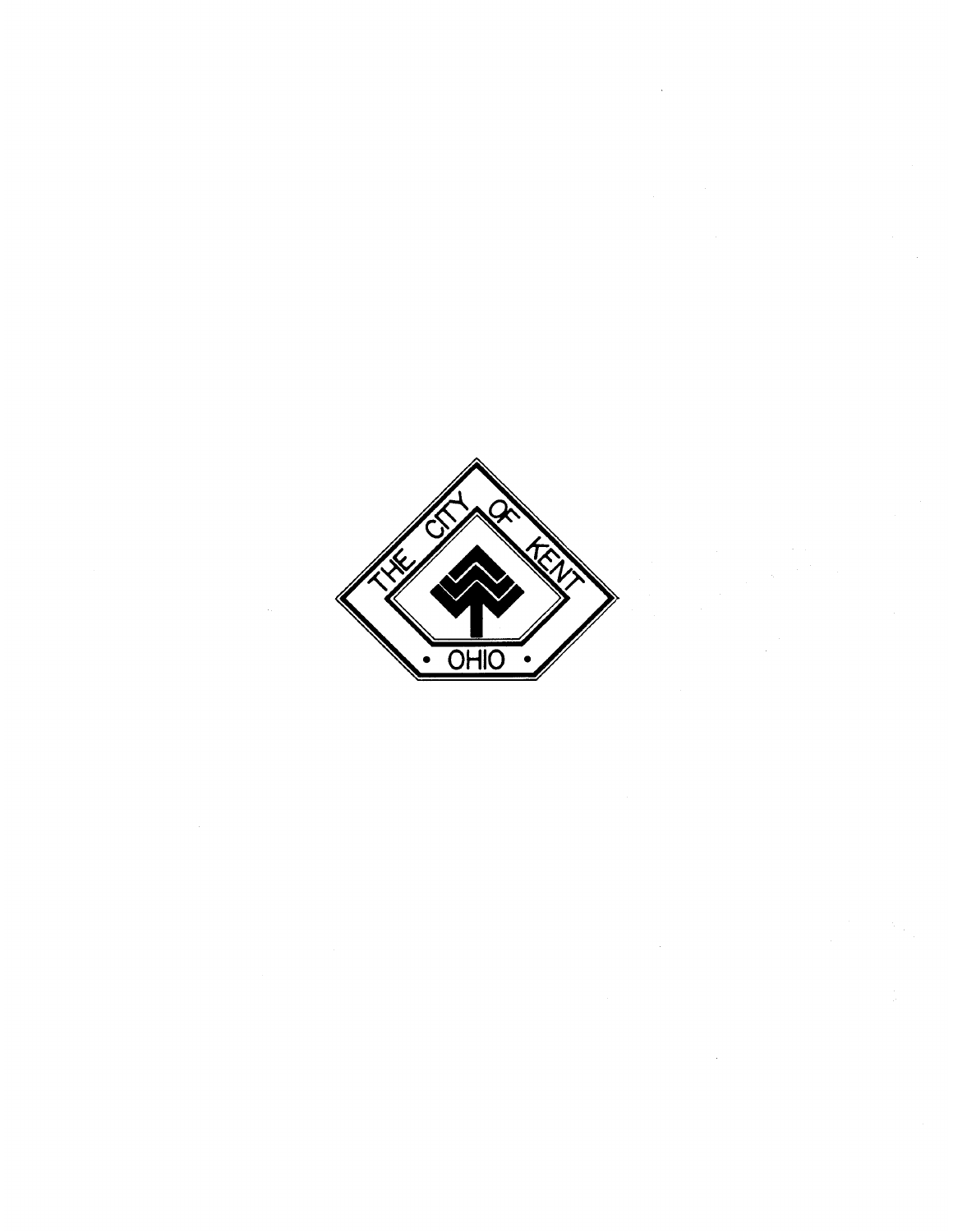| Proj.#   | Description                                                                                                        |              | 2011    | 2012                | 2013 |        | 2014         | 2015 | 2016 | 5-Year        |
|----------|--------------------------------------------------------------------------------------------------------------------|--------------|---------|---------------------|------|--------|--------------|------|------|---------------|
|          | The following narrative describes the major capital outlay needs identified above, including the justification to  |              |         |                     |      |        |              |      |      | Total         |
|          | expend public funds.                                                                                               |              |         |                     |      |        |              |      |      | 2012 - 2016   |
| 1992-013 |                                                                                                                    |              |         |                     |      |        |              |      |      |               |
|          | Summit Street Traffic Signal Coordination - This project will provide for the Installation of new traffic          |              |         |                     |      |        |              |      |      |               |
|          | signals with central coordination from Water Street to East Corporation Line along the Summit Street               |              |         |                     |      |        |              |      |      |               |
|          | corridor. Included in the design will be turning lanes where appropriate and access management.                    |              |         |                     |      |        |              |      |      |               |
|          | Reimbursements: 2011, \$583,760 From ODOT and \$72,970 From KSU totaling \$656,730; 2012 \$436k                    |              |         |                     |      |        |              |      |      |               |
|          | (ODOT-HSP-R/W); \$89.5k (KSU Phase II Design and R/W) was funded at \$2,000,000; 2014 \$10,800,000                 |              |         |                     |      |        |              |      |      |               |
|          | AMATS & Highway Safety (Seeking additional Grant Funding from OPWC & HSP) Total Reimbursements                     |              |         |                     |      |        |              |      |      |               |
|          | 2012 through 2016 - \$11,982,230 Net Cost to City \$562,770 Grant & Partners Money Tied to Project                 | $\mathbb{S}$ | 729,700 | \$<br>$545,000$ \\$ |      | $\sim$ | \$12,000,000 |      |      | \$12,545,000  |
| 1997-009 |                                                                                                                    |              |         |                     |      |        |              |      |      |               |
|          | Fairchild Avenue Bridge Project (Crain Avenue Bridge) - between N. Mantua Street (S.R. 43) and Water               |              |         |                     |      |        |              |      |      |               |
|          | Street is a vital link in the present and future transportation network in the City of Kent and Portage County.    |              |         |                     |      |        |              |      |      |               |
|          | At present, the Crain Avenue Bridge spanning the Cuyahoga River and CSX Railroad is in poor condition              |              |         |                     |      |        |              |      |      |               |
|          | and requires replacement. The available traffic capacity of Crain Avenue and congestion at the adjacent            |              |         |                     |      |        |              |      |      |               |
|          | offset intersections are also major concerns. The City of Kent and Portage County have entered into a joint        |              |         |                     |      |        |              |      |      |               |
|          | agreement to improve this transportation facility. In order to accomplish this goal, federal funding will be       |              |         |                     |      |        |              |      |      |               |
|          | necessary to pay a portion of the cost of construction. The City was the lead-coordinating agency for this         |              |         |                     |      |        |              |      |      |               |
|          | project during design and now ODOT is the lead agency during Construction. Reimbursements: 2011,                   |              |         |                     |      |        |              |      |      |               |
|          | County \$131,000 and \$214,300 ODOT R/W; no funding reimbursement 2012 through 2016.                               | \$           | 783,000 | \$<br>100,000       |      |        |              |      |      | \$<br>100,000 |
| 2002-014 | Plum Creek Stream Restoration - {Formely known as Mogadore Rd. Culvert Replacement] The project                    |              |         |                     |      |        |              |      |      |               |
|          | includes the replacement of the Mogadore Road Culvert, removal of the adjacent dam on Plum Creek and               |              |         |                     |      |        |              |      |      |               |
|          | restoration of approximately 2,200 feet of stream through Plum Creek Park. The project replaces the                |              |         |                     |      |        |              |      |      |               |
|          | previously titled Mogadore Road Culvert Replacement Project. With the advent of the potential for ARRA             |              |         |                     |      |        |              |      |      |               |
|          | (Stimulus) funding the engineering division revised the original scope to make it qualify for ARRA funding.        |              |         |                     |      |        |              |      |      |               |
|          | The revisions included removal of the dam and restoration of the stream. The name of the project was also          |              |         |                     |      |        |              |      |      |               |
|          | changed at this time. The project was selected for Grant funding as part of the State of Ohio Water Pollution      |              |         |                     |      |        |              |      |      |               |
|          | Control Fund Draft Amended 2009 Program Management Plan. Once the amended plan is finalized the City               |              |         |                     |      |        |              |      |      |               |
|          | will be eligible to receive up to \$1,000,000 in grant funds to complete the project. Also in order to receive the |              |         |                     |      |        |              |      |      |               |
|          | funds the project must be bid and awarded by January 2010. Reimbursements: 2011, ODOT \$390,000,                   |              |         |                     |      |        |              |      |      |               |
|          | OPWC \$10,000                                                                                                      | \$           | 50,000  |                     |      |        |              |      |      | \$            |
| 2004-014 | SR 59 Signalization Improvements Construction - All traffic signals on S.R. 59 from the intersection of S.         |              |         |                     |      |        |              |      |      |               |
|          | Chestnut St./Middlebury Rd. to the east City Corporation Line will be replaced and the new signals                 |              |         |                     |      |        |              |      |      |               |
|          | coordinated by use of a closed loop signal control system with a central computer. The central computer            |              |         |                     |      |        |              |      |      |               |
|          | system will be the core of all future traffic signal system improvements coordinating all signals connected to     | \$           | 487,000 |                     |      |        |              |      |      | \$            |
| 2008-003 | SR 59 Street Light Repair/Replacement - Construction [Also funded in Year 2008 & 2009] the street light            |              |         |                     |      |        |              |      |      |               |
|          | foundations along SR59 (Haymaker Parkway) from Longmere Drive to Willow Street were identified as                  |              |         |                     |      |        |              |      |      |               |
|          | having defective anchor bolts. This project will provide for the design and r Reimbursements: 2011,                | \$           | 2,300   |                     |      |        |              |      |      | \$            |
| 2008-005 | Middlebury Road Watermain - Construction The Middlebury Road Water Main Replacement Project will                   |              |         |                     |      |        |              |      |      |               |
|          | replace approximately 3,500 ft of water main that has experienced 17 breaks since 2000 with the later years        |              |         |                     |      |        |              |      |      |               |
|          | experiencing an increase in occurrence. The project will tie into the new Middlebury-Cherry water main and         |              |         |                     |      |        |              |      |      |               |
|          | continue northeast along Middlebury terminating by connecting into the Longmere Drive water main.                  |              |         |                     |      |        |              |      |      |               |
|          | Pending design and available funding this project could extend to the north side of the W&LE RR tracks as          |              |         |                     |      |        |              |      |      |               |
|          | some of the 17 breaks have occurred east of Longmere. Reimbursements: 2011, This project is carried                |              |         |                     |      |        |              |      |      |               |
|          | over from 2010, OPWC Round 24 \$295,000                                                                            |              |         |                     |      |        |              |      |      |               |
|          |                                                                                                                    | \$           | 511,000 |                     |      |        |              |      |      |               |
|          |                                                                                                                    |              |         |                     |      |        |              |      |      |               |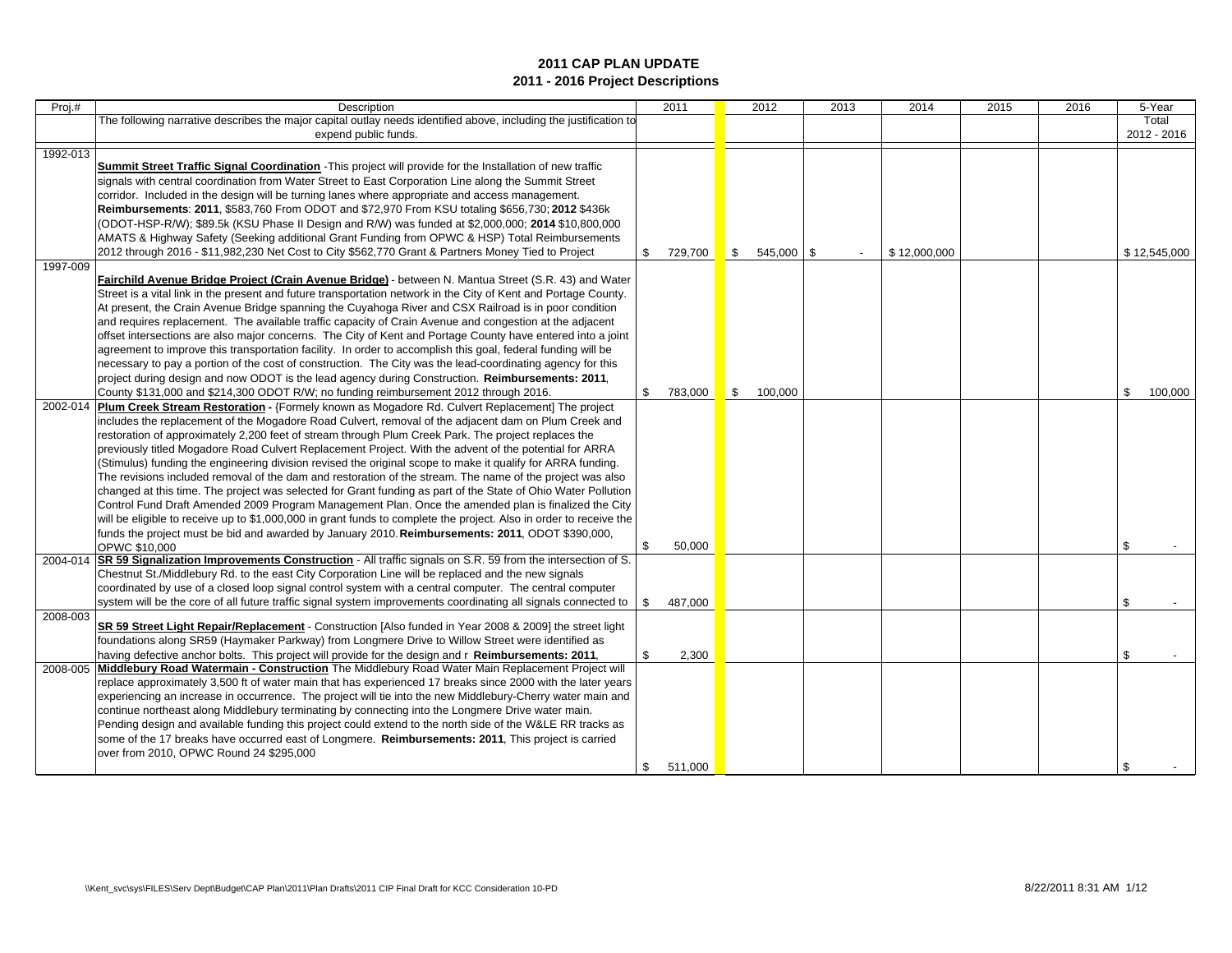| Proj.#   | Description                                                                                                       | 2011          | 2012 | 2013 | 2014         | 2015 | 2016               |      | 5-Year      |
|----------|-------------------------------------------------------------------------------------------------------------------|---------------|------|------|--------------|------|--------------------|------|-------------|
|          | The following narrative describes the major capital outlay needs identified above, including the justification to |               |      |      |              |      |                    |      | Total       |
|          |                                                                                                                   |               |      |      |              |      |                    |      |             |
|          | expend public funds.                                                                                              |               |      |      |              |      |                    |      | 2012 - 2016 |
| 2008-006 |                                                                                                                   |               |      |      |              |      |                    |      |             |
|          | Area Q Ph. 5 Irma/Deidrick - Design and R/W have been funded in previous years; the 2011 funding is for           |               |      |      |              |      |                    |      |             |
|          | Construction. The Irma/Diedrich neighborhood is a part of a bowl-shaped drainage basin referred to as             |               |      |      |              |      |                    |      |             |
|          | Drainage Area Q., bounded by W. Main Street, Chelton Drive, Deidrick Road, and Francis Street. This area          |               |      |      |              |      |                    |      |             |
|          | is characterized by street flooding due to what was inadequate capacity of the outlet sewer, which runs           |               |      |      |              |      |                    |      |             |
|          | under W. Main Street then adjacent to Spaulding Drive [corrected previously], and discharging into Fish           |               |      |      |              |      |                    |      |             |
|          | Creek. This improvement will involve the construction of the collector storm sewer system along Irma Street       |               |      |      |              |      |                    |      |             |
|          | and Deidrick Road to relieve the flooding along these streets.                                                    | \$1,181,000   |      |      |              |      |                    | \$   |             |
| 2008-009 |                                                                                                                   |               |      |      |              |      |                    |      |             |
|          | Harvey/Lake Street Storm Outfall - This project includes improvements to the outfall storm sewer known            |               |      |      |              |      |                    |      |             |
|          | as Harvey/Lake that will reduce flooding that has been experienced on Lake Street. This project was               |               |      |      |              |      |                    |      |             |
|          | scheduled for construction in 2010 but was delayed due to the Plum Creek Stream Restoration Project.              | \$<br>200,000 |      |      |              |      |                    | \$   |             |
|          | 2008-010 Hudson Road Watermain Replacement - This project includes the replacement of undersized (4") and old     |               |      |      |              |      |                    |      |             |
|          | (pre-1922) watermain along Hudson Drive From Wheatstone to Fairchild Avenue. The existing watermain               |               |      |      |              |      |                    |      |             |
|          | has had several watermain breaks in this area and the undersized line have a detrimental impact on fire           |               |      |      |              |      |                    |      |             |
|          | flows available from the watermain.                                                                               |               |      |      |              |      |                    |      |             |
|          |                                                                                                                   |               |      |      | \$<br>90,000 |      | \$<br>700,000      | l \$ | 790,000     |
|          | 2008-012 SW Sanitary Pump Stations System Evaluation - This study will determine the most cost effective method   |               |      |      |              |      |                    |      |             |
|          | to replace the two old pump stations within the City's Sanitary Collection System. These pump stations are        |               |      |      |              |      |                    |      |             |
|          | located on Middlebury Road and Macaroni Drive. The pump stations serve an area located in the southwest           |               |      |      |              |      |                    |      |             |
|          |                                                                                                                   |               |      |      |              |      |                    |      |             |
|          | portion of the City bounded by Stow to the West the Cuyahoga River to the South, Tallmadge Ave. to the            |               |      |      |              |      |                    |      |             |
|          | East and Leonard/Francis/Chelton to the North. The study is required prior to the design of the Middlebury        |               |      |      |              |      |                    |      |             |
|          | Road Pump Station programmed for 2017.                                                                            |               |      |      | \$<br>50,000 |      | \$<br>$200,000$ \$ |      |             |
|          |                                                                                                                   |               |      |      |              |      |                    |      | 250,000     |
|          | 2008-015 Fish Creek Watershed Study - The City predominantly drains into three main watersheds. These include     |               |      |      |              |      |                    |      |             |
|          | the Fish Creek, Plum Creek and the Cuyahoga River Watersheds. All of these watersheds include a main              |               |      |      |              |      |                    |      |             |
|          | stem (Creek or River), which was studied by FEMA in 1977 to identify the 100-year flood boundary. The             |               |      |      |              |      |                    |      |             |
|          | storm wate systems within the City was last studied in 1975. this study's recommendations are no longer           |               |      |      |              |      |                    |      |             |
|          | valid due o changes in how stormwater is now managed (NPDES, FEMA, etc.). The Fish Creek watershed                |               |      |      |              |      |                    |      |             |
|          | evaluation has three primary goals; 1) Update the 1977 FEMA Study to update the 100-year flood boundary;          |               |      |      |              |      |                    |      |             |
|          | 2) Create a priority list of projects with budgetary planning costs to remedy storm issues; 3) Create a           |               |      |      |              |      |                    |      |             |
|          | stormwater management tool for evaluate upcoming changes in the watershed.                                        |               |      |      |              |      |                    |      |             |
|          |                                                                                                                   | \$<br>75,000  |      |      |              |      |                    | \$   |             |
|          | 2009-005 Downtown Demolition Phase 1 - This project includes the demolition necessary to clear the downtown       |               |      |      |              |      |                    |      |             |
|          | redevelopment block (bounded by Water St., Erie St. and SR 59).                                                   |               |      |      |              |      |                    |      |             |
|          |                                                                                                                   | \$<br>11,400  |      |      |              |      |                    | \$   |             |
| 2009-007 | Downtown Traffic Study - With the new Fairchild Avenue Bridge opening in 2012 and the redevelopment               |               |      |      |              |      |                    |      |             |
|          | of downtown Kent, the increases in traffic in downtown Kent will be significant. The analysis will estimate the   |               |      |      |              |      |                    |      |             |
|          | increase in traffic generated and analyze the intersections downtown to determine the necessary                   |               |      |      |              |      |                    |      |             |
|          | modifications (signal modifications/turn lanes/etc.) to provide an acceptable Level of Service in the downtown    |               |      |      |              |      |                    |      |             |
|          | area. The necessary improvements determined from the study will be incorporated into the infrastructure           |               |      |      |              |      |                    |      |             |
|          | improvements constructed as part of the downtown redevelopment.                                                   | \$.<br>50,000 |      |      |              |      |                    | \$   |             |
| 2009-008 | Alley 4 Reconstruction - This project includes reconstructing Alley 4 from Water Street to Depeyster Street       |               |      |      |              |      |                    |      |             |
|          | with pavement or pavers, provide defined walkable areas, provide lighting and bury underground utilities.         |               |      |      |              |      |                    |      |             |
|          | The existing alley pavement is in poor condition and with the Phoenix project nearing completion, it can be       |               |      |      |              |      |                    |      |             |
|          | improved without being damaged from construction. This project is part of the overall downtown master plan        |               |      |      |              |      |                    |      |             |
|          | to connect parking resources to the street grid with safe, well-lit travelways.                                   |               |      |      |              |      |                    |      |             |
|          |                                                                                                                   | 550,000<br>\$ |      |      |              |      |                    | \$   |             |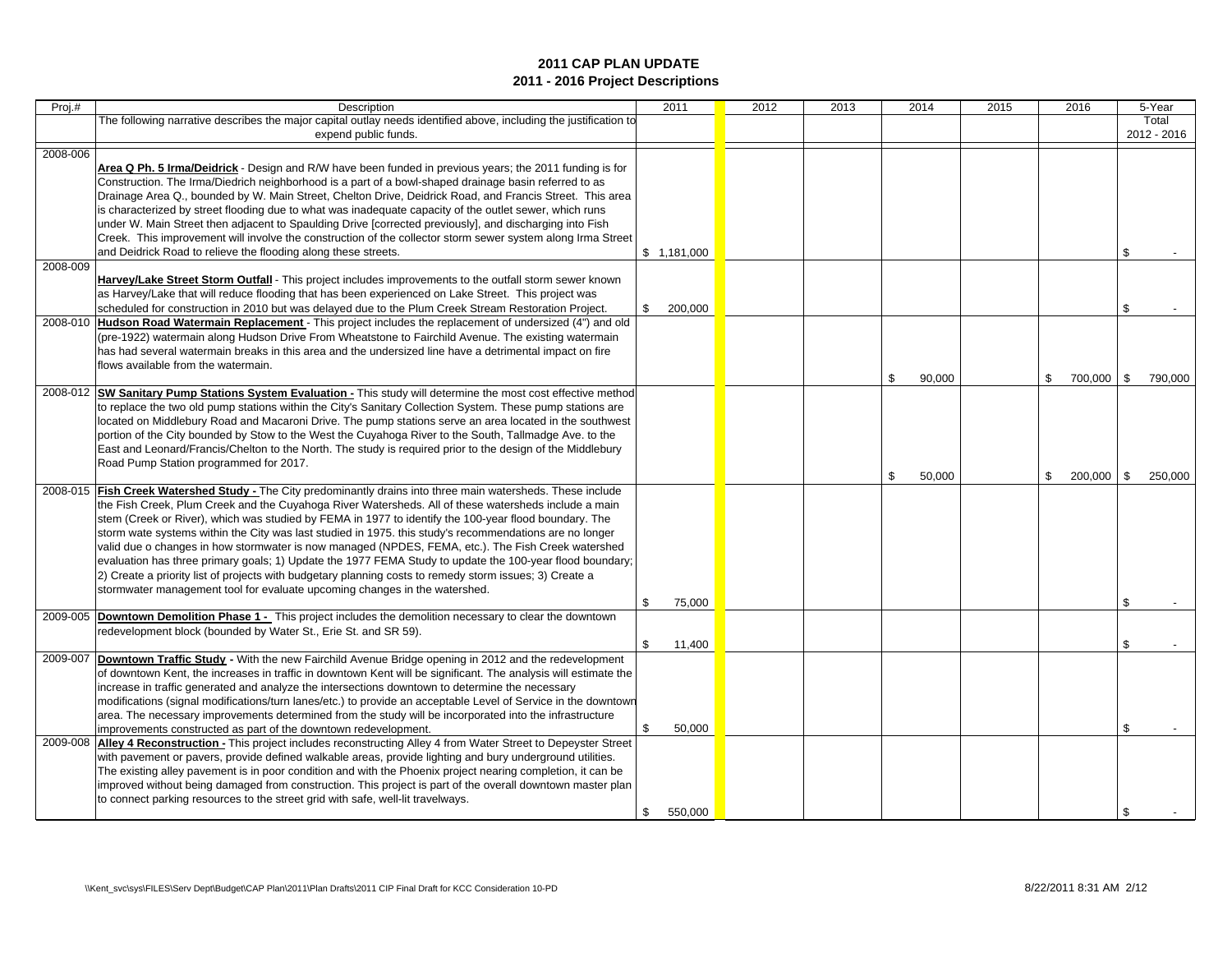| Proj. #  | Description                                                                                                          | 2011          | 2012                    | 2013   | 2014 | 2015 | 2016 | 5-Year         |
|----------|----------------------------------------------------------------------------------------------------------------------|---------------|-------------------------|--------|------|------|------|----------------|
|          |                                                                                                                      |               |                         |        |      |      |      |                |
|          | The following narrative describes the major capital outlay needs identified above, including the justification to    |               |                         |        |      |      |      | Total          |
|          | expend public funds.                                                                                                 |               |                         |        |      |      |      | 2012 - 2016    |
|          |                                                                                                                      |               |                         |        |      |      |      |                |
|          | 2009-009 Downtown Streets (Formerly Erie Street Reconstruction) - This project includes the reconstruction of        |               |                         |        |      |      |      |                |
|          | Erie Street and S. Depeyster St. in the context of the Downtown Redevelopment Framework Plan. The                    |               |                         |        |      |      |      |                |
|          | project includes pavement replacement or resurfacing, streetscape, burying overhead utilities and providing          |               |                         |        |      |      |      |                |
|          | on-street parking. The project budget included in the capital plan would reconstruct Erie Street from Water          |               |                         |        |      |      |      |                |
|          | Street to SR 59. However, the PARTA multi-modal facility includes reconstructing Erie Street from Depeyster          |               |                         |        |      |      |      |                |
|          | Street to SR 59. We have budgeted the entire amount if the multi-modal facility does not receive funding for         |               |                         |        |      |      |      |                |
|          |                                                                                                                      |               |                         |        |      |      |      |                |
|          | construction. Lastly, this project is a companion project to KSU extending the Esplanade to SR 59                    |               |                         |        |      |      |      |                |
|          | and will not progress without an agreement with KSU to complete the Esplanade.                                       |               |                         |        |      |      |      |                |
|          |                                                                                                                      | 150,000<br>\$ | \$1,160,000             |        |      |      |      | \$1,160,000    |
|          | 2009-010 Cuyahoga River Watershed Evaluation - The City predominantly drains to three main watersheds. These         |               |                         |        |      |      |      |                |
|          | watersheds include Fish Creek, Plum Creek and the Cuyahoga River. All of these watersheds include a main             |               |                         |        |      |      |      |                |
|          |                                                                                                                      |               |                         |        |      |      |      |                |
|          | stem (Creek or River), which was studied by FEMA in 1977 to identify the 100-year flood boundary. The                |               |                         |        |      |      |      |                |
|          | storm water systems within the City was last studied in 1975. This study's recommendations are no longer             |               |                         |        |      |      |      |                |
|          | valid due to the changes in how stormwater is now managed (NPDES, FEMA, etc.). The Cuyahoga River                    |               |                         |        |      |      |      |                |
|          | Watershed evaluation has three primary goals for the Watershed; 1) Update the 1977 FEMA study to update              |               |                         |        |      |      |      |                |
|          | the 100-year flood boundary which has been modified since 1977; 2) Perform public outreach in a mailing,             |               |                         |        |      |      |      |                |
|          | questionnaire or other method to identify the stormwater issues of those living within the watershed; and 3)         |               |                         |        |      |      |      |                |
|          |                                                                                                                      |               |                         |        |      |      |      |                |
|          | Create a priority list of projects with budgetary planning costs to remedy the storm water issues. The budget        |               |                         |        |      |      |      |                |
|          | also includes review fees required by FEMA.                                                                          |               |                         |        |      |      |      |                |
|          |                                                                                                                      | 150,000<br>\$ |                         |        |      |      |      | \$             |
| 2010-004 | <b>Esplanade -</b> This joint project with Kent State University includes the design of the Portage Hike and Bike    |               |                         |        |      |      |      |                |
|          | Trail - KSU Gateway Segment (Esplanade) from Lincoln Street to SR 59. The City received federal money                |               |                         |        |      |      |      |                |
|          |                                                                                                                      |               |                         |        |      |      |      |                |
|          | from AMATS to construct the facility as it is part of the Portage Hike and Bike Trail. The City is required to       |               |                         |        |      |      |      |                |
|          | \$<br>manage the project as the grant recipient from AMATS.                                                          | 29,900        | \$3,282,000             |        |      |      |      | \$ 3.282.000   |
|          | 2010-005 Franklin Township - SR 59 Sidewalk Construction - This project includes the construction of new             |               |                         |        |      |      |      |                |
|          | sidewalks and pedestrian signals along the north side of SR 59 from the west Franklin Township Line to               |               |                         |        |      |      |      |                |
|          | Rhodes Road. The project is sponsored by Franklin Township and Portage County and received federal                   |               |                         |        |      |      |      |                |
|          | funding from AMATS. The City of Kent costs included in the capital plan is the local share for the portions          |               |                         |        |      |      |      |                |
|          | \$                                                                                                                   | 5,000         |                         |        |      |      |      | \$             |
|          | being constructed in the City limits.                                                                                |               |                         |        |      |      |      |                |
| 2010-010 | Pine Street Reconstruction - (Ph. 1in 2011 & Ph. 2 in 2012) This project includes the reconstruction of              |               |                         |        |      |      |      |                |
|          | Pine Street from Cherry Street to Dodge Street. The project includes new pavement, sidewalk and                      |               |                         |        |      |      |      |                |
|          | watermain (where it currently exists). The project will be completed in two phases and is primarily funded           |               |                         |        |      |      |      |                |
|          | through the Community Development Block Grant (CDBG) program.                                                        | \$<br>11,000  | \$<br>$30,000$ \$       | 50,000 |      |      |      | \$<br>80,000   |
| 2010-011 | City/KSU Message Board - This project includes installation of a changeable message board located                    |               |                         |        |      |      |      |                |
|          |                                                                                                                      |               |                         |        |      |      |      |                |
|          | predominantly along SR 59 that would display public event information for the City and KSU. The City and             |               |                         |        |      |      |      |                |
|          | KSU are splitting the cost to purchase and install the message board and associated landscaping and                  |               |                         |        |      |      |      |                |
|          | retaining walls.                                                                                                     | \$<br>50,000  |                         |        |      |      |      | \$             |
|          | 2011-003 Alley 5 Parking Lot - This project is part of the downtown redevelopment and includes the construction of a |               |                         |        |      |      |      |                |
|          | parking lot containing approximately 115 spaces along Alley 5 between Water Street and Depeyster.                    |               |                         |        |      |      |      |                |
|          |                                                                                                                      | \$<br>120,000 | \$1,320,000             |        |      |      |      | \$1,320,000    |
|          |                                                                                                                      |               |                         |        |      |      |      |                |
| 2011-004 | <b>AMETEK - Purchase and Remediation - This project is part of the downtown redevelopment and includes</b>           |               |                         |        |      |      |      |                |
|          | the purchasing of the AMETEK property of Lake Street (\$106,000) and remediating the site up to a                    |               |                         |        |      |      |      |                |
|          | maximum amount of \$500,000 of City funds. The project conditions were set in the AMETEK Purchase                    |               |                         |        |      |      |      |                |
|          | Agreement executed in April 2011.                                                                                    |               | $\mathbb{S}$<br>606,000 |        |      |      |      | \$<br>606,000  |
|          | 2011-005 Rhodes Road Path - This project is a joint project with KSU, Franklin township and the developer of         |               |                         |        |      |      |      |                |
|          | University Edge Apartments. It includes construction of a path on the south side of Rhodes Road from the             |               |                         |        |      |      |      |                |
|          |                                                                                                                      |               |                         |        |      |      |      |                |
|          | intersection of Loop Road and Rhodes Road to the existing path which ends at the City/Township boundary.             |               |                         |        |      |      |      |                |
|          | The construction of this project is contingent on the Township obtaining an easement from one property               |               |                         |        |      |      |      |                |
|          | owner along the corridor.                                                                                            |               | \$                      |        |      |      |      | $\mathfrak{s}$ |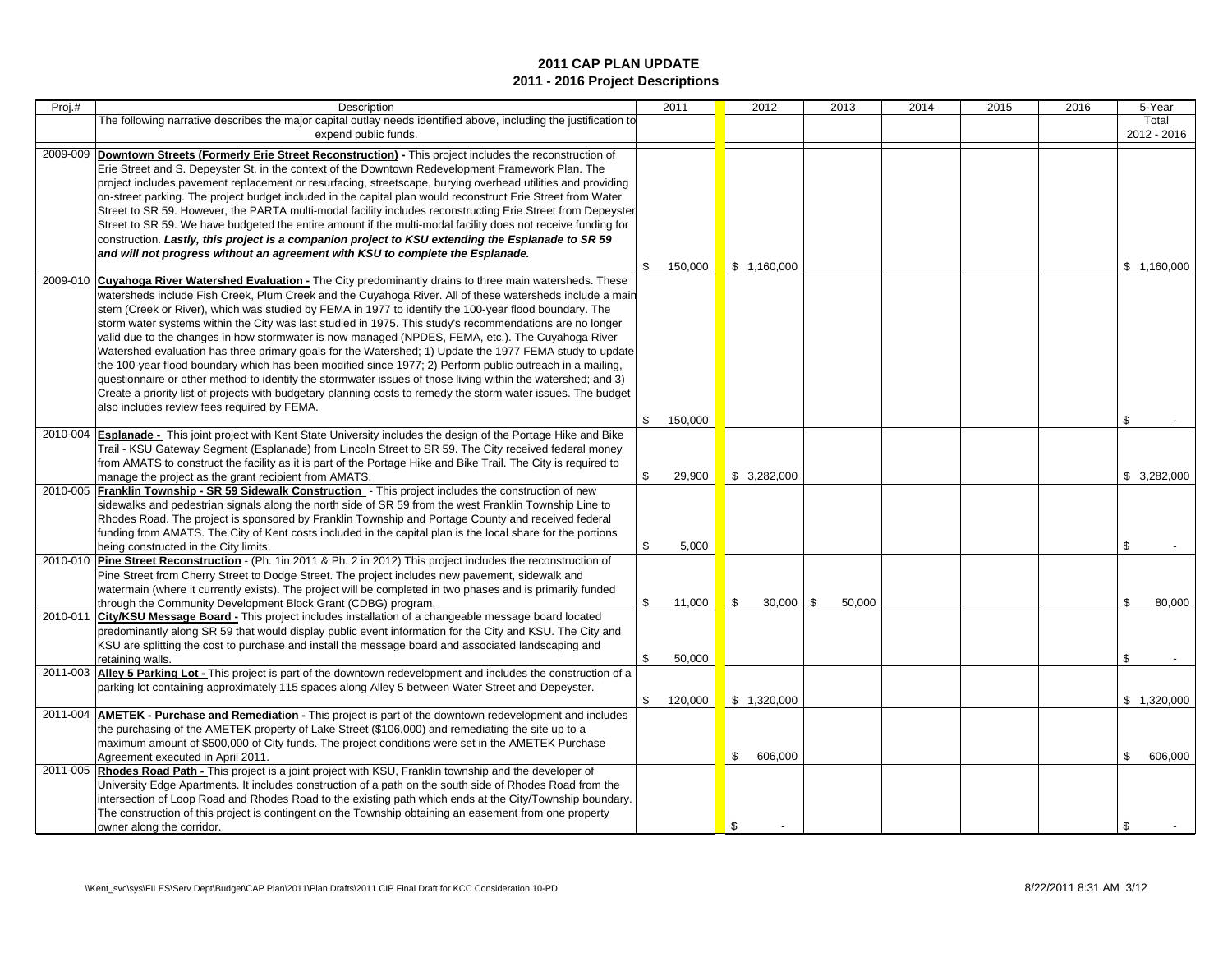| Proj #       | Description                                                                                                       | 2011          | 2012         | 2013          | 2014 |        |     | 2015    | 2016 |        |      | 5-Year                 |
|--------------|-------------------------------------------------------------------------------------------------------------------|---------------|--------------|---------------|------|--------|-----|---------|------|--------|------|------------------------|
|              | The following narrative describes the major capital outlay needs identified above, including the justification to |               |              |               |      |        |     |         |      |        |      | Total                  |
|              | expend public funds.                                                                                              |               |              |               |      |        |     |         |      |        |      | 2012 - 2016            |
|              |                                                                                                                   |               |              |               |      |        |     |         |      |        |      |                        |
| $2011 - 007$ |                                                                                                                   |               |              |               |      |        |     |         |      |        |      |                        |
|              | Miller/Harvey/Steele Storm Sewer Project - This project includes improvements to the Miller/Harvey/Steele         |               |              |               |      |        |     |         |      |        |      |                        |
|              | area drainage system to alleviate roadway flooding on Miller Avenue.                                              |               |              | \$<br>85,000  |      |        | \$  | 850,000 |      |        | \$   | 935,000                |
|              |                                                                                                                   |               |              |               |      |        |     |         |      |        |      |                        |
|              | 2011-008 ODOT - SR 261 Resurfacing PID 86930 - This project includes resurfacing SR 261 from the intersection of  |               |              |               |      |        |     |         |      |        |      |                        |
|              | Summit Street north to the Corporation Limit. ODOT is administering the design and construction of the            |               |              |               |      |        |     |         |      |        |      |                        |
|              | project. The cost included in the capital plan is the City's local share contribution for the construction of the |               |              |               |      |        |     |         |      |        |      |                        |
|              | project.                                                                                                          |               |              |               | \$   | 25,000 |     |         |      |        | \$   | 25,000                 |
|              | 2011-010 Main-Stow-Short Sanitary & Storm - This needed project has been included to replace the Sanitary Sewer   |               |              |               |      |        |     |         |      |        |      |                        |
|              |                                                                                                                   |               |              |               |      |        |     |         |      |        |      |                        |
|              | from W. Main St. to Stow St. parrell to the W&LE RR tracks and add a short section of new Sanitary on             |               |              |               |      |        |     |         |      |        |      |                        |
|              | Short Street. Purchase of easement for maintaining City utilities in this area is required. Current Estm.         |               |              |               |      |        |     |         |      |        |      |                        |
|              | include easement purchase in 2011of \$100,000, design in 2012 of \$50,000 and construction in 2013 of             |               |              |               |      |        |     |         |      |        |      |                        |
|              | \$200,000 and project contingency for 2011, 12 & 13 of \$50,000 totaling \$400,000                                |               |              |               |      |        |     |         |      |        |      |                        |
|              |                                                                                                                   |               |              |               |      |        |     |         |      |        |      |                        |
|              |                                                                                                                   |               |              |               |      |        |     |         |      |        |      |                        |
| 2012-001     | Annual Sidewalk/Street Program Construction - [Also Years 2013-001, 2014-001, 2015-001 & 2016-001]                |               |              |               |      |        |     |         |      |        |      |                        |
|              | The combined annual Street/Sidewalk Program services the capital maintenance needs of the City's streets,         |               |              |               |      |        |     |         |      |        |      |                        |
|              | sidewalks, curbs, and structures contained within the public right-of-way or related there too. Work includes     |               |              |               |      |        |     |         |      |        |      |                        |
|              | pavement resurfacing, repair and rehabilitation, base repair, pavement recycling, seal coats, crack sealing,      |               |              |               |      |        |     |         |      |        |      |                        |
|              | pavement and subgrade fabric installation and restorative and reclaiming seal coats to extend pavement            |               |              |               |      |        |     |         |      |        |      |                        |
|              |                                                                                                                   |               |              |               |      |        |     |         |      |        |      |                        |
|              | service life. Work also includes reconstruction of such items as underdrains, drainage structures, manholes,      |               |              |               |      |        |     |         |      |        |      |                        |
|              | water valve boxes, monument boxes and related items along with sidewalk replacement and repair of old             |               |              |               |      |        |     |         |      |        |      |                        |
|              | deteriorated unsafe walk, connecting sections of walk which were never built or were removed and never            |               |              |               |      |        |     |         |      |        |      |                        |
|              | replaced and adding ramps and similar improvements to make walks more accessible and pedestrian                   |               |              |               |      |        |     |         |      |        |      |                        |
|              |                                                                                                                   |               |              |               |      |        |     |         |      |        |      |                        |
|              | friendly.                                                                                                         |               |              |               |      |        |     |         |      |        |      |                        |
|              |                                                                                                                   | \$<br>850,000 | \$           | \$<br>925,266 | \$   |        | \$  | 522,938 | \$   |        |      | 829,743   \$ 2,277,947 |
| BF-10-01     | B&F IT - Accounting and Budget Software update and City internet capable thus allowing appropriate staff to       |               |              |               |      |        |     |         |      |        |      |                        |
|              | review budgets, requisition PO and process vendor payment.                                                        | \$<br>50,000  | \$<br>14,688 |               |      |        |     |         |      |        | \$   | 14,688                 |
| BF-12-01     |                                                                                                                   |               |              |               |      |        |     |         |      |        |      |                        |
|              |                                                                                                                   |               |              |               |      |        |     |         |      |        |      |                        |
|              |                                                                                                                   |               |              |               |      |        |     |         |      |        |      |                        |
|              | B&F Carpet Replacement B&F, Council Chambers and HD - This added request is based on condition of                 |               |              |               |      |        |     |         |      |        |      |                        |
|              | carpet in the B&F Department offices, Council Chambers and Health Department Offices                              |               | \$<br>18,000 |               |      |        |     |         |      |        | \$   | 18,000                 |
| CD-12-01     |                                                                                                                   |               |              |               |      |        |     |         |      |        |      |                        |
|              | Vehicle Replacement - The current vehicle used by the Code Enforcement is nearing the end of its useful           |               |              |               |      |        |     |         |      |        |      |                        |
|              | life and requires replacement. Currently the Code Enforcement staff is using a vehicle previously used            |               |              |               |      |        |     |         |      |        |      |                        |
|              |                                                                                                                   |               | \$           | \$            |      |        |     |         |      |        | \$   |                        |
|              | elsewhere in the City and in the event no newer used vehicle becomes available it will need to be replaced.       |               |              | 15.525        |      |        |     |         |      |        |      | 15,525                 |
|              | CM-10-01 Sign Van - As a critical part of the Central Maintenance's fleet, this older van requires considerable   |               |              |               |      |        |     |         |      |        |      |                        |
|              | maintenance. It is used every day not only for driving, but also for a lot of hours running to keep the safety    |               |              |               |      |        |     |         |      |        |      |                        |
|              | lights working when the crews are out laboring in the street. The cost includes the required sign post            |               |              |               |      |        |     |         |      |        |      |                        |
|              | installation and removal of equipment.                                                                            |               |              |               |      |        |     |         |      |        |      |                        |
|              |                                                                                                                   |               |              |               | \$   | 50,000 |     |         |      |        | \$   |                        |
|              |                                                                                                                   |               |              |               |      |        |     |         |      |        |      | 50,000                 |
|              | CM-10-04 1 ton Dump Truck w\ Spreader and Plow - (Replace one in 2010 and one in 2015 CM-15-04) The one ton       |               |              |               |      |        |     |         |      |        |      |                        |
|              | dump trucks will replace one of the three 1995 Ford one ton dump trucks. They are used to plow and salt           |               |              |               |      |        |     |         |      |        |      |                        |
|              | alleys and cul-de-sacs and they also serve as asphalt patch trucks and chipping trucks. These trucks can          |               |              |               |      |        |     |         |      |        |      |                        |
|              | pull a variety of trailers and are available on the state bid list.                                               |               |              |               |      |        |     |         |      |        |      |                        |
|              |                                                                                                                   |               | \$           | \$<br>60,000  |      |        | \$  | 65,000  |      |        | \$   | 125,000                |
|              |                                                                                                                   |               |              |               |      |        |     |         |      |        |      |                        |
|              | CM-12-00 Central Maintenance Misc. Capital Equipment - [Also CM-13-00, CM-14-00, CM-15-01 & CM-16-01] This        |               |              |               |      |        |     |         |      |        |      |                        |
|              | funding source allows the Central Maintenance Division to purchase small capital equipment items greater          |               |              |               |      |        |     |         |      |        |      |                        |
|              | than \$2,500 and less than \$7,500 as needed.                                                                     |               |              |               |      |        |     |         |      |        |      |                        |
|              |                                                                                                                   | \$<br>25.000  | \$<br>10.000 | \$<br>25,000  | \$.  | 25.000 | -\$ | 10,000  | -\$  | 25,000 | - \$ | 95.000                 |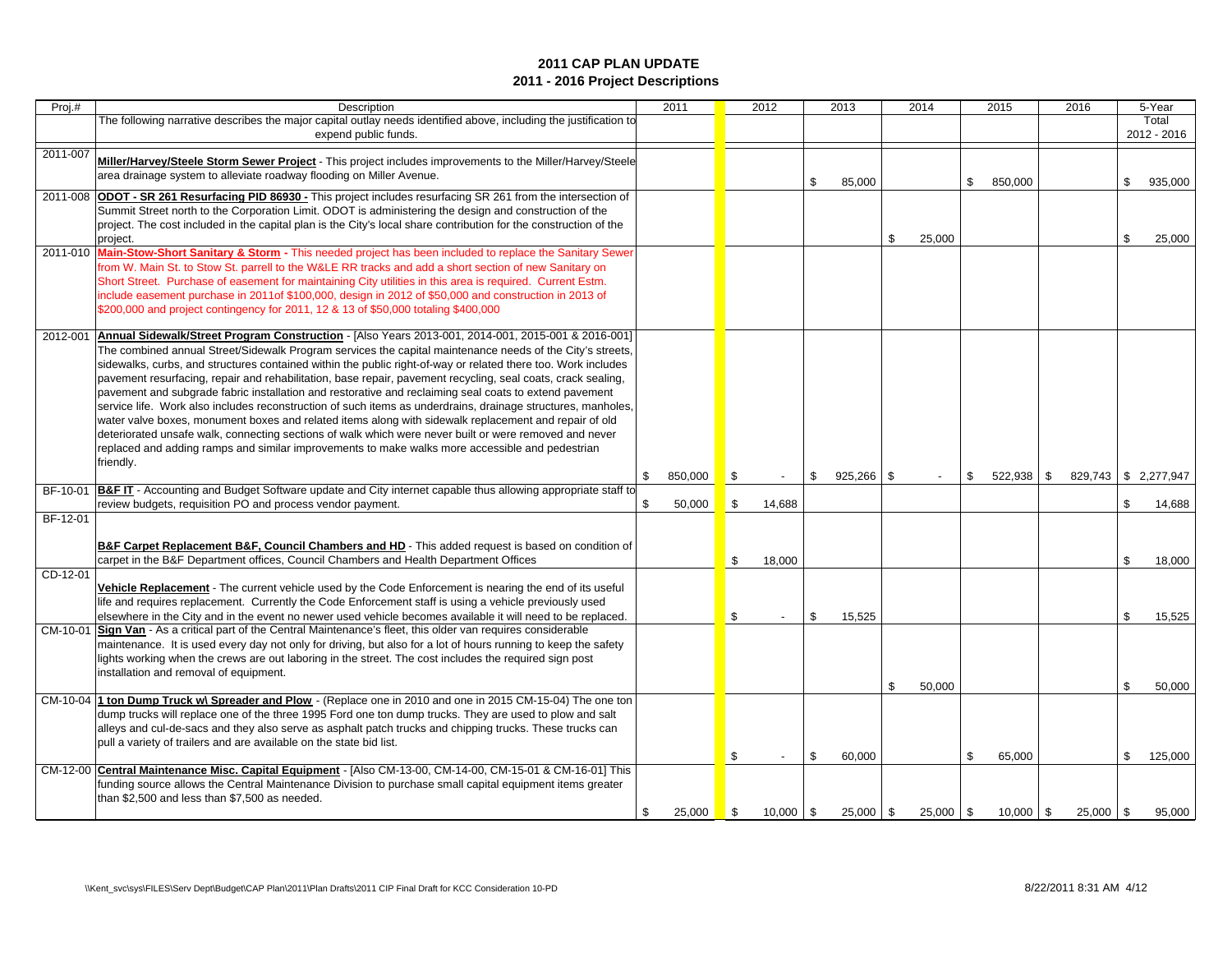| Proj.#   | Description                                                                                                                                                                            |              | 2011   | 2012              | 2013          | 2014          |        | 2015          | 2016 |              | 5-Year      |
|----------|----------------------------------------------------------------------------------------------------------------------------------------------------------------------------------------|--------------|--------|-------------------|---------------|---------------|--------|---------------|------|--------------|-------------|
|          | The following narrative describes the major capital outlay needs identified above, including the justification to                                                                      |              |        |                   |               |               |        |               |      |              | Total       |
|          | expend public funds.                                                                                                                                                                   |              |        |                   |               |               |        |               |      |              | 2012 - 2016 |
| CM-12-01 | Aerial Lift Bucket Truck Replacement - The aerial lift truck is used by the Central Maintenance Division for                                                                           |              |        |                   |               |               |        |               |      |              |             |
|          |                                                                                                                                                                                        |              |        |                   |               |               |        |               |      |              |             |
|          | trimming and pruning trees, hanging Christmas decoration, hanging banners, and assisting other                                                                                         |              |        |                   |               |               |        |               |      |              |             |
|          | departments in all types of aerial endeavors. It is very important that this truck is working at top performance                                                                       |              |        |                   |               |               |        |               |      |              |             |
|          | as people are extended into the air at great heights. The current unit was a used demo when it was                                                                                     |              |        |                   |               | 150,000<br>\$ |        |               |      | \$           | 150,000     |
|          | purchased and will have been in service for the City for over 15 years.<br>CM-12-02 Pickup Truck - (Replace 1 in 2013 CM-13-03, replace 1 in 2014 CM-14-01 and 1 in 2015 CM-15-03) The |              |        |                   |               |               |        |               |      |              |             |
|          |                                                                                                                                                                                        |              |        |                   |               |               |        |               |      |              |             |
|          | older pickup trucks are rusting at the frames and require increased maintenance to keep them running.                                                                                  |              |        |                   |               |               |        |               |      |              |             |
|          | Pickup trucks are a critical part of Central Maintenance and need to be kept in good condition. They are                                                                               |              |        |                   |               |               |        |               |      |              |             |
|          | used daily for transporting staff, equipment and material and receive additional hours running to keep the                                                                             |              |        |                   |               |               |        |               |      |              |             |
|          | safety lights working when the crews are out working in the street.                                                                                                                    | $\mathbf{s}$ | 20,000 | \$<br>$20,000$ \$ | $23,000$ \$   |               | 25,000 | \$<br>25,000  |      | \$           | 93.000      |
|          | CM-12-03 Street Sweeper to replace #183 - The purchase of a new Street Sweeper to replace the current 1995 Elgin                                                                       |              |        |                   |               |               |        |               |      |              |             |
|          | Whirlwind. This unit has deteriorated to the point that the hopper debris unit of the sweeper has started to                                                                           |              |        |                   |               |               |        |               |      |              |             |
|          | rust through and will need to be replaced. To date the unit has had in excess of \$20,000 in repairs. To                                                                               |              |        |                   |               |               |        |               |      |              |             |
|          | replace the hopper unit could run in excess of \$20,000. More repair is needed to the mechanical and                                                                                   |              |        |                   |               |               |        |               |      |              |             |
|          | electrical parts of the machine. The dust control system needs a new water pump and piping. The piping is                                                                              |              |        |                   |               |               |        |               |      |              |             |
|          | rusted to the point that the system has to be cleaned 4 to 5 times each time it is run because of the rust                                                                             |              |        |                   |               |               |        |               |      |              |             |
|          | inside the pipes. The poly water tank is cracked and needs replaced.                                                                                                                   |              |        |                   |               |               |        |               |      |              |             |
|          |                                                                                                                                                                                        | \$           |        |                   | \$<br>200,000 |               |        |               |      | $\mathbf{s}$ | 200,000     |
|          | CM-12-04 Carpenter Van to Replace #138 - Replacement of the carpenter van (#138 a 1994 Ford E-150) is required                                                                         |              |        |                   |               |               |        |               |      |              |             |
|          | as it is starting to show signs of body rust and mechanical failures. The carpenter van is used to haul wood,                                                                          |              |        |                   |               |               |        |               |      |              |             |
|          | carpenter supplies and tools to different jobs around the city protected from the weather. Additionally, this                                                                          |              |        |                   |               |               |        |               |      |              |             |
|          | van is pressed into service for the quick installation of signs in the City during emergency road closures.                                                                            |              |        |                   |               |               |        |               |      |              |             |
|          |                                                                                                                                                                                        |              |        |                   | \$<br>22,000  |               |        |               |      | \$.          | 22,000      |
|          | CM-12-05 Central Maintenance Pavement Maintenance Equipment - This funding source allows the Central                                                                                   |              |        |                   |               |               |        |               |      |              |             |
|          | Maintenance Division to purchase Pavement Maintenance Equipment not currently available for winter time                                                                                |              |        |                   |               |               |        |               |      |              |             |
|          | pavement repairs.                                                                                                                                                                      |              |        |                   |               |               |        |               |      |              |             |
|          |                                                                                                                                                                                        | \$           | 90,000 | \$                |               |               |        |               |      | Ŝ.           |             |
| CM-13-02 |                                                                                                                                                                                        |              |        |                   |               |               |        |               |      |              |             |
|          | Hooklift Truck with V Box & Dump - (Replace 1 in 2010 and 1 in 2015 CM-15-05) Replace older plow truck                                                                                 |              |        |                   |               |               |        |               |      |              |             |
|          | where repair costs and down time are already affecting the 1995 fleet of trucks. Replacement is critical since                                                                         |              |        |                   |               |               |        |               |      |              |             |
|          | the fleet was bought all at the same time and is deteriorating at a relatively equal rate.                                                                                             |              |        |                   | \$<br>145.000 |               |        | \$<br>150.000 |      | -S           | 295.000     |
|          | CM-14-02 Trailer Mounted 26-Yd. Leaf Vacuum Unit, Replace #199 a 1985 Truck Mounted Unit - (Replace 1 in                                                                               |              |        |                   |               |               |        |               |      |              |             |
|          | 2014 and replace 2 in 2015 CM-15-02) This is a new request to the Capital Plan for the year 2014. This                                                                                 |              |        |                   |               |               |        |               |      |              |             |
|          | vehicle will replace the old #199 1985 Truck Mounted Leaf Vacuum unit. The Central Maintenance Division                                                                                |              |        |                   |               |               |        |               |      |              |             |
|          | has Truck Mounted leaf vacuum units. Four of these had the Vacuum units replaced between 1998 and                                                                                      |              |        |                   |               |               |        |               |      |              |             |
|          | 2000. The 1985 truck did not get replaced and is in need of replacement. Every year the Mechanics nurse                                                                                |              |        |                   |               |               |        |               |      |              |             |
|          | this unit through the leaf program but if it is not replaced in the near future then the program will get further                                                                      |              |        |                   |               |               |        |               |      |              |             |
|          | behind each year. The division has worked very hard to try to keep the leaf program on schedule but if one                                                                             |              |        |                   |               |               |        |               |      |              |             |
|          | of the Leaf machines goes down then that puts us behind. It is agreed between the Central Maintenance                                                                                  |              |        |                   |               |               |        |               |      |              |             |
|          | Manager and Master mechanic that the City needs to get away from the truck mounted combination unit and                                                                                |              |        |                   |               |               |        |               |      |              |             |
|          | go with trailer mounted units. This type is less expensive and less maintenance.                                                                                                       |              |        |                   |               |               |        |               |      |              |             |
|          |                                                                                                                                                                                        |              |        |                   |               | \$            | 60.000 | \$.           | \$.  |              | 60.000      |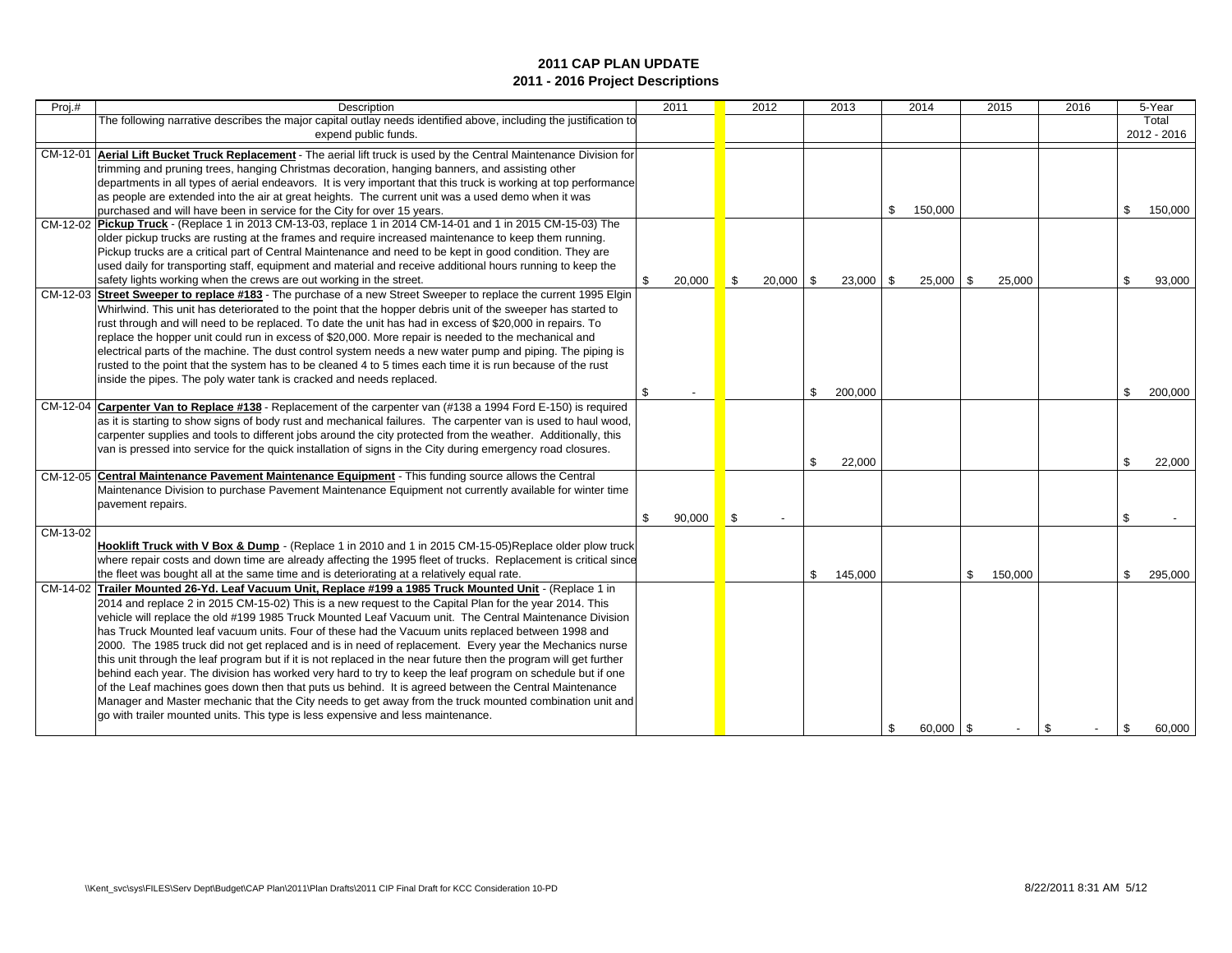| Proj.#   | Description                                                                                                       | 2011           |     | 2012         | 2013         |    | 2014                | 2015                                                                                                          |      | 2016          |      | 5-Year                 |
|----------|-------------------------------------------------------------------------------------------------------------------|----------------|-----|--------------|--------------|----|---------------------|---------------------------------------------------------------------------------------------------------------|------|---------------|------|------------------------|
|          | The following narrative describes the major capital outlay needs identified above, including the justification to |                |     |              |              |    |                     |                                                                                                               |      |               |      | Total                  |
|          | expend public funds.                                                                                              |                |     |              |              |    |                     |                                                                                                               |      |               |      | 2012 - 2016            |
|          |                                                                                                                   |                |     |              |              |    |                     |                                                                                                               |      |               |      |                        |
|          | CM-16-02 Trailer Mounted 26-Yd. Leaf Vacuum Unit, ReplaceTruck Mounted Unit - This Vehicle will replace the       |                |     |              |              |    |                     |                                                                                                               |      |               |      |                        |
|          | old #199 1985 Truck Mounted Leaf Vacuum unit. The Central Maintenance Division has Truck Mounted leaf             |                |     |              |              |    |                     |                                                                                                               |      |               |      |                        |
|          | vacuum unit. 4 of these had the Vacuum units replaced between 1998 and 2000. The 1985 truck did not get           |                |     |              |              |    |                     |                                                                                                               |      |               |      |                        |
|          | replaced and is in need of replacement. Every year the Mechanics nurse this unit through the leaf program         |                |     |              |              |    |                     |                                                                                                               |      |               |      |                        |
|          | but if it is not replaced in the near future then the program will get further behind each year. The division has |                |     |              |              |    |                     |                                                                                                               |      |               |      |                        |
|          | worked very hard to try to keep the leaf program on schedule but if one of the Leaf machines goes down            |                |     |              |              |    |                     |                                                                                                               |      |               |      |                        |
|          | then that puts us behind. It is agreed between the Central Maintenance Manager and Master mechanic that           |                |     |              |              |    |                     |                                                                                                               |      |               |      |                        |
|          | the City needs to get away from the truck mounted combination unit and go with trailer mounted units. This        |                |     |              |              |    |                     |                                                                                                               |      |               |      |                        |
|          | type is less expensive and less maintenance.                                                                      |                |     |              |              |    |                     |                                                                                                               |      |               |      |                        |
|          |                                                                                                                   |                |     |              |              |    |                     |                                                                                                               | \$   | 60,000        | - \$ | 60,000                 |
|          | CM-16-03 Hooklift Truck with V Box & Dump - The purchase of (1) Hooklift Trucks with V-Boxes and Dump Bodies      |                |     |              |              |    |                     |                                                                                                               | \$   | 155,000       | - \$ | 155,000                |
|          | to replace Plow trucks #177. These current plow trucks as are the entire fleet of plow trucks are 1995's and      |                |     |              |              |    |                     |                                                                                                               |      |               |      |                        |
|          | were purchased to replace the trucks lost in the fire. All of the trucks are just now starting to require         |                |     |              |              |    |                     |                                                                                                               |      |               |      |                        |
|          | extensive repair costs and down time. Truck #177 has had to have the differential rebuilt and the dump            |                |     |              |              |    |                     |                                                                                                               |      |               |      |                        |
|          | bodies have had over \$1000.00 of work done on them. It is important that we start as soon as possible            |                |     |              |              |    |                     |                                                                                                               |      |               |      |                        |
|          | replacing our plow truck fleet and space out the purchases over time so that all of our truck are not all falling |                |     |              |              |    |                     |                                                                                                               |      |               |      |                        |
|          | apart at the same time. It is estimated that each truck will cost \$150,000.00.                                   |                |     |              |              |    |                     |                                                                                                               |      |               |      |                        |
|          |                                                                                                                   |                |     |              |              |    |                     |                                                                                                               |      |               |      |                        |
|          | CM-16-04 1 ton Dump Truck w\ Spreader and Plow - This Vehicle will replace one of our current 1995 One Ton        |                |     |              |              |    |                     |                                                                                                               | \$   | $70,000$ \$   |      | 70,000                 |
|          | Dump/Plow truck. The old trucks have served the City well but are in a state of the Bodies (Cabs) of rusting      |                |     |              |              |    |                     |                                                                                                               |      |               |      |                        |
|          | through. The Dump beds on the old 1995 units are in need of replacement and in the next couple of year will       |                |     |              |              |    |                     |                                                                                                               |      |               |      |                        |
|          | have to be replaced if not scheduled for replacement.                                                             |                |     |              |              |    |                     |                                                                                                               |      |               |      |                        |
|          | CM-16-05 Pickup Trucks (1) - This Pickup will replace both of the aging 1999 Dodge 2500 Trucks. The older pickup  |                |     |              |              |    |                     |                                                                                                               | \$   | 25,000        | - \$ | 25,000                 |
|          | trucks are rusting at the frames and require increased maintenance to keep them running. Pickup trucks are        |                |     |              |              |    |                     |                                                                                                               |      |               |      |                        |
|          | a critical part of Central Maintenance and need to be kept in good condition. They are used every daily for       |                |     |              |              |    |                     |                                                                                                               |      |               |      |                        |
|          | transporting staff, equipment and material and receive additional hours running to keep the safety lights         |                |     |              |              |    |                     |                                                                                                               |      |               |      |                        |
|          | working when the crews are out working in the street.                                                             |                |     |              |              |    |                     |                                                                                                               |      |               |      |                        |
|          | DS-10-01 General Obligation Bonds - Principal -                                                                   |                |     |              |              |    |                     |                                                                                                               |      |               |      |                        |
|          |                                                                                                                   |                |     |              |              |    |                     |                                                                                                               |      |               |      |                        |
|          |                                                                                                                   | \$<br>238,575  | \$  | $240,815$ \$ | $237,400$ \$ |    | $238,300$ \$        | 238,680 \$                                                                                                    |      |               |      | 238,680   \$ 1,193,875 |
|          | DS-10-02 Issue II Loan - Fairchild -                                                                              |                |     |              |              |    |                     |                                                                                                               |      |               |      |                        |
|          |                                                                                                                   | \$<br>25,647   | \$  | $25,647$ \$  | $25,647$ \$  |    | $25,647$ \$         | 25,647                                                                                                        | \$   | 25,647        | - \$ | 128,235                |
|          | DS-10-03 Issue II Loan - Elm/Mae/Morris -                                                                         | \$             |     |              |              |    |                     |                                                                                                               | - \$ |               | - \$ |                        |
|          |                                                                                                                   | 4,300          | \$  | $4,300$ \$   | $4,300$ \$   |    | $4,300$ \$          | 4,300                                                                                                         |      | 4,300         |      | 21,500                 |
|          | DS-10-04 Note Outstanding Fire Station/City Admin. -                                                              |                |     |              |              |    |                     |                                                                                                               |      |               |      |                        |
|          |                                                                                                                   |                |     |              |              |    |                     |                                                                                                               |      |               |      |                        |
|          |                                                                                                                   | \$ 2,816,750   |     |              |              |    |                     | $\frac{1}{2}$ 2,569,550 \ \ \$ 2,287,845 \ \ \$ 2,006,140 \ \ \$ 1,724,435 \ \ \$ 1,442,630 \ \ \$ 10,030,600 |      |               |      |                        |
|          | DS-13-01 Issue II Loan - Downtown Erie-Depeyster                                                                  |                |     |              |              |    |                     |                                                                                                               |      |               |      |                        |
|          |                                                                                                                   |                |     |              |              |    |                     |                                                                                                               |      |               |      |                        |
|          |                                                                                                                   |                |     |              | \$<br>37,000 | \$ | $37,000$ \$         | $37,000$ \$                                                                                                   |      | $37,000$ \$   |      | 148,000                |
|          | FD-11-03 Fire Dept. Replace 2001 Chevy Tahoe - The current unit 1836 will be nine years old during this period.   |                |     |              |              |    |                     |                                                                                                               |      |               |      |                        |
|          | This vehicle is frequently used as the second response vehicle on many EMS runs, and is subject to rough          |                |     |              |              |    |                     |                                                                                                               |      |               |      |                        |
|          | and intense driving. Its replacement is scheduled into the vehicle replacement plan.                              |                |     |              |              |    |                     |                                                                                                               |      |               |      |                        |
|          |                                                                                                                   |                |     |              | \$<br>32,000 |    |                     |                                                                                                               |      |               | \$   | 32,000                 |
| FD-12-01 |                                                                                                                   |                |     |              |              |    |                     |                                                                                                               |      |               |      |                        |
|          | Fire Department Miscellaneous Equipment - (Additional Years FD-13-01, FD-14-01, F5-14-01 & FD-16-                 |                |     |              |              |    |                     |                                                                                                               |      |               |      |                        |
|          | 01) - Funds are used each year to provide for smaller identified capital needs of the Kent Fire Department.       | - \$<br>30.000 | ∎ s | $30,000$ \$  | 30,000       | -S | $30.000$ $\sqrt{5}$ | $30,000$ \$                                                                                                   |      | $30,000$ \ \$ |      | 150,000                |
|          |                                                                                                                   |                |     |              |              |    |                     |                                                                                                               |      |               |      |                        |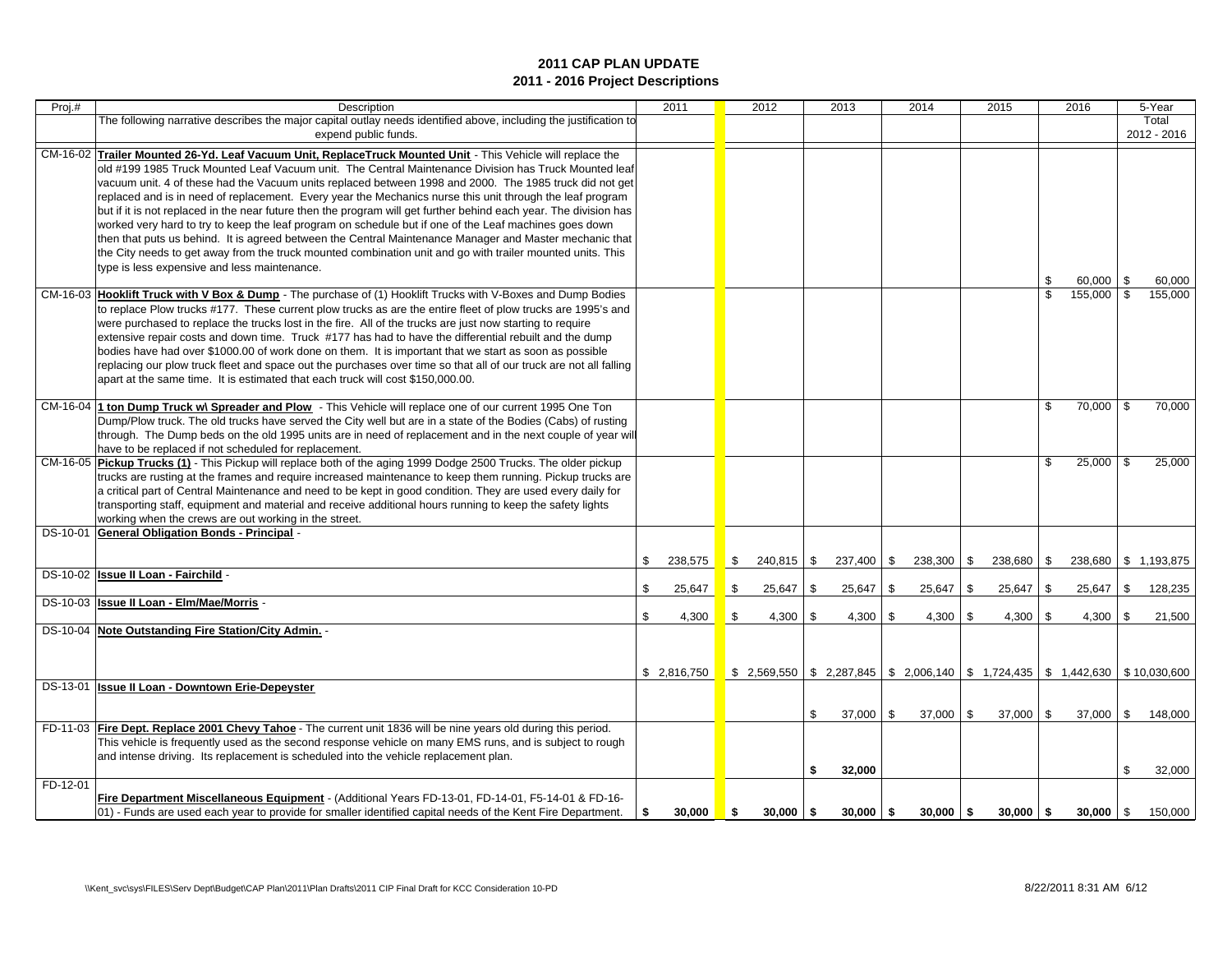| Proj.#                 | Description                                                                                                         | 2011          | 2012          | 2013               | 2014         | 2015          | 2016              |    | 5-Year                 |
|------------------------|---------------------------------------------------------------------------------------------------------------------|---------------|---------------|--------------------|--------------|---------------|-------------------|----|------------------------|
|                        | The following narrative describes the major capital outlay needs identified above, including the justification to   |               |               |                    |              |               |                   |    | Total                  |
|                        | expend public funds.                                                                                                |               |               |                    |              |               |                   |    | 2012 - 2016            |
|                        | FD-12-03 Fire Dept. Heart Monitor Replacement - (Additional Year FD-13-05) - The remaining units are                |               |               |                    |              |               |                   |    |                        |
|                        |                                                                                                                     |               |               |                    |              |               |                   |    |                        |
|                        | approximately fifteen years old, and will need to be replaced due to maintenance and technology needs.              |               |               |                    |              |               |                   |    |                        |
|                        | This request funds the replacement on one of the three units, other units were upgraded in 2006 with                |               |               |                    |              |               |                   |    |                        |
|                        | successive replacements in future years. DELETE DUE TO AFG FUNDING IN 2011                                          |               | Was funded    | Was funded         |              |               |                   |    |                        |
|                        |                                                                                                                     |               | at \$30,000   | at \$30,000        |              |               |                   | \$ |                        |
|                        | FD-12-04  Med Unit 1811- A 2002 Ambulance unit which will be at the end of it's usefulness due to wear, etc.        |               |               |                    |              |               |                   |    |                        |
|                        |                                                                                                                     |               | 200,000<br>\$ |                    |              |               |                   | \$ | 200,000                |
| FD-13-02               |                                                                                                                     |               |               |                    |              |               |                   |    |                        |
|                        | Fire Vehicle Replacement Fund - (Additional Years, 14-02, 15-02, 16-02 & ) - An increase of annual                  |               |               |                    |              |               |                   |    |                        |
|                        | dedicated amount for this fund is recommended based on the current estimates of time and projected                  |               |               |                    |              |               |                   |    |                        |
|                        |                                                                                                                     |               |               |                    |              |               |                   |    |                        |
|                        | replacement costs. This is a conservative estimate based on optimal life of the current equipment, and a            |               |               |                    |              |               |                   |    |                        |
|                        | very conservative 3% inflation factor. An increase of annual dedicated amount for this fund was requested.          |               |               |                    |              |               |                   |    |                        |
|                        | Due to the City's current financial status, a continuation of the prior year amount is recommended. An              |               |               |                    |              |               |                   |    |                        |
|                        | increase in 2012 (FD-12-02) of annual dedicated amount for this fund is recommended based on the current            |               |               |                    |              |               |                   |    |                        |
|                        | estimates of time and projected replacement costs. This is a conservative estimate based on optimal life of         |               |               |                    |              |               |                   |    |                        |
|                        | the current equipment, and is less than the requested amount.                                                       | \$<br>175,000 |               | 487,517 \$<br>\$   | $20,000$ \$  | $300,000$ \$  |                   |    | $231,000$ \$ 1,038,517 |
|                        | FD-13-03 Fire West Side Station Generator Replacement - The generator replacement for the West Side fire station    |               |               |                    |              |               |                   |    |                        |
|                        | has been scheduled for replacement previously, but had been deferred for cost savings reasons. It now               |               |               |                    |              |               |                   |    |                        |
|                        | needs to be accomplished.                                                                                           |               |               |                    |              |               |                   |    |                        |
|                        |                                                                                                                     |               |               | \$                 |              |               |                   | \$ |                        |
|                        |                                                                                                                     |               |               | 30,000             |              |               |                   |    | 30,000                 |
|                        | FD-13-04 MAIN STATION ROOF REPAIR Changed in 2011 (Orginally planed in 2013 moved to 2012 due to                    |               |               |                    |              |               |                   |    |                        |
|                        | increased roof leakage) The old section of the roof that was retained from the previous building is fraught         |               |               |                    |              |               |                   |    |                        |
|                        | with leakage problems and needs major repair.                                                                       | \$<br>25,000  | -\$           |                    |              |               |                   | \$ |                        |
| FD-14-03               |                                                                                                                     |               |               |                    |              |               |                   |    |                        |
|                        | Engine Replacement Telesquirt - The 1991 Telesquirt is requested to be replaced in 2014. The need to                |               |               |                    |              |               |                   |    |                        |
|                        | replace this unit is based on several factors. First the rust build up that is occurring is affecting the torque    |               |               |                    |              |               |                   |    |                        |
|                        | box which is what controls that ladder'S ability to turn and raise. This has already been repaired once and it      |               |               |                    |              |               |                   |    |                        |
|                        | continues to deteriorate. The second reason is based on the fact that the manufacturer went bankrupt in             |               |               |                    |              |               |                   |    |                        |
|                        | 2005-2006, since then parts have become increasingly difficult to find. Recently the unit was out of service        |               |               |                    |              |               |                   |    |                        |
|                        | for 3 months waiting for parts to be located. The overall condition of the vehicle is deteriorating rapidly         |               |               |                    |              |               |                   |    |                        |
|                        |                                                                                                                     |               |               |                    |              |               |                   |    |                        |
|                        | despite efforts to extend the life of the vehicle. The cost of the new vehicle will be offset by any trade in       |               |               |                    |              |               |                   |    |                        |
|                        | amount of resale value at the time of purchasing the new vehicle but due to the changing market and the             |               |               |                    |              |               |                   |    |                        |
|                        | condition of the vehicle it is too difficult to give an estimate on the value of the truck five years from now.     |               |               |                    | \$<br>87,113 |               |                   | \$ | 87,113                 |
|                        | FD-15-03 Replacement of concrete flooring and drainage system in the West Side Station equipment bays -             |               |               |                    |              |               |                   |    |                        |
|                        | The concrete floor has degraded significantly since the station was built over fifty years ago. Recently            |               |               |                    |              |               |                   |    |                        |
|                        | pieces of steel were added to the drain grate to keep them from falling into the drains. This repair was a          |               |               |                    |              |               |                   |    |                        |
|                        | short term fix in order to get the repair of the floor into the capital plan. The concrete floors are also shifting |               |               |                    |              |               |                   |    |                        |
|                        | which is causing a tripping hazard along with the problems with the drains                                          |               |               |                    |              | \$<br>100.000 |                   | \$ | 100,000                |
|                        | FD-15-04   Med Unit 1812- A 2004 Ambulance unit which will be at the end of it's usefulness due to wear, etc.       |               |               |                    |              |               |                   |    |                        |
|                        | Replacement has been displaced by one year from normal projected replacement time.                                  |               |               |                    |              | \$<br>200,000 |                   | \$ | 200,000                |
| FD-16-03               |                                                                                                                     |               |               |                    |              |               |                   |    |                        |
|                        | Replace 2003 Chevy Tahoe #1800 - The current unit 1800 will be thirteen years old during this period.               |               |               |                    |              |               |                   |    |                        |
|                        |                                                                                                                     |               |               |                    |              |               | \$<br>$35,000$ \$ |    | 35,000                 |
| FD-16-04               |                                                                                                                     |               |               |                    |              |               |                   |    |                        |
|                        | Replace Pick-Up 1826 - The vehicleis a 2004 model with replacement deferred from 2014                               |               |               |                    |              |               |                   |    |                        |
|                        |                                                                                                                     |               |               |                    |              |               | \$<br>34,000      | \$ | 34,000                 |
| $\overline{FD-1}$ 6-05 |                                                                                                                     |               |               |                    |              |               |                   |    |                        |
|                        | West Side Fire Station Parking Lot - drainage and pavement repair                                                   |               |               |                    |              |               |                   |    |                        |
|                        |                                                                                                                     |               |               |                    |              |               | \$<br>48,000      | \$ | 48,000                 |
|                        | HD-12-01 Sanitation Inspection Vehicle - The Health Department is requesting a replacement vehicle. Sanitarian      |               |               |                    |              |               |                   |    |                        |
|                        | inspection vehicle has been junked by Vehicle maintenance to costly for its age to repair. sanitarian needs to      |               |               |                    |              |               |                   |    |                        |
|                        | conduct inspections.                                                                                                |               | \$            | <b>S</b><br>19.000 |              |               |                   | \$ | 19,000                 |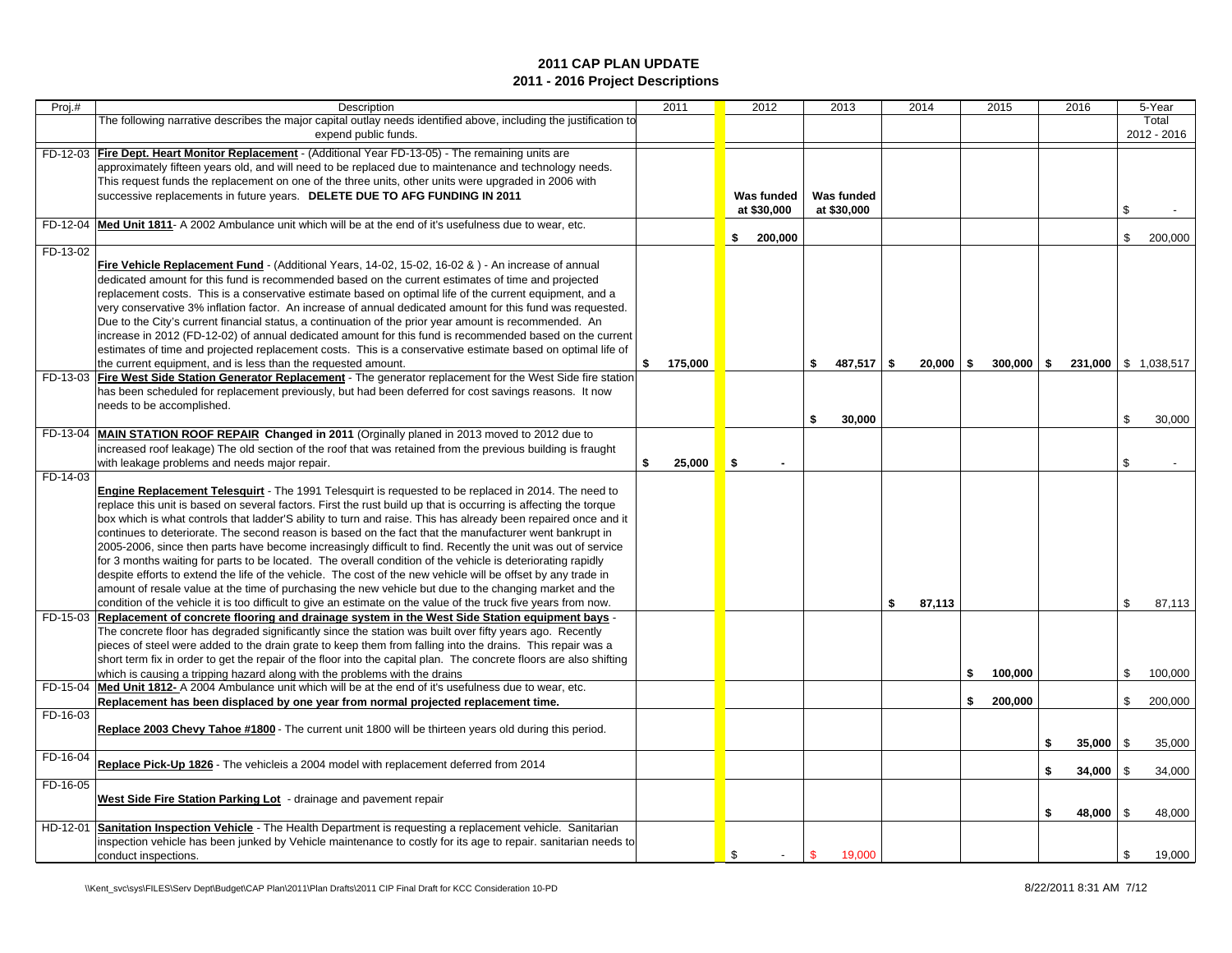| Proj.#   | Description                                                                                                         | 2011    |    | 2012                  | 2013        | 2014        | 2015         |     | 2016   |      | 5-Year      |
|----------|---------------------------------------------------------------------------------------------------------------------|---------|----|-----------------------|-------------|-------------|--------------|-----|--------|------|-------------|
|          | The following narrative describes the major capital outlay needs identified above, including the justification to   |         |    |                       |             |             |              |     |        |      | Total       |
|          | expend public funds.                                                                                                |         |    |                       |             |             |              |     |        |      | 2012 - 2016 |
|          |                                                                                                                     |         |    |                       |             |             |              |     |        |      |             |
|          | HD-12-02 Atomic Absorption Unit Replacement - The WRF Lab is requesting a replacement Atomic Absorption Unit        |         |    |                       |             |             |              |     |        |      |             |
|          | The Unit is 16 years old and maintenance person for machine stated they are not making replacement parts            |         |    |                       |             |             |              |     |        |      |             |
|          | for this machine any longer. If unit goes down will not be able to repair the Unit.                                 |         |    |                       |             |             |              |     |        |      |             |
|          |                                                                                                                     |         | \$ | 55,000                |             |             |              |     |        | \$   | 55.000      |
| PD-09-02 |                                                                                                                     |         |    |                       |             |             |              |     |        |      |             |
|          | <b>Police New Facility (Construction)</b> - This project involves the acquisition of properly located land and the  |         |    |                       |             |             |              |     |        |      |             |
|          | construction of a new police station to replace the currently outdated facility which is experiencing excessive     |         |    |                       |             |             |              |     |        |      |             |
|          | maintenance demands on its old and inefficient systems. The Administration has begun updating of the                |         |    |                       |             |             |              |     |        |      |             |
|          | needs assessment for this project, and is considering the possibility of merging other agency participation in      |         |    |                       |             |             |              |     |        |      |             |
|          | the project. Although this joint approach may provide for some economy of scale, it may also create other           |         |    |                       |             |             |              |     |        |      |             |
|          | project issues. Depending on additional participation, location and parking demands may be much greater,            |         |    |                       |             |             |              |     |        |      |             |
|          | requiring consideration of more stringent site requirements, and land space for increased parking needs.            |         |    |                       |             |             |              |     |        |      |             |
|          | Additionally, the estimate used for budget purposes in this version of the capital plan is several years old,       |         |    |                       |             |             |              |     |        |      |             |
|          |                                                                                                                     |         |    |                       |             |             |              |     |        |      |             |
|          | and therefore may be substantially understated. Estimates and joint function discussions are on-going, and          |         |    |                       |             |             |              |     |        |      |             |
|          | may provide greater detail in terms of needs and projected costs.                                                   |         |    | Shown for Description |             |             |              |     |        | \$   |             |
| PD-10-05 |                                                                                                                     |         |    |                       |             |             |              |     |        |      |             |
|          | Automated Parking Ticket System - (with hand helds) Current system purchased in 1994 for \$27,000.                  |         |    |                       |             |             |              |     |        |      |             |
|          | Annual service contract is currently \$1240. Parking Ticket System between Budget & Finance and Police              |         |    |                       |             |             |              |     |        |      |             |
|          | Department is supported by a dedicated phone line. The vendor, (Enforcement Technology of Oceanside,                |         |    |                       |             |             |              |     |        |      |             |
|          | California) advised two years ago that they were unsure how much longer they could support the antiquated           |         |    |                       |             |             |              |     |        |      |             |
|          | 15 year-old AutoCite system which is not compatible with today's electronic technology. Support of the              |         |    |                       |             |             |              |     |        |      |             |
|          | AutoPark (the accounting software package of the AutoCite system) no longer has a service contract with it.<br>-\$  | 45.000  |    |                       |             |             |              |     |        | \$   |             |
|          | PD-11-02 Police Cruisers - (Qty. 9, Total Shown) - This will complete four years with the current fleet of eight    |         |    |                       |             |             |              |     |        |      |             |
|          | vehicles.                                                                                                           |         |    |                       |             |             |              |     |        |      |             |
|          | s.                                                                                                                  | 270,000 |    |                       |             |             |              |     |        | \$   |             |
|          |                                                                                                                     |         |    |                       |             |             |              |     |        |      |             |
|          | PD-11-04 Police Ballistic Vests - Replacement of the Police Department's personnel's ballistic vests is consistent  |         |    |                       |             |             |              |     |        |      |             |
|          | with the Collective Bargaining Agreement 5-year replacement policy.                                                 |         |    |                       |             |             |              |     |        |      |             |
|          | \$                                                                                                                  | 30,000  |    |                       |             |             |              |     |        | \$   |             |
| PD-11-05 |                                                                                                                     |         |    |                       |             |             |              |     |        |      |             |
|          | Existing PD Building Minimum Repairs - This project will provide minimum repairs to the existing Police             |         |    |                       |             |             |              |     |        |      |             |
|          | <b>Department Facility</b><br>\$                                                                                    | 25,000  | \$ | $10,000$ \$           | $25,000$ \$ | 25,000      | \$<br>25,000 |     |        | \$.  | 85,000      |
| PD-12-01 |                                                                                                                     |         |    |                       |             |             |              |     |        |      |             |
|          | Police Department Miscellaneous Equipment - (Additional Years PD-13-01, PD-14-01, PD-15-01, PD-16-                  |         |    |                       |             |             |              |     |        |      |             |
|          | 01) - Funds are used each year to provide for smaller identified capital needs of the Kent Police Department.       |         |    |                       |             |             |              |     |        |      |             |
|          |                                                                                                                     | 30,000  | -S | $30,000$ \$           | $32,000$ \$ | 32,000      | \$<br>35,000 | -\$ | 35,000 | - \$ | 164,000     |
|          | PD-12-02 Police Unmarked Vehicle Replacement - PD-13-02 (Repl. 04 Explorer), PD-14-02 (Repl. 2 malibu), PD-15-      |         |    |                       |             |             |              |     |        |      |             |
|          | 02 & 10-03 (Repl 3 Veh.) and PD-16-02 - The Police unmarked vehicle replacements are estimated during               |         |    |                       |             |             |              |     |        |      |             |
|          | future years but will only be replaced as needed.                                                                   |         |    |                       |             |             |              |     |        |      |             |
|          |                                                                                                                     |         | s. | $22,000$ \$           | $41,000$ \$ | $35,000$ \$ | $47,000$ \$  |     | 19,000 | - \$ | 164,000     |
|          | PD-12-03 K-9 Patrol Vehicles - (Qty. 2 Price Shown Total) - Replacement of the police K-9 patrol vehicles have been |         |    |                       |             |             |              |     |        |      |             |
|          |                                                                                                                     |         |    |                       |             |             |              |     |        |      |             |
|          | deferred due to the need to provide capital funds for building needs. Re-establishing the regular schedule of       |         |    |                       |             |             |              |     |        |      |             |
|          | the replacement, and based on mechanical need, replacement is now necessary. The number of K-9                      |         |    |                       |             |             |              |     |        |      |             |
|          | vehicles has been reduced from three (as approved in this plan previously) to two.                                  |         |    |                       |             |             |              |     |        |      |             |
|          |                                                                                                                     |         | \$ | 68,000                |             |             |              |     |        | \$   | 68,000      |
| PD-12-04 |                                                                                                                     |         |    |                       |             |             |              |     |        |      |             |
|          | Cruiser Video Recorders - The cruiser video recorders have become an invaluable tool in the prosecution             |         |    |                       |             |             |              |     |        |      |             |
|          | of offenders and in documenting the efforts of the officers who work the streets. This equipment is severely        |         |    |                       |             |             |              |     |        |      |             |
|          | impacted by weather and vehicle mounting, and is also subject to the needs of technological advancements.           |         |    |                       |             |             |              |     |        |      |             |
|          | The age of the equipment at this time will be five years of cruiser-mounted duty.                                   |         |    |                       |             |             |              |     |        |      |             |
|          |                                                                                                                     |         | \$ | 8.000                 |             |             |              |     |        | £.   | 8,000       |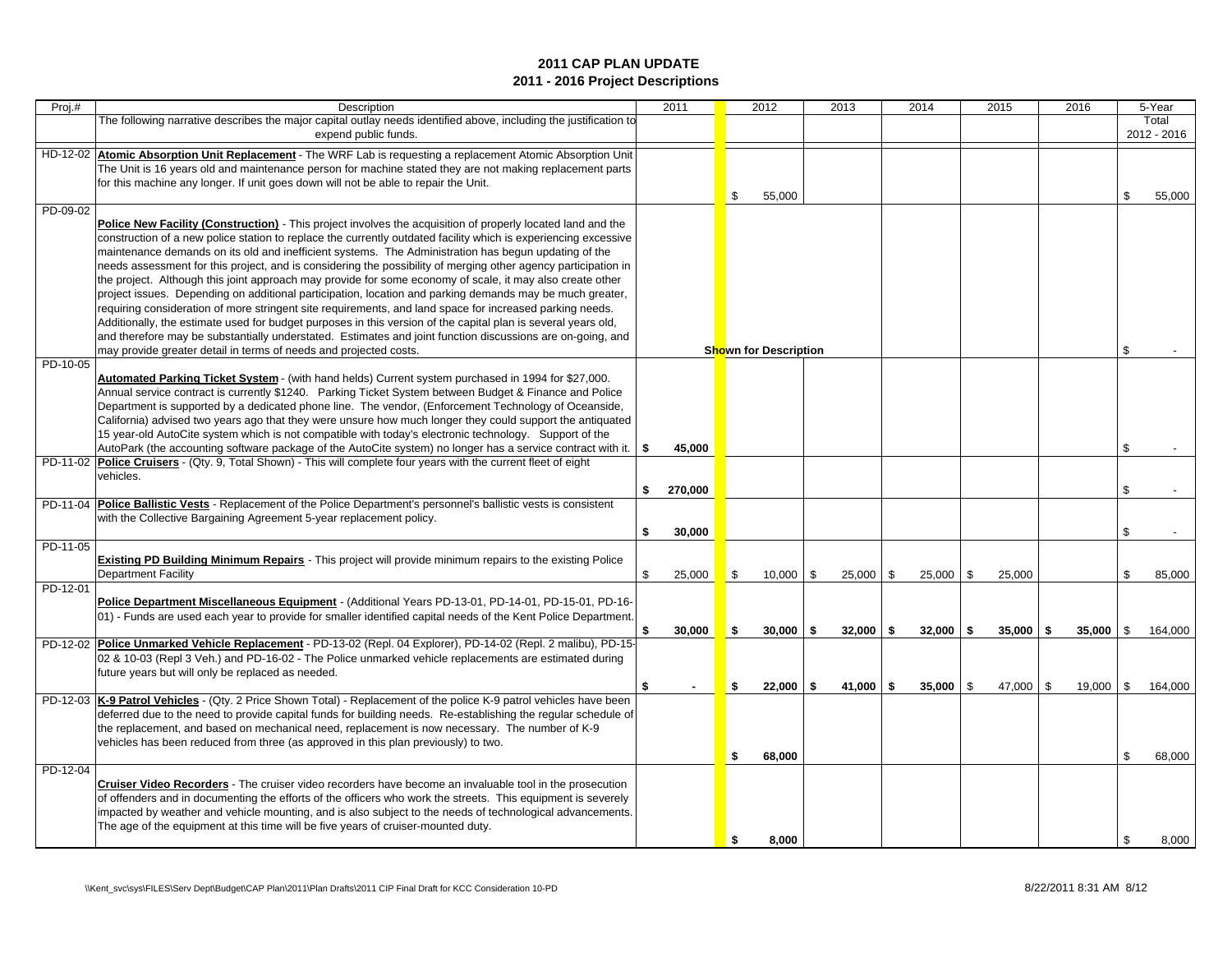| Proj #   | Description                                                                                                          | 2011 | 2012                      | 2013         | 2014         | 2015          |     | 2016   |          | 5-Year      |
|----------|----------------------------------------------------------------------------------------------------------------------|------|---------------------------|--------------|--------------|---------------|-----|--------|----------|-------------|
|          | The following narrative describes the major capital outlay needs identified above, including the justification to    |      |                           |              |              |               |     |        |          | Total       |
|          | expend public funds.                                                                                                 |      |                           |              |              |               |     |        |          | 2012 - 2016 |
|          |                                                                                                                      |      |                           |              |              |               |     |        |          |             |
|          | PD-12-05 Compliance Vehicle Replacement - This vehicle replaces the 2002 Jeep used by the City's Compliance          |      |                           |              |              |               |     |        |          |             |
|          | Officer. The vehicle is funded by the savings experienced by the decrease in the number of K-9 Patrol                |      |                           |              |              |               |     |        |          |             |
|          | Vehicles purchased from three to two.                                                                                |      |                           |              |              |               |     |        |          |             |
|          |                                                                                                                      |      | \$                        |              |              |               | \$  | 35,000 | <b>S</b> | 35,000      |
|          | PD-13-03 Police Emergency Siren Replacement - The emergency siren replacement is projected for the sites at the      |      |                           |              |              |               |     |        |          |             |
|          | Fairchild Water Tower and the Franklin Avenue Recreation Center. These are the two remaining sirens from             |      |                           |              |              |               |     |        |          |             |
|          |                                                                                                                      |      |                           |              |              |               |     |        |          |             |
|          | the original installation over twenty years ago.                                                                     |      |                           |              |              |               |     |        |          |             |
|          |                                                                                                                      |      |                           | 33,000<br>\$ |              |               |     |        | \$       | 33,000      |
|          | PD-13-04 Police Network Server Replacement - The Police Network Server was originally scheduled for                  |      |                           |              |              |               |     |        |          |             |
|          | replacement in 2011 but was deferred due to funding restraints. Replacement of the server is required to             |      |                           |              |              |               |     |        |          |             |
|          | quarantee continued computer services for the Police Department.                                                     |      |                           |              |              |               |     |        |          |             |
|          |                                                                                                                      |      |                           | 15,000<br>\$ |              |               |     |        | \$       | 15,000      |
|          |                                                                                                                      |      |                           |              |              |               |     |        |          |             |
|          | PD-14-03 Digital Recorder Replacement & Storage Media - Electronic Digital Recorder: Purchased in 2006               |      |                           |              |              |               |     |        |          |             |
|          | (\$31,000). Provides digital recording capability for radio communications, E9-1-1 and police telephone line         |      |                           |              |              |               |     |        |          |             |
|          | communications. Annual service contract is \$3,400. The current recorder and technology will be 8-9 years            |      |                           |              |              |               |     |        |          |             |
|          | old at time of replacement, and is not capable of recording text messaging or other projected technological          |      |                           |              |              |               |     |        |          |             |
|          | advances for non-verbal form of telecommunication. Digital Recorder - \$40,000 additional storage media              |      |                           |              |              |               |     |        |          |             |
|          | \$9,000                                                                                                              |      |                           |              | \$<br>49,000 |               |     |        | \$       | 49,000      |
| PD-15-03 |                                                                                                                      |      |                           |              |              |               |     |        |          |             |
|          |                                                                                                                      |      |                           |              |              |               |     |        |          |             |
|          | 9-1-1 "VIPER" CALL SYSTEM Newer technology requires advances in the method by which 9-1-1 calls are                  |      |                           |              |              |               |     |        |          |             |
|          | received. This includes the receipt of Voice Over Computer Generated messages, text messaging, photo &               |      |                           |              |              |               |     |        |          |             |
|          | video transfer messaging, etc. Funds from the 129 Fund (Wireless 911) would be used for this capital item.           |      | <b>Funded non Capital</b> |              |              |               |     |        | \$       |             |
| PD-15-04 |                                                                                                                      |      |                           |              |              |               |     |        |          |             |
|          | <b>COPIER MACHINE REPLACEMENTS</b> Replacement of current copiers needed. Over a million copies are                  |      |                           |              |              |               |     |        |          |             |
|          | produced by the police department each year. Due to the volume of copier usage, leasing would be much                |      |                           |              |              |               |     |        |          |             |
|          | more expensive than purchasing of copiers, which would pay for themselves within 18 months.                          |      |                           |              |              | \$<br>36,000  |     |        | \$       | 36,000      |
|          |                                                                                                                      |      |                           |              |              |               |     |        |          |             |
|          | PD-15-05 Police Cruisers - (Qty. 9, Total Shown) - The year 2015 will complete four years with the current fleet of  |      |                           |              |              |               |     |        |          |             |
|          | nine vehicles.                                                                                                       |      |                           |              |              | \$<br>300,000 |     |        | \$       | 300,000     |
|          | PD-16-03 Range shed The current storage and training building at the range is declining and will need either a major |      |                           |              |              |               |     |        |          |             |
|          | rebuild or replacement.                                                                                              |      |                           |              |              |               | \$  | 15,000 | - \$     | 15,000      |
|          | PD-16-04 Video Security Systems The implementation of this program is intended to improve security in the            |      |                           |              |              |               |     |        |          |             |
|          | downtown and esplanade area. The system would involve the installation of five dual camera boxes at                  |      |                           |              |              |               |     |        |          |             |
|          | strategic locations which would record and retain images if needed to investigate criminal or vandalism              |      |                           |              |              |               |     |        |          |             |
|          |                                                                                                                      |      |                           |              |              |               | \$  | 50,000 | - \$     |             |
|          | behavior. 1 Tb memory per unit                                                                                       |      |                           |              |              |               |     |        |          | 50,000      |
|          | PD-16-05 Portable Radios Replacing 30 units that will be 16-18 years of age. This will provide newer technology      |      |                           |              |              |               |     |        |          |             |
|          | which will enhance compatibility with interoperability plans.                                                        |      |                           |              |              |               | \$. | 37,500 | l \$     | 37,500      |
|          | PD-16-06 Mobile Data Terminals This request is intended to provide for the replacement of fifteen computers which    |      |                           |              |              |               |     |        |          |             |
|          | were most-recently deployed in April 2010. The typical life span is 5 years t is requested that they be              |      |                           |              |              |               |     |        |          |             |
|          | budgeted for 2015, or 2016 at the latest. That amount should cover incidental items and/or the chance that           |      |                           |              |              |               |     |        |          |             |
|          | the technology becomes pricier by then. \$90k was the budget amount in 2010; actual amount spent was                 |      |                           |              |              |               |     |        |          |             |
|          |                                                                                                                      |      |                           |              |              |               | \$  | 90,000 | l \$     | 90,000      |
|          | \$60k.                                                                                                               |      |                           |              |              |               |     |        |          |             |
|          | PD-16-07 Police Ballistic Vests - Replacement of the Police Department's personnel's ballistic vests is consistent   |      |                           |              |              |               |     |        |          |             |
|          | with the Collective Bargaining Agreement 5-year replacement policy.                                                  |      |                           |              |              |               |     |        |          |             |
|          |                                                                                                                      |      |                           |              |              |               | \$  | 30,000 | - \$     | 30,000      |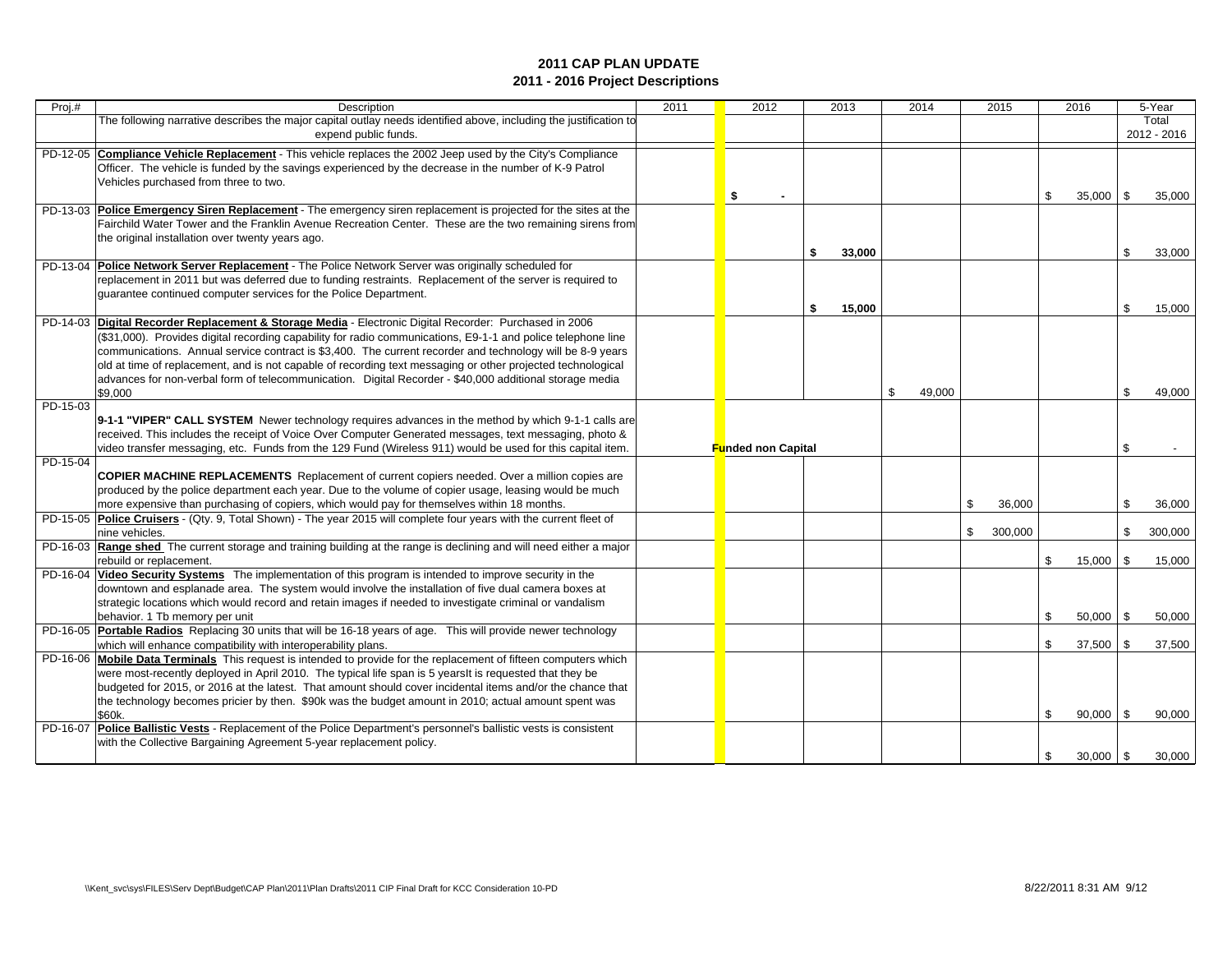| Proj.#   | Description                                                                                                                | 2011         | 2012          | 2013         | 2014           |        |     | 2015   |      | 2016        |      | 5-Year      |
|----------|----------------------------------------------------------------------------------------------------------------------------|--------------|---------------|--------------|----------------|--------|-----|--------|------|-------------|------|-------------|
|          | The following narrative describes the major capital outlay needs identified above, including the justification to          |              |               |              |                |        |     |        |      |             |      | Total       |
|          |                                                                                                                            |              |               |              |                |        |     |        |      |             |      | 2012 - 2016 |
|          | expend public funds.                                                                                                       |              |               |              |                |        |     |        |      |             |      |             |
|          | SA-10-05 <b>Energy Conservation Project</b> - This projected was added to decrease the City's energy costs for electricity |              |               |              |                |        |     |        |      |             |      |             |
|          |                                                                                                                            |              |               |              |                |        |     |        |      |             |      |             |
|          | and natural gas. The project will allow for retrofitting City buildings with energy efficient light fixtures and           |              |               |              |                |        |     |        |      |             |      |             |
|          | upgrading where found necessary the HVAC systems to provide for better operation at a reduced energy                       |              |               |              |                |        |     |        |      |             |      |             |
|          |                                                                                                                            |              |               |              |                |        |     |        |      |             |      |             |
|          | consumption. Note this project will receive reimbursement of \$501,517 from DOD in the form of a grant for                 |              |               |              |                |        |     |        |      |             |      |             |
|          | Energy Conservation in 2011 upon completion of the energy conservation project. The reimbursement will                     |              |               |              |                |        |     |        |      |             |      |             |
|          | be \$236,471 General Goverment Funds, \$29,310 Water Funds and \$235,736 Sewer Funds. Funding for                          |              |               |              |                |        |     |        |      |             |      |             |
|          |                                                                                                                            |              |               |              |                |        |     |        |      |             |      |             |
|          | this project was provided in 2009 at a total of \$652,955 and carried over into 2010 awaiting approval of the              |              |               |              |                |        |     |        |      |             |      |             |
|          | Grant Agreement with the State DOD.                                                                                        |              |               |              |                |        |     |        |      |             | \$   |             |
|          |                                                                                                                            |              |               |              |                |        |     |        |      |             |      |             |
| SA-11-01 | SAC Roof Replacement - The Service Complex roof is identified as needing replaced because it is reaching                   |              |               |              |                |        |     |        |      |             |      |             |
|          | it's design life.                                                                                                          |              |               |              |                |        |     |        |      |             |      |             |
|          |                                                                                                                            | \$<br>25,000 | \$<br>$\sim$  | \$<br>25,000 | \$             | 25,000 | \$  | 25,000 | - \$ | $25,000$ \$ |      | 100,000     |
|          |                                                                                                                            |              |               |              |                |        |     |        |      |             |      |             |
| SS-11-01 | Safety & Service Depts. Phone & Network Study - Prior to the end of the current AT&T phone system and                      |              |               |              |                |        |     |        |      |             |      |             |
|          | data network Agreement staff recommends exploring alternative solutions to the system. Funding for the                     |              |               |              |                |        |     |        |      |             |      |             |
|          |                                                                                                                            |              |               |              |                |        |     |        |      |             |      |             |
|          | project will allow for identifying less expensive alternatives and develop a timeline to implement a new                   |              |               |              |                |        |     |        |      |             |      |             |
|          | system prior to AT&T Agreement expiration. The 2012 funding amount is a budget amount and will be                          |              |               |              |                |        |     |        |      |             |      |             |
|          | adjusted based on the study in 2011.                                                                                       | \$<br>50,000 | \$            | \$<br>25,000 | \$             | 25,000 | \$  | 25,000 | - \$ | 25,000      | - \$ | 100,000     |
|          |                                                                                                                            |              |               |              |                |        |     |        |      |             |      |             |
|          | SS-12-03 Server Replacements - This funding is requested to replace the City's two primary file server (Safety &           |              |               |              |                |        |     |        |      |             |      |             |
|          | Servce) and City's email server (Note: SS-12-02 total cost posted but requires a charge back to P&R in the                 |              |               |              |                |        |     |        |      |             |      |             |
|          |                                                                                                                            |              |               |              |                |        |     |        |      |             |      |             |
|          | amount of \$4,230 for their share)                                                                                         | \$<br>69,800 | \$            |              |                |        |     |        |      |             | \$   |             |
|          | SS-12-04 Fiber to P&R and WRF - This funding is requested to fiber connections to the P&R Department offices and           |              |               |              |                |        |     |        |      |             |      |             |
|          | WRF Office and Plant. Once installed the City's monthly spend for data circuits will be eliminated to these                |              |               |              |                |        |     |        |      |             |      |             |
|          |                                                                                                                            |              |               |              |                |        |     |        |      |             |      |             |
|          | facilities (Note: SS-12-02 total cost posted but requires a charge back to P&R in the amount of \$4,230 for                |              |               |              |                |        |     |        |      |             |      |             |
|          | their share)                                                                                                               |              | \$<br>81,403  |              |                |        |     |        |      |             | \$   | 81,403      |
|          |                                                                                                                            |              |               |              |                |        |     |        |      |             |      |             |
| WR-11-02 |                                                                                                                            |              |               |              |                |        |     |        |      |             |      |             |
|          | WRF, Digester Lid Replacement - This digester (circa 1964) has been diagnosed with a deteriorated                          |              |               |              |                |        |     |        |      |             |      |             |
|          | floating cover infrastructure and inadequate sludge mixing capabilities. Renovation will consist of draining               |              |               |              |                |        |     |        |      |             |      |             |
|          |                                                                                                                            |              |               |              |                |        |     |        |      |             |      |             |
|          | and cleaning the digester, replacing the existing floating cover and installing new sludge mixing equipment.               |              |               |              |                |        |     |        |      |             |      |             |
|          |                                                                                                                            | \$<br>50,000 | \$<br>825,000 |              |                |        |     |        |      |             | \$   | 825,000     |
|          |                                                                                                                            |              |               |              |                |        |     |        |      |             |      |             |
| WR-11-03 |                                                                                                                            |              |               |              |                |        |     |        |      |             |      |             |
|          | WRF, WAS Thickening Project - (2011 Design & 2012 Construction) - The current practice of wasting                          |              |               |              |                |        |     |        |      |             |      |             |
|          | activated sludge to the head of the plant is vulnerable to increased influent flow. As the plant approaches                |              |               |              |                |        |     |        |      |             |      |             |
|          |                                                                                                                            |              |               |              |                |        |     |        |      |             |      |             |
|          | design flow capacity, it is necessary to remove this vulnerability for process control purposes. This project              |              |               |              |                |        |     |        |      |             |      |             |
|          | will entail the design of the best available technology for sludge thickening equipment to reduce the volume               |              |               |              |                |        |     |        |      |             |      |             |
|          |                                                                                                                            |              |               |              |                |        |     |        |      |             |      |             |
|          | of sludge pumped to the anaerobic digestion process. This will enable adequate control over the activated                  |              |               |              |                |        |     |        |      |             |      |             |
|          | sludge process and the anaerobic sludge digestion process.                                                                 | \$           |               |              | $\mathfrak{L}$ |        | \$. |        | \$   | 60,000      | - \$ | 60,000      |
|          | WR-11-04 WRF, Roof Repair - the 2011 work is the North end of the Maintenance Building. The 2013 work includes             |              |               |              |                |        |     |        |      |             |      |             |
|          |                                                                                                                            |              |               |              |                |        |     |        |      |             |      |             |
|          | the upper and lower digester number 1 & 2 roofs                                                                            | \$<br>16,000 | \$            | \$<br>10,000 |                |        |     |        |      |             | \$   | 10,000      |
| WR-11-05 |                                                                                                                            |              |               |              |                |        |     |        |      |             |      |             |
|          |                                                                                                                            |              |               |              |                |        |     |        |      |             |      |             |
|          | WRF, Variable Frequency Drives - for Return Activated Sludge and Waste Activated Sludge Pumps - The                        |              |               |              |                |        |     |        |      |             |      |             |
|          | seven current VFDs for these pumps will need to be replaced.                                                               |              |               |              |                |        |     |        |      |             |      |             |
|          |                                                                                                                            | \$<br>15,000 |               |              |                |        |     |        |      |             | \$   |             |
|          |                                                                                                                            |              |               |              |                |        |     |        |      |             |      |             |
| WR-11-06 |                                                                                                                            |              |               |              |                |        |     |        |      |             |      |             |
|          | #2 Primary Clarifer Scum Pit Installation - The #2 clarifier is rarely used due to the on-going maintenance                |              |               |              |                |        |     |        |      |             |      |             |
|          |                                                                                                                            |              |               |              |                |        |     |        |      |             |      |             |
|          | problems associated with the existing grease removal system. The plant is currently at an ADF that justifies               |              |               |              |                |        |     |        |      |             |      |             |
|          | the continuous use of this clarifier. The installation of a new grease pit will facilitate this purpose.                   | \$           |               |              |                |        | \$  |        | \$   | 125,000     | - \$ | 125,000     |
| WR-11-07 |                                                                                                                            |              |               |              |                |        |     |        |      |             |      |             |
|          |                                                                                                                            |              |               |              |                |        |     |        |      |             |      |             |
|          | Rebuild Sec. Clarifer Scum Box/Baffles - This infrastructure was either installed new (2) or rehabbed (2) in               |              |               |              |                |        |     |        |      |             |      |             |
|          | 1984. They have deteriorated from corrosion and wear and are in need of replacement.                                       | \$           |               | \$           |                |        |     |        | \$   | 100,000     | - \$ | 100,000     |
|          |                                                                                                                            |              |               |              |                |        |     |        |      |             |      |             |
|          | WR-11-08 <b>Aeration Tank Automatic Air Valves</b> - This is an on-going upgrade of the in-plant SCADA system.             |              |               |              |                |        |     |        |      |             |      |             |
|          |                                                                                                                            | \$<br>7,000  |               |              |                |        |     |        |      |             | \$.  |             |
|          |                                                                                                                            |              |               |              |                |        |     |        |      |             |      |             |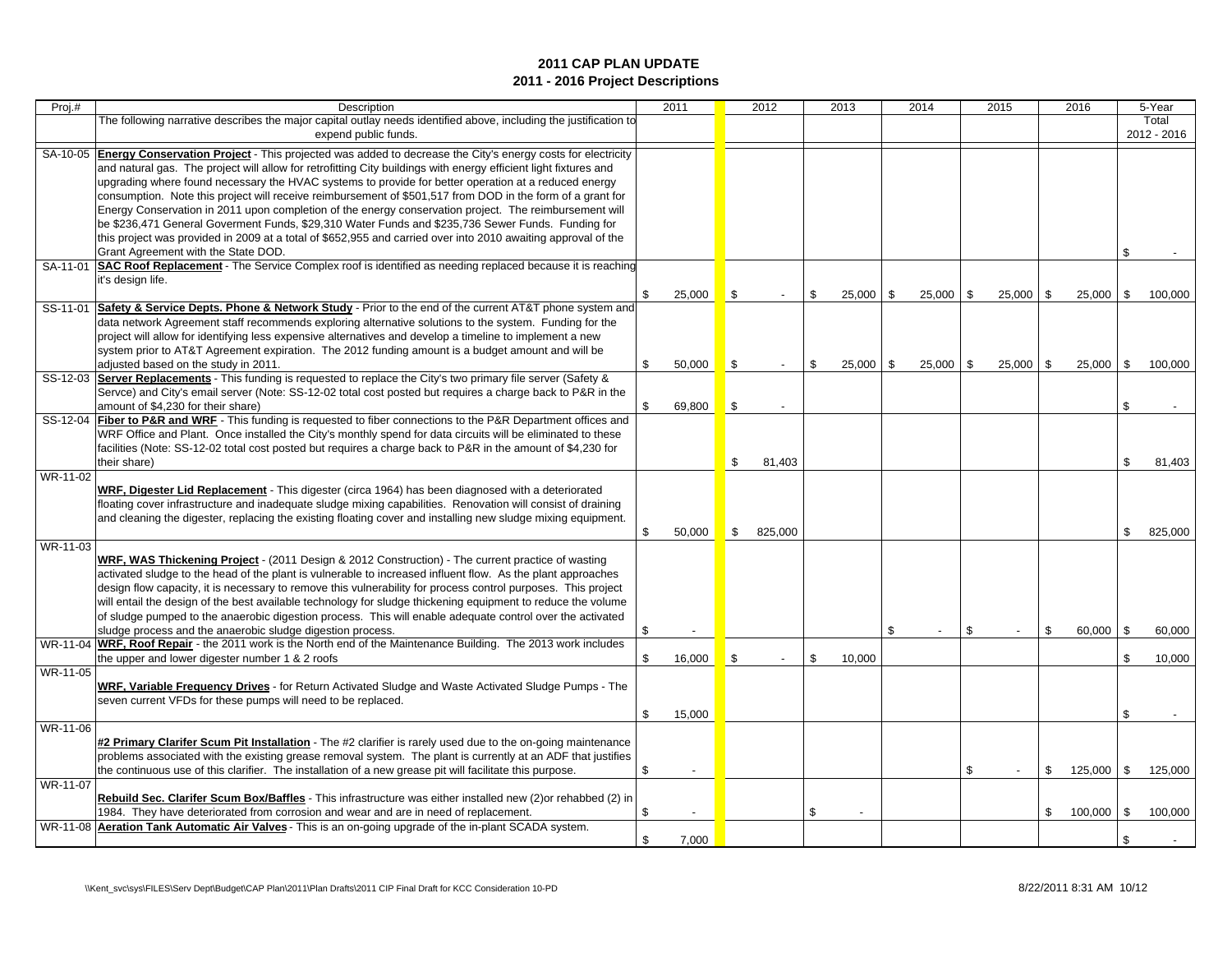| Proj.#   | Description                                                                                                             |              | 2011   | 2012              |      | 2013          | 2014          |              | 2015        | 2016 |             |      | 5-Year      |
|----------|-------------------------------------------------------------------------------------------------------------------------|--------------|--------|-------------------|------|---------------|---------------|--------------|-------------|------|-------------|------|-------------|
|          | The following narrative describes the major capital outlay needs identified above, including the justification to       |              |        |                   |      |               |               |              |             |      |             |      | Total       |
|          | expend public funds.                                                                                                    |              |        |                   |      |               |               |              |             |      |             |      | 2012 - 2016 |
|          |                                                                                                                         |              |        |                   |      |               |               |              |             |      |             |      |             |
|          | WR-11-09 Electric Gernerator - This permanently installed generator will power the effluent area of the plant (plus     |              |        |                   |      |               |               |              |             |      |             |      |             |
|          | additional auxiliary equipment) to prevent effluent violations during power outages. Currently, the Yacavona            |              |        |                   |      |               |               |              |             |      |             |      |             |
|          | pump station portable generator is being used for this purpose, however it would need to be used                        |              |        |                   |      |               |               |              |             |      |             |      |             |
|          | accordingly in the event of a widespread power failure.                                                                 | \$           | 8,000  |                   |      |               |               |              |             |      |             | \$   |             |
| WR-11-10 |                                                                                                                         |              |        |                   |      |               |               |              |             |      |             |      |             |
|          | Digester Heat Exchangers - The two existing heat exchangers are circa 1965 and in need of replacement.                  |              |        |                   |      |               | \$<br>372,000 | -\$          |             |      |             | \$   | 372,000     |
| WR-12-01 | WRF, Misc. Plant Equipment - [In YEAR WR-13-01, WR-14-01, WR-15-01 & WR-16-01] Funds are used                           |              |        |                   |      |               |               |              |             |      |             |      |             |
|          | each year to provide for smaller identified capital needs at the Water Reclamation Facility.                            |              |        |                   |      |               |               |              |             |      |             |      |             |
|          |                                                                                                                         | \$           | 30,000 | \$<br>45,000      | - \$ | 30,000        | \$<br>30,000  | - \$         | 30,000      | - \$ | 30,000      | - \$ | 165,000     |
| WR-12-04 |                                                                                                                         |              |        |                   |      |               |               |              |             |      |             |      |             |
|          | WRF, Clarifier Sludge Rakes/Skimmer Arms/Baffle Rings - The equipment is are circa 1964. One                            |              |        |                   |      |               |               |              |             |      |             |      |             |
|          | Primary Clarifier and two Secondary Clarifiers will be done eash year in 2012 and 2013. These items will                |              |        |                   |      |               |               |              |             |      |             |      |             |
|          | need to be snad blasted, cleaned and painted. This work will be done in conjuction with WR-13-02.                       |              |        | \$<br>90,000      | - \$ | 90,000        |               |              |             |      |             | \$   | 180,000     |
| WR-12-09 |                                                                                                                         |              |        |                   |      |               |               |              |             |      |             |      |             |
|          | Replace circa 1950s No. 1 Prim. Clairifer Drive Unit - This unit (circa 1950) needs to be replaced due to               |              |        |                   |      |               |               |              |             |      |             |      |             |
|          | lack of available replacement parts.                                                                                    |              |        |                   |      |               |               |              |             |      |             |      |             |
|          |                                                                                                                         |              |        | \$<br>93,000      |      |               |               |              |             |      |             | \$   | 93,000      |
| WR-13-02 |                                                                                                                         |              |        |                   |      |               |               |              |             |      |             |      |             |
|          |                                                                                                                         |              |        |                   |      |               |               |              |             |      |             |      |             |
|          | Secondary Clarifier and Aeration Tank Handrail - This handrail is circa 1964 and will need to be replaced.              |              |        |                   |      |               |               |              |             |      |             |      |             |
|          |                                                                                                                         |              |        | \$<br>$40,000$ \$ |      | 40,000        |               | \$           |             |      |             | \$   | 80,000      |
| WR-13-04 |                                                                                                                         |              |        |                   |      |               |               |              |             |      |             |      |             |
|          |                                                                                                                         |              |        |                   |      |               |               |              |             |      |             |      |             |
|          | WRF, Vehicle Replacement - The 2002 automobile (used by the Plant Manager) will need to be evaluated                    |              |        |                   |      |               |               |              |             |      |             |      |             |
|          | for potential replacement. (All vehicles will be reviewed by the Chief Mechanic prior to replacement during             |              |        |                   |      |               |               |              |             |      |             |      |             |
|          | the year scheduled of anticipated need and will confirm appropriateness of any vehicle replaced.)                       |              |        |                   | \$   | 17,000        |               |              |             |      |             | \$   | 17,000      |
|          | WR-14-02 WRF, Dump Truck Replacement - The 1995 10 cu. yd. dump truck used for hauling cake sludge will need            |              |        |                   |      |               |               |              |             |      |             |      |             |
|          | to be evaluated for potential replacement. (All vehicles will be reviewed by the Chief Mechanic prior to                |              |        |                   |      |               |               |              |             |      |             |      |             |
|          | replacement during the year scheduled of anticipated need and will confirm appropriateness of any vehicle               |              |        |                   |      |               |               |              |             |      |             |      |             |
|          | replaced.)                                                                                                              |              |        |                   |      |               | \$            | \$           | 80,000      |      |             | \$   | 80,000      |
|          | WR-15-02 WRF, Digester Gas Burner & Safety Equipment - The current equipment is circa 1965 and was identified           |              |        |                   |      |               |               |              |             |      |             |      |             |
|          | in the draft Facility Plan as needing replaced.                                                                         |              |        |                   |      |               |               | \$           | 118,000     |      |             |      |             |
| WT-10-04 |                                                                                                                         |              |        |                   |      |               |               |              |             |      |             |      |             |
|          | WTP, Vehicle Replacement - (4x4) The Dodge Ram 4x4 will be eight years old and have about 100,000                       |              |        |                   |      |               |               |              |             |      |             |      |             |
|          | miles. It is equipped to plow snow and to gain access to our wells, tanks and booster stations in any weather           |              |        |                   |      |               |               |              |             |      |             |      |             |
|          | situation. Staff evaluated the vehicle and recommends deferring purchase from 2010 until 2014.                          |              |        |                   |      |               |               |              |             |      |             |      |             |
|          |                                                                                                                         |              |        |                   |      |               | \$<br>40,000  |              |             |      |             | \$   | 40,000      |
| WT-11-03 |                                                                                                                         |              |        |                   |      |               |               |              |             |      |             |      |             |
|          | WTP, Paint Fairchild Tank - Including Lead Abatement - The Fairchild Tank has been identified by the                    |              |        |                   |      |               |               |              |             |      |             |      |             |
|          | Staff of the Water Treatment Plant as being possible to paint although it needs lead abatement.                         |              |        |                   |      |               |               |              |             |      |             |      |             |
|          |                                                                                                                         | $\mathbb{S}$ |        | \$<br>260,000     |      |               |               |              |             |      |             | \$   | 260,000     |
|          | WT-11-04 Well Field Development - The current well field is over thirty years old and the City needs to be proactive in |              |        |                   |      |               |               |              |             |      |             |      |             |
|          | establishing a new source of water for the Kent residents and business. This funding request will provide               |              |        |                   |      |               |               |              |             |      |             |      |             |
|          | continued support in searching and developing additional water source.                                                  |              |        |                   |      |               |               | $\mathbb{S}$ | 250,000     |      |             | \$   | 250,000     |
| WT-12-01 |                                                                                                                         |              |        |                   |      |               |               |              |             |      |             |      |             |
|          | WTP, Misc. Plant Equipment - [Additional Years WT-13-01, WT-14-01, WT-15-01 & WT-16-01] Funds are                       |              |        |                   |      |               |               |              |             |      |             |      |             |
|          | used each year to provide funding for smaller identified Capital needs at the Water Treatment Plant.                    | \$           | 25,000 | \$<br>$25,000$ \$ |      | $25,000$ \ \$ | 25,000        | - \$         | $25,000$ \$ |      | $25,000$ \$ |      | 125,000     |
|          | WT-12-01 Paint KSU 250,000 gallon Elevated Ball Tank - Painting of the 250,000 elevated ball at KSU is not funded.      |              |        |                   |      |               |               |              |             |      |             |      |             |
|          | This project is contingent on the results of the 2008 water tank study.                                                 | \$           |        | \$<br>260,000     |      |               |               |              |             |      |             | \$   | 260,000     |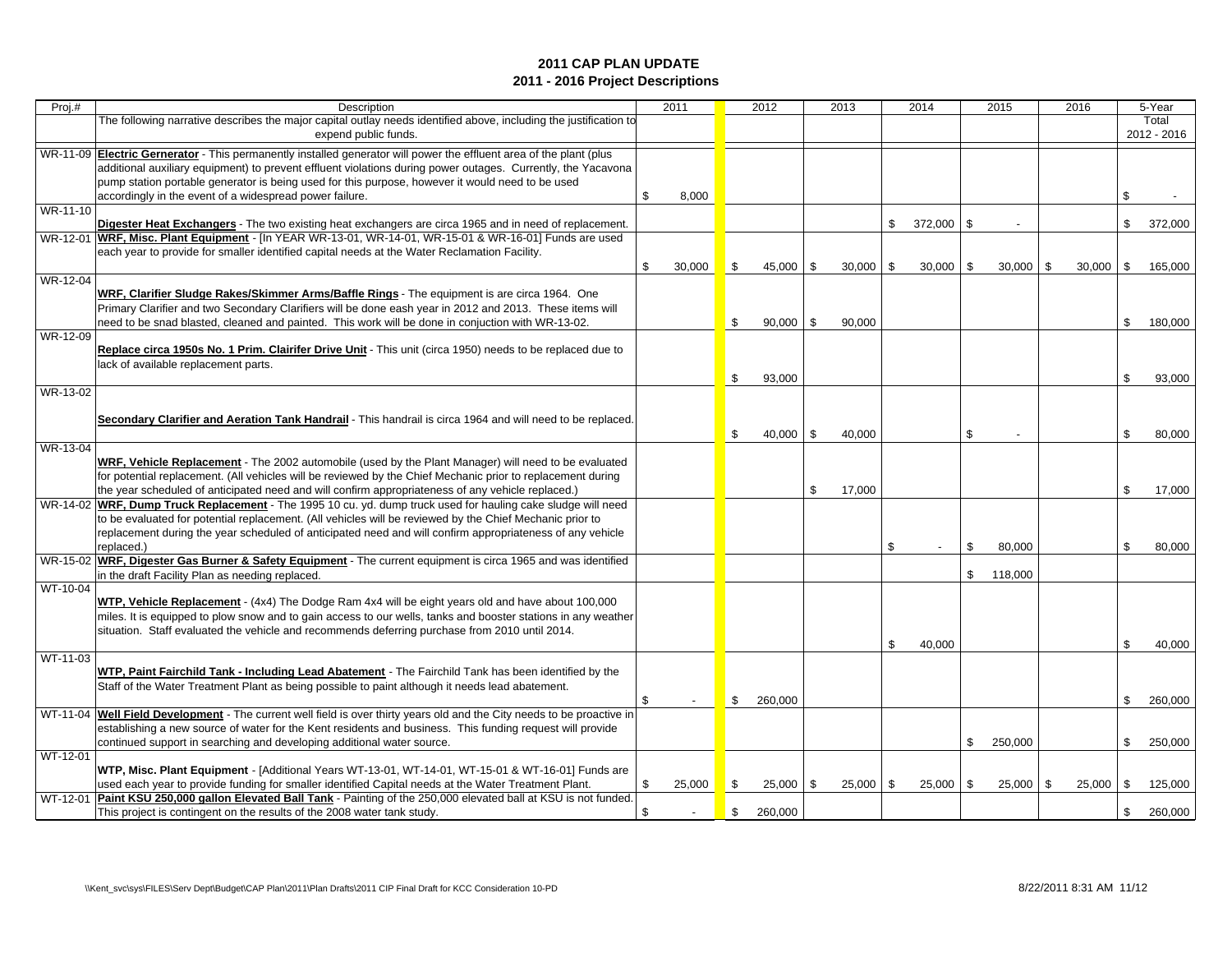| Proj.#   | Description                                                                                                       | 2011 | 2012                |     | 2013   | 2014   | 2015         | 2016 |     | 5-Year      |
|----------|-------------------------------------------------------------------------------------------------------------------|------|---------------------|-----|--------|--------|--------------|------|-----|-------------|
|          | The following narrative describes the major capital outlay needs identified above, including the justification to |      |                     |     |        |        |              |      |     | Total       |
|          | expend public funds.                                                                                              |      |                     |     |        |        |              |      |     | 2012 - 2016 |
| WT-12-03 |                                                                                                                   |      |                     |     |        |        |              |      |     |             |
|          | Soda Ash Machine - Including Installation - Installation of a Soda Ash Machine is identified as a need at         |      |                     |     |        |        |              |      |     |             |
|          | the Water Treatment Plant.                                                                                        |      |                     |     |        |        |              |      |     |             |
|          |                                                                                                                   |      | \$<br>30,000        |     |        |        |              |      | \$  | 30,000      |
| WT-13-02 |                                                                                                                   |      |                     |     |        |        |              |      |     |             |
|          | V-10K Chlorinator Installed - (2 each total shown) - Installation of two Chlorinators is identified as a need     |      |                     |     |        |        |              |      |     |             |
|          | at the Water Treatment Plant. Chlorine gas feed equipment has to be maintained and/or replaced for safety         |      |                     |     |        |        |              |      |     |             |
|          | and efficient disinfection of drinking water. In 2007, the chlorinators received new rebuild kits that will be    |      |                     |     |        |        |              |      |     |             |
|          | reliable for about five years. In the year 2013, both chlorinators should be replaced.                            |      | \$<br>$30,000$ \ \$ |     |        |        |              |      | \$. | 30,000      |
|          | WT-13-03 Update Plant SCADA System - System Control and Data Acquisition (SCADA) is a computer and software       |      |                     |     |        |        |              |      |     |             |
|          | system that translates data from hard wire or radio signals into usable computer screen information. This         |      |                     |     |        |        |              |      |     |             |
|          | information can be viewed, recorded and used to control equipment in the plant or at a remote location. Of        |      |                     |     |        |        |              |      |     |             |
|          | high importance with the new system is that we retain control of all licenses so that we are not committed to     |      |                     |     |        |        |              |      |     |             |
|          | one installer for future upgrades/maintenance as we are presently.                                                |      |                     |     |        |        |              |      |     |             |
|          |                                                                                                                   |      |                     | \$. | 25,000 |        |              |      | \$  | 25,000      |
|          | WT-13-04 WTP, Water Treatment - Well Cleaning No. 10 The cleaning of the Water Treatment Plant wells is an        |      |                     |     |        |        |              |      |     |             |
|          | ongoing maintenance project which is completed to guarantee a quality water source for the City's                 |      |                     |     |        |        |              |      |     |             |
|          | customers.                                                                                                        |      |                     | \$  | 25.000 |        |              |      | \$  | 25,000      |
|          | WT-14-02 WTP, Gravel Replacement in Recharge Basin - This project includes complete gravel replacement in         |      |                     |     |        |        |              |      |     |             |
|          | recharge basin by outside contractor. Gravel was replaced in 2008 and experience shows about a 6 year life        |      |                     |     |        |        |              |      |     |             |
|          | cvcle.                                                                                                            |      |                     |     |        | 30,000 |              |      | \$  | 30,000      |
|          | WT-15-02 WTP, Well Cleaning - (3 wells), No. 11, 12 & 13 - The cleaning of Water Treatment Plant wells is an      |      |                     |     |        |        |              |      |     |             |
|          | ongoing maintenance project which is completed to quarantee a quality water source for the City's                 |      |                     |     |        |        |              |      |     |             |
|          | customers.                                                                                                        |      |                     |     |        |        |              |      |     |             |
|          |                                                                                                                   |      |                     |     |        |        | \$<br>75,000 |      | \$  | 75,000      |
|          | WT-15-03 Lime Spreader Replacement - The 2000 vintage lime speader needs to be replaced. The lime spreader is     |      |                     |     |        |        |              |      |     |             |
|          | used by farmers to spread lime which is a by-product of the City's water treatment process and in the past        |      |                     |     |        |        |              |      |     |             |
|          | the City paid to have the lime hauled away.                                                                       |      |                     |     |        |        | 40,000       |      |     | 40,000      |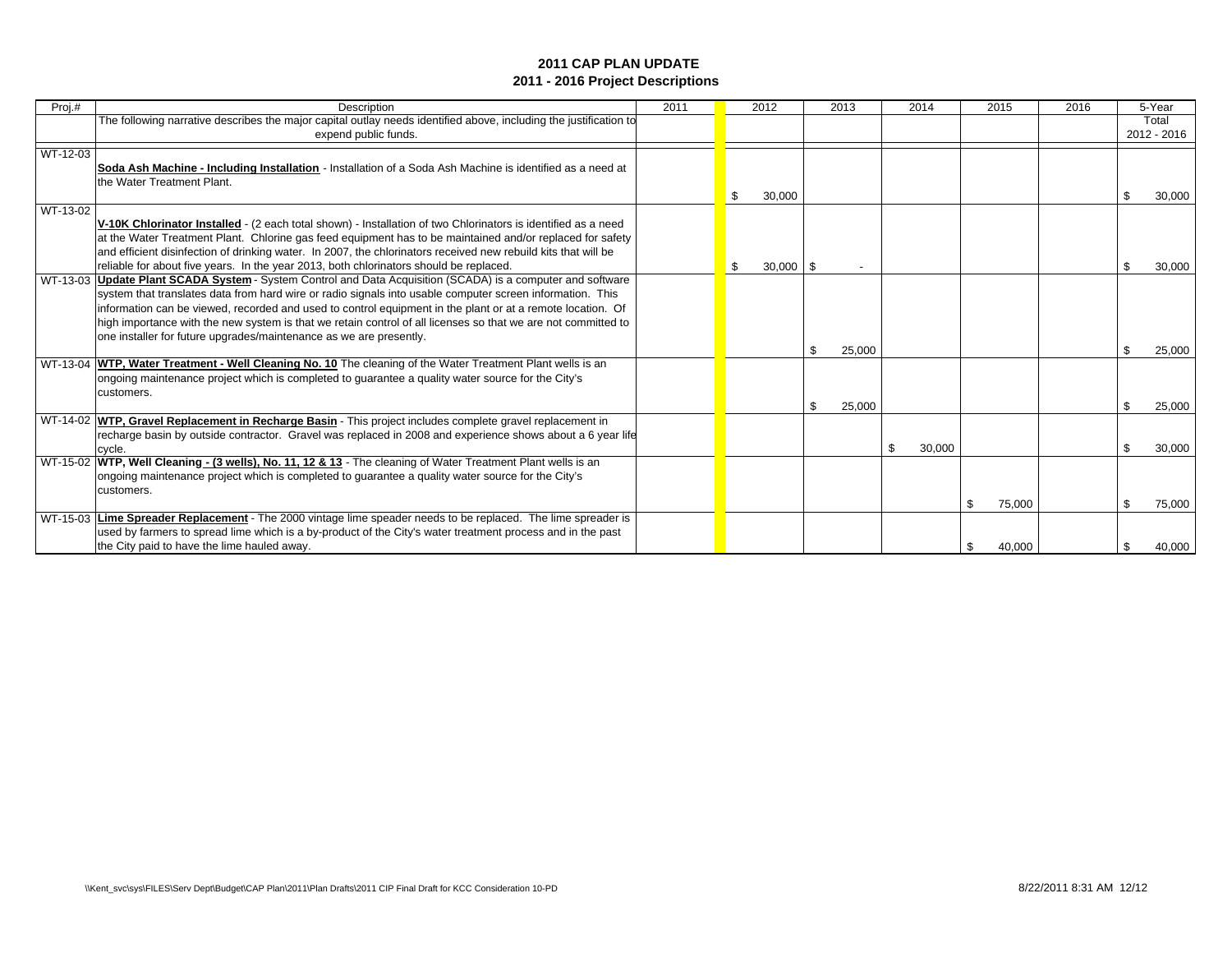| 2011 - 2016 BUDGET - 2011 is current year's budget as of 8/24/11, 2012 is 2012 TAX Budget - As Adjusted<br>2013 - 2016 ASSUME Revenue's remain same, Operating Expenses +2.5% compounded annually,<br>Water Fund - F#201<br>2006 - 2010 ACTUAL (Cash Basis of Accounting)<br>Current Debt Service is Known, Capital Outlay is from 2011 Capital Plan dtd 8/22/11<br>Actual<br>Actual<br>Actual<br>Actual<br><b>Budget</b><br><b>Budget</b><br><b>Budget</b><br><b>Budget</b><br><b>Budget</b><br>Actual<br>2006<br>2007<br>2008<br>2009<br>2010<br>2011<br>2012<br>2013<br>2015<br>Description<br>2014<br><b>Beginning Balance</b><br>\$2.005.683.62<br>\$2,610,054.34<br>\$3,253,207.69<br>\$2,320,232<br>\$2,006,430<br>\$1,502,900<br>\$496,711<br>\$26.533<br>( \$566,447)<br>\$3,122,557.32<br><b>Operating Revenues</b><br>Water Sales<br>\$2,744,325.76<br>\$2,783,586.91<br>\$2,607,145.28<br>\$2,594,049.73<br>\$2,689,587<br>\$2,665,000<br>\$2,665,000<br>\$2,665,000<br>\$2,665,000<br>\$2,665,000<br>\$193,248.64<br>\$44,457.94<br>\$25,000<br>\$25,000<br>\$25,000<br>Tap-in fees<br>\$99,170.27<br>\$24,411.70<br>\$20,303<br>\$25,000<br>\$25,000<br>\$24,391.95<br>\$92,355.34<br>\$40,709.76<br>\$41,201.54<br>\$46,766<br>\$40.444<br>\$40,444<br>\$40,444<br>\$40,444<br>\$40,444<br>Special Assessments<br>\$36,894<br>\$36,270.48<br>\$33,540.00<br>\$34,371.24<br>\$36,894.00<br>\$36,894<br>\$36,894<br>\$36,894<br>\$36,894<br>\$36,894<br>Cell Tower Rent<br>All Other Miscellaneous Revenue<br>\$7,165.15<br>\$2,359.36<br>\$36,954.56<br>\$6,332<br>\$1,668.73<br>\$0<br>\$0<br>\$0<br>\$0<br>\$0<br>\$550.00<br>\$0<br>\$235,183.70<br>\$0.00<br>\$0.00<br>\$0<br>\$0<br>\$0<br>\$0<br>Sale of Assests<br>\$23,378<br>\$95,883.71<br>\$141,187.98<br>\$130,705.38<br>\$67,570.31<br>\$31,768<br>\$15,000<br>\$15,000<br>\$15,000<br>Interest Income<br>\$15,000<br>\$15,000<br>\$3,251,634.02<br>\$2,859,748.96<br>\$2,801,081.84<br><b>Total Operating Revenue</b><br>\$3,236,894.60<br>\$2,855,028<br>\$2,782,338<br>\$2,782,338<br>\$2,782,338<br>\$2,782,338<br>\$2,782,338 |                |
|---------------------------------------------------------------------------------------------------------------------------------------------------------------------------------------------------------------------------------------------------------------------------------------------------------------------------------------------------------------------------------------------------------------------------------------------------------------------------------------------------------------------------------------------------------------------------------------------------------------------------------------------------------------------------------------------------------------------------------------------------------------------------------------------------------------------------------------------------------------------------------------------------------------------------------------------------------------------------------------------------------------------------------------------------------------------------------------------------------------------------------------------------------------------------------------------------------------------------------------------------------------------------------------------------------------------------------------------------------------------------------------------------------------------------------------------------------------------------------------------------------------------------------------------------------------------------------------------------------------------------------------------------------------------------------------------------------------------------------------------------------------------------------------------------------------------------------------------------------------------------------------------------------------------------------------------------------------------------------------------------------------------------------------------------------------------------------------------------------------|----------------|
|                                                                                                                                                                                                                                                                                                                                                                                                                                                                                                                                                                                                                                                                                                                                                                                                                                                                                                                                                                                                                                                                                                                                                                                                                                                                                                                                                                                                                                                                                                                                                                                                                                                                                                                                                                                                                                                                                                                                                                                                                                                                                                               |                |
|                                                                                                                                                                                                                                                                                                                                                                                                                                                                                                                                                                                                                                                                                                                                                                                                                                                                                                                                                                                                                                                                                                                                                                                                                                                                                                                                                                                                                                                                                                                                                                                                                                                                                                                                                                                                                                                                                                                                                                                                                                                                                                               |                |
|                                                                                                                                                                                                                                                                                                                                                                                                                                                                                                                                                                                                                                                                                                                                                                                                                                                                                                                                                                                                                                                                                                                                                                                                                                                                                                                                                                                                                                                                                                                                                                                                                                                                                                                                                                                                                                                                                                                                                                                                                                                                                                               |                |
|                                                                                                                                                                                                                                                                                                                                                                                                                                                                                                                                                                                                                                                                                                                                                                                                                                                                                                                                                                                                                                                                                                                                                                                                                                                                                                                                                                                                                                                                                                                                                                                                                                                                                                                                                                                                                                                                                                                                                                                                                                                                                                               | <b>Budget</b>  |
|                                                                                                                                                                                                                                                                                                                                                                                                                                                                                                                                                                                                                                                                                                                                                                                                                                                                                                                                                                                                                                                                                                                                                                                                                                                                                                                                                                                                                                                                                                                                                                                                                                                                                                                                                                                                                                                                                                                                                                                                                                                                                                               | 2016           |
|                                                                                                                                                                                                                                                                                                                                                                                                                                                                                                                                                                                                                                                                                                                                                                                                                                                                                                                                                                                                                                                                                                                                                                                                                                                                                                                                                                                                                                                                                                                                                                                                                                                                                                                                                                                                                                                                                                                                                                                                                                                                                                               | (\$1,453,085)  |
|                                                                                                                                                                                                                                                                                                                                                                                                                                                                                                                                                                                                                                                                                                                                                                                                                                                                                                                                                                                                                                                                                                                                                                                                                                                                                                                                                                                                                                                                                                                                                                                                                                                                                                                                                                                                                                                                                                                                                                                                                                                                                                               |                |
|                                                                                                                                                                                                                                                                                                                                                                                                                                                                                                                                                                                                                                                                                                                                                                                                                                                                                                                                                                                                                                                                                                                                                                                                                                                                                                                                                                                                                                                                                                                                                                                                                                                                                                                                                                                                                                                                                                                                                                                                                                                                                                               |                |
|                                                                                                                                                                                                                                                                                                                                                                                                                                                                                                                                                                                                                                                                                                                                                                                                                                                                                                                                                                                                                                                                                                                                                                                                                                                                                                                                                                                                                                                                                                                                                                                                                                                                                                                                                                                                                                                                                                                                                                                                                                                                                                               | \$2,665,000    |
|                                                                                                                                                                                                                                                                                                                                                                                                                                                                                                                                                                                                                                                                                                                                                                                                                                                                                                                                                                                                                                                                                                                                                                                                                                                                                                                                                                                                                                                                                                                                                                                                                                                                                                                                                                                                                                                                                                                                                                                                                                                                                                               | \$25,000       |
|                                                                                                                                                                                                                                                                                                                                                                                                                                                                                                                                                                                                                                                                                                                                                                                                                                                                                                                                                                                                                                                                                                                                                                                                                                                                                                                                                                                                                                                                                                                                                                                                                                                                                                                                                                                                                                                                                                                                                                                                                                                                                                               | \$40,444       |
|                                                                                                                                                                                                                                                                                                                                                                                                                                                                                                                                                                                                                                                                                                                                                                                                                                                                                                                                                                                                                                                                                                                                                                                                                                                                                                                                                                                                                                                                                                                                                                                                                                                                                                                                                                                                                                                                                                                                                                                                                                                                                                               | \$36,894       |
|                                                                                                                                                                                                                                                                                                                                                                                                                                                                                                                                                                                                                                                                                                                                                                                                                                                                                                                                                                                                                                                                                                                                                                                                                                                                                                                                                                                                                                                                                                                                                                                                                                                                                                                                                                                                                                                                                                                                                                                                                                                                                                               | $\sqrt{50}$    |
|                                                                                                                                                                                                                                                                                                                                                                                                                                                                                                                                                                                                                                                                                                                                                                                                                                                                                                                                                                                                                                                                                                                                                                                                                                                                                                                                                                                                                                                                                                                                                                                                                                                                                                                                                                                                                                                                                                                                                                                                                                                                                                               | \$0            |
|                                                                                                                                                                                                                                                                                                                                                                                                                                                                                                                                                                                                                                                                                                                                                                                                                                                                                                                                                                                                                                                                                                                                                                                                                                                                                                                                                                                                                                                                                                                                                                                                                                                                                                                                                                                                                                                                                                                                                                                                                                                                                                               | \$15,000       |
|                                                                                                                                                                                                                                                                                                                                                                                                                                                                                                                                                                                                                                                                                                                                                                                                                                                                                                                                                                                                                                                                                                                                                                                                                                                                                                                                                                                                                                                                                                                                                                                                                                                                                                                                                                                                                                                                                                                                                                                                                                                                                                               | \$2,782,338    |
| <b>Operating Expenses</b>                                                                                                                                                                                                                                                                                                                                                                                                                                                                                                                                                                                                                                                                                                                                                                                                                                                                                                                                                                                                                                                                                                                                                                                                                                                                                                                                                                                                                                                                                                                                                                                                                                                                                                                                                                                                                                                                                                                                                                                                                                                                                     |                |
| Plant<br>\$1,265,454.06<br>\$1,320,198.73<br>\$1,360,061.49<br>\$1,408,399.58<br>\$1,370,327<br>\$1,495,584<br>\$1,532,974<br>\$1,571,298<br>\$1,610,580<br>\$1,650,845                                                                                                                                                                                                                                                                                                                                                                                                                                                                                                                                                                                                                                                                                                                                                                                                                                                                                                                                                                                                                                                                                                                                                                                                                                                                                                                                                                                                                                                                                                                                                                                                                                                                                                                                                                                                                                                                                                                                       | \$1,692,116    |
| \$856,354<br><b>Utility Distribution</b><br>\$587,669.29<br>\$603,857.28<br>\$659,669.47<br>\$689,178.75<br>\$680,000<br>\$815,090<br>\$835,467<br>\$877,763<br>\$899,707                                                                                                                                                                                                                                                                                                                                                                                                                                                                                                                                                                                                                                                                                                                                                                                                                                                                                                                                                                                                                                                                                                                                                                                                                                                                                                                                                                                                                                                                                                                                                                                                                                                                                                                                                                                                                                                                                                                                     | \$922,200      |
| Administrative Support<br>\$426,808.48<br>\$413,267.10<br>\$461,317.74<br>\$508,010.59<br>\$464,958<br>\$518,171<br>\$531,125<br>\$544,403<br>\$558,013<br>\$571,964                                                                                                                                                                                                                                                                                                                                                                                                                                                                                                                                                                                                                                                                                                                                                                                                                                                                                                                                                                                                                                                                                                                                                                                                                                                                                                                                                                                                                                                                                                                                                                                                                                                                                                                                                                                                                                                                                                                                          | \$586,263      |
| \$19,995.67<br>\$34,320.50<br>\$34,171.38<br>Refunds<br>\$6,626.14<br>n/a<br>n/a<br>n/a<br>n/a<br>n/a<br>n/a                                                                                                                                                                                                                                                                                                                                                                                                                                                                                                                                                                                                                                                                                                                                                                                                                                                                                                                                                                                                                                                                                                                                                                                                                                                                                                                                                                                                                                                                                                                                                                                                                                                                                                                                                                                                                                                                                                                                                                                                  | n/a            |
| \$0.00<br>\$0.00<br>\$0.00<br>\$0.00<br>\$0.00<br>\$50,000<br>\$50,000<br>\$50,000<br>contingency<br>\$50,000<br>\$50,000                                                                                                                                                                                                                                                                                                                                                                                                                                                                                                                                                                                                                                                                                                                                                                                                                                                                                                                                                                                                                                                                                                                                                                                                                                                                                                                                                                                                                                                                                                                                                                                                                                                                                                                                                                                                                                                                                                                                                                                     | \$50,000       |
| \$25,000.00<br>\$20,000.00<br>\$20,000.00<br>\$30,000.00<br>\$38,000<br>\$38,000<br>$\overline{$}38,000$<br>Transfer to Fund #204 - Utility Billing<br>\$38,000<br>\$38,000<br>\$38,000                                                                                                                                                                                                                                                                                                                                                                                                                                                                                                                                                                                                                                                                                                                                                                                                                                                                                                                                                                                                                                                                                                                                                                                                                                                                                                                                                                                                                                                                                                                                                                                                                                                                                                                                                                                                                                                                                                                       | \$38,000       |
| <b>Total Operating Expense</b><br>\$2,311,557.97<br>\$2,377,318.78<br>\$2,535,369.20<br>\$2,669,760.30<br>\$2,553,285<br>\$2,916,845<br>\$3,060,055<br>\$3,134,357<br>\$3,210,516<br>\$2,987,566                                                                                                                                                                                                                                                                                                                                                                                                                                                                                                                                                                                                                                                                                                                                                                                                                                                                                                                                                                                                                                                                                                                                                                                                                                                                                                                                                                                                                                                                                                                                                                                                                                                                                                                                                                                                                                                                                                              | \$3,288,578    |
|                                                                                                                                                                                                                                                                                                                                                                                                                                                                                                                                                                                                                                                                                                                                                                                                                                                                                                                                                                                                                                                                                                                                                                                                                                                                                                                                                                                                                                                                                                                                                                                                                                                                                                                                                                                                                                                                                                                                                                                                                                                                                                               |                |
| \$925,336.63<br>\$874,315.24<br>\$324,379.76<br>(\$134,507)<br>(\$277,717)<br>(\$352,019)<br><b>Operating Revenue less Expense</b><br>\$131,321.54<br>\$301,743<br>(\$205,228)<br>( \$428, 178]                                                                                                                                                                                                                                                                                                                                                                                                                                                                                                                                                                                                                                                                                                                                                                                                                                                                                                                                                                                                                                                                                                                                                                                                                                                                                                                                                                                                                                                                                                                                                                                                                                                                                                                                                                                                                                                                                                               | (\$506, 240)   |
| Debt Service (OWDA Loans P & I)                                                                                                                                                                                                                                                                                                                                                                                                                                                                                                                                                                                                                                                                                                                                                                                                                                                                                                                                                                                                                                                                                                                                                                                                                                                                                                                                                                                                                                                                                                                                                                                                                                                                                                                                                                                                                                                                                                                                                                                                                                                                               |                |
| Franklin Hills Waterline (to 7/1/2027)<br>\$11,117.33<br>\$13,711.62<br>\$16,519.14<br>\$16,519<br>\$16,520<br>\$16,520<br>\$16,520<br>\$16.520<br>\$16,520                                                                                                                                                                                                                                                                                                                                                                                                                                                                                                                                                                                                                                                                                                                                                                                                                                                                                                                                                                                                                                                                                                                                                                                                                                                                                                                                                                                                                                                                                                                                                                                                                                                                                                                                                                                                                                                                                                                                                   | \$16,520       |
| \$34,440.20<br>\$34,440.20<br>\$34,440.20<br>\$34,441<br>\$34,441<br>\$34,441<br>Kent Ravenna Interconnect (to 12/31/2023)<br>\$34,440.20<br>\$34,441<br>\$34,441<br>\$34,441                                                                                                                                                                                                                                                                                                                                                                                                                                                                                                                                                                                                                                                                                                                                                                                                                                                                                                                                                                                                                                                                                                                                                                                                                                                                                                                                                                                                                                                                                                                                                                                                                                                                                                                                                                                                                                                                                                                                 | \$34,441       |
| \$45,557.53<br>\$50,959.34<br>\$50,961<br>\$50,961<br>\$50,961<br><b>Total Debt Service</b><br>\$34,440.20<br>\$48,151.82<br>\$50,960<br>\$50,961<br>\$50,961                                                                                                                                                                                                                                                                                                                                                                                                                                                                                                                                                                                                                                                                                                                                                                                                                                                                                                                                                                                                                                                                                                                                                                                                                                                                                                                                                                                                                                                                                                                                                                                                                                                                                                                                                                                                                                                                                                                                                 | \$50,961       |
|                                                                                                                                                                                                                                                                                                                                                                                                                                                                                                                                                                                                                                                                                                                                                                                                                                                                                                                                                                                                                                                                                                                                                                                                                                                                                                                                                                                                                                                                                                                                                                                                                                                                                                                                                                                                                                                                                                                                                                                                                                                                                                               |                |
| <b>NET OPERATING - AFTER DEBT SERVICE</b><br>\$890,896.43<br>\$276,227.94<br>\$80,362.20<br>\$250,783<br>\$828,757.71<br>(\$185,468)<br>( \$256, 189)<br>$($ \$328,678)<br>(\$402,980)<br>$($ \$479,139)                                                                                                                                                                                                                                                                                                                                                                                                                                                                                                                                                                                                                                                                                                                                                                                                                                                                                                                                                                                                                                                                                                                                                                                                                                                                                                                                                                                                                                                                                                                                                                                                                                                                                                                                                                                                                                                                                                      | (\$557,201)    |
| <b>Other Funding Sources (Non-operating)</b>                                                                                                                                                                                                                                                                                                                                                                                                                                                                                                                                                                                                                                                                                                                                                                                                                                                                                                                                                                                                                                                                                                                                                                                                                                                                                                                                                                                                                                                                                                                                                                                                                                                                                                                                                                                                                                                                                                                                                                                                                                                                  |                |
| Capital Grants/Other Intergovtl Revenue<br>\$573.00<br>\$0.00<br>\$0.00<br>\$0.00<br>\$62,681<br>\$29,310<br>\$0<br>\$0<br>\$0<br>\$0                                                                                                                                                                                                                                                                                                                                                                                                                                                                                                                                                                                                                                                                                                                                                                                                                                                                                                                                                                                                                                                                                                                                                                                                                                                                                                                                                                                                                                                                                                                                                                                                                                                                                                                                                                                                                                                                                                                                                                         | \$0            |
| \$0.00<br>\$0<br>OPWC - Middlebury Road Waterline<br>\$0.00<br>\$0.00<br>\$0.00<br>\$0<br>\$295,000<br>\$0<br>\$0<br>\$0                                                                                                                                                                                                                                                                                                                                                                                                                                                                                                                                                                                                                                                                                                                                                                                                                                                                                                                                                                                                                                                                                                                                                                                                                                                                                                                                                                                                                                                                                                                                                                                                                                                                                                                                                                                                                                                                                                                                                                                      | \$0            |
| Ohio Water Development Authority (OWDA)<br>$\overline{$271,188.37}$<br>\$0<br>\$0<br>\$0.00<br>\$0.00<br>\$0.00<br>\$0<br>\$0<br>\$0<br>\$0                                                                                                                                                                                                                                                                                                                                                                                                                                                                                                                                                                                                                                                                                                                                                                                                                                                                                                                                                                                                                                                                                                                                                                                                                                                                                                                                                                                                                                                                                                                                                                                                                                                                                                                                                                                                                                                                                                                                                                   | \$0            |
| From CAP Year Report(s) for 2012 - 2015                                                                                                                                                                                                                                                                                                                                                                                                                                                                                                                                                                                                                                                                                                                                                                                                                                                                                                                                                                                                                                                                                                                                                                                                                                                                                                                                                                                                                                                                                                                                                                                                                                                                                                                                                                                                                                                                                                                                                                                                                                                                       |                |
| \$0.00<br><b>Total Other Funding Sources</b><br>\$573.00<br>\$271,188.37<br>\$0.00<br>\$62,681<br>\$324,310<br>\$0<br>\$0<br>\$0<br>\$0                                                                                                                                                                                                                                                                                                                                                                                                                                                                                                                                                                                                                                                                                                                                                                                                                                                                                                                                                                                                                                                                                                                                                                                                                                                                                                                                                                                                                                                                                                                                                                                                                                                                                                                                                                                                                                                                                                                                                                       | \$0            |
|                                                                                                                                                                                                                                                                                                                                                                                                                                                                                                                                                                                                                                                                                                                                                                                                                                                                                                                                                                                                                                                                                                                                                                                                                                                                                                                                                                                                                                                                                                                                                                                                                                                                                                                                                                                                                                                                                                                                                                                                                                                                                                               |                |
| Subtotal - Available for Capital<br>\$891,469.43<br>\$1,099,946.08<br>\$276,227.94<br>\$80,362.20<br>\$138,842<br>(\$256,189)<br>(\$328,678)<br>(\$402,980)<br>( \$479, 139]<br>\$313,464                                                                                                                                                                                                                                                                                                                                                                                                                                                                                                                                                                                                                                                                                                                                                                                                                                                                                                                                                                                                                                                                                                                                                                                                                                                                                                                                                                                                                                                                                                                                                                                                                                                                                                                                                                                                                                                                                                                     | (\$557,201)    |
|                                                                                                                                                                                                                                                                                                                                                                                                                                                                                                                                                                                                                                                                                                                                                                                                                                                                                                                                                                                                                                                                                                                                                                                                                                                                                                                                                                                                                                                                                                                                                                                                                                                                                                                                                                                                                                                                                                                                                                                                                                                                                                               |                |
| <b>Capital Outlay</b><br>Plant<br>\$174,549.45<br>\$106,681.98<br>\$308,096.68<br>\$166,446.64                                                                                                                                                                                                                                                                                                                                                                                                                                                                                                                                                                                                                                                                                                                                                                                                                                                                                                                                                                                                                                                                                                                                                                                                                                                                                                                                                                                                                                                                                                                                                                                                                                                                                                                                                                                                                                                                                                                                                                                                                |                |
| \$43,573.30<br>\$19,375.41<br>\$0.00<br>\$0.00<br><b>Utility Distribution</b>                                                                                                                                                                                                                                                                                                                                                                                                                                                                                                                                                                                                                                                                                                                                                                                                                                                                                                                                                                                                                                                                                                                                                                                                                                                                                                                                                                                                                                                                                                                                                                                                                                                                                                                                                                                                                                                                                                                                                                                                                                 |                |
| \$112,549.26<br>\$350,110.75<br>\$55,208.33<br>\$476,056.45<br>\$362,837<br>Capital Facilities/Infrastructure                                                                                                                                                                                                                                                                                                                                                                                                                                                                                                                                                                                                                                                                                                                                                                                                                                                                                                                                                                                                                                                                                                                                                                                                                                                                                                                                                                                                                                                                                                                                                                                                                                                                                                                                                                                                                                                                                                                                                                                                 |                |
| rom CAP Year Report(s) for 2012 - 2015<br>\$750,000<br>\$407,500<br>\$642,372<br>\$141,500<br>\$190,000                                                                                                                                                                                                                                                                                                                                                                                                                                                                                                                                                                                                                                                                                                                                                                                                                                                                                                                                                                                                                                                                                                                                                                                                                                                                                                                                                                                                                                                                                                                                                                                                                                                                                                                                                                                                                                                                                                                                                                                                       |                |
| \$287,098.71<br>\$456,792.73<br>\$406,878.31<br>\$661,878.50<br>\$362,837<br>\$750,000<br>\$141,500<br>\$190,000<br>\$407,500<br><b>Total Capital Outlay</b><br>\$642,372                                                                                                                                                                                                                                                                                                                                                                                                                                                                                                                                                                                                                                                                                                                                                                                                                                                                                                                                                                                                                                                                                                                                                                                                                                                                                                                                                                                                                                                                                                                                                                                                                                                                                                                                                                                                                                                                                                                                     |                |
|                                                                                                                                                                                                                                                                                                                                                                                                                                                                                                                                                                                                                                                                                                                                                                                                                                                                                                                                                                                                                                                                                                                                                                                                                                                                                                                                                                                                                                                                                                                                                                                                                                                                                                                                                                                                                                                                                                                                                                                                                                                                                                               | \$717,500      |
| \$72,460<br>Recovery of Prior Year Encumbrances                                                                                                                                                                                                                                                                                                                                                                                                                                                                                                                                                                                                                                                                                                                                                                                                                                                                                                                                                                                                                                                                                                                                                                                                                                                                                                                                                                                                                                                                                                                                                                                                                                                                                                                                                                                                                                                                                                                                                                                                                                                               | \$717,500      |
| \$3,253,207.69<br>\$26,533<br>(\$566,447)<br><b>Ending Cash Balance</b><br>\$2,610,054.34<br>\$3,122,557.32<br>\$2,541,041.02<br>\$2,343,320<br>\$1,502,900<br>\$496,711<br>(\$1,453,085                                                                                                                                                                                                                                                                                                                                                                                                                                                                                                                                                                                                                                                                                                                                                                                                                                                                                                                                                                                                                                                                                                                                                                                                                                                                                                                                                                                                                                                                                                                                                                                                                                                                                                                                                                                                                                                                                                                      |                |
| <b>Encumbrances</b><br>\$291,102.66<br>\$247,105.46<br>\$176,297.31<br>\$220,808.89<br>\$336,889<br>\$0<br>\$0<br>\$0<br>\$0<br>\$0                                                                                                                                                                                                                                                                                                                                                                                                                                                                                                                                                                                                                                                                                                                                                                                                                                                                                                                                                                                                                                                                                                                                                                                                                                                                                                                                                                                                                                                                                                                                                                                                                                                                                                                                                                                                                                                                                                                                                                           | (S2, 727, 787) |
| \$2,318,951.68<br>\$3,006,102.23<br>\$2,946,260.01<br>\$2,320,232.13<br>\$2,006,430<br>\$1,502,900<br>\$496,711<br>\$26,533<br>( \$566.447)<br>(\$1,453,085)<br>(\$2,727,787)<br><b>Ending Unencumbered Balance</b>                                                                                                                                                                                                                                                                                                                                                                                                                                                                                                                                                                                                                                                                                                                                                                                                                                                                                                                                                                                                                                                                                                                                                                                                                                                                                                                                                                                                                                                                                                                                                                                                                                                                                                                                                                                                                                                                                           | \$0            |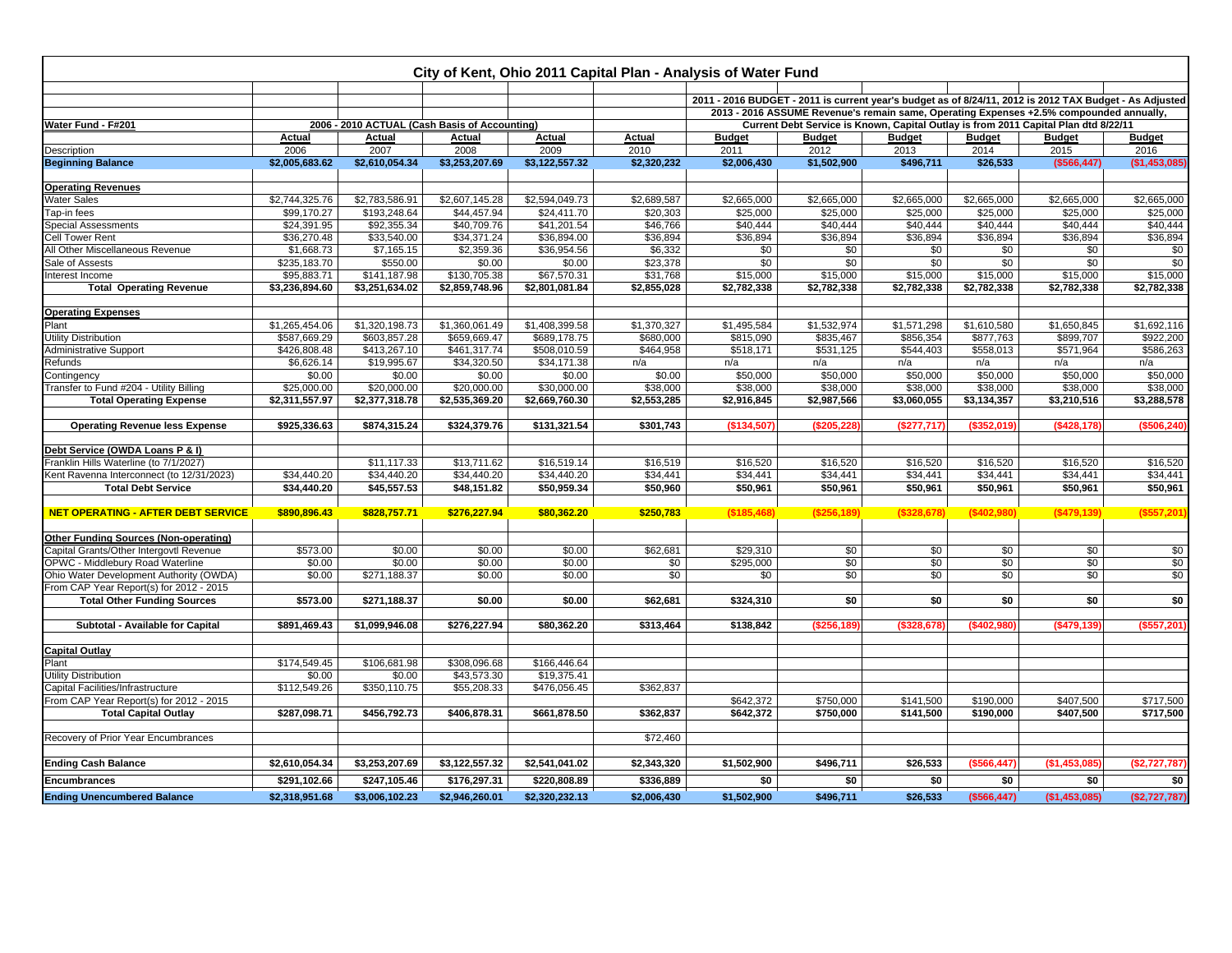| City of Kent, Ohio 2011 Capital Plan - Analysis of Sewer Fund |                                               |                           |                  |                |                |                                                                                                         |                                                                                                                                                                                |                |                |                |                |  |  |
|---------------------------------------------------------------|-----------------------------------------------|---------------------------|------------------|----------------|----------------|---------------------------------------------------------------------------------------------------------|--------------------------------------------------------------------------------------------------------------------------------------------------------------------------------|----------------|----------------|----------------|----------------|--|--|
|                                                               |                                               |                           |                  |                |                |                                                                                                         |                                                                                                                                                                                |                |                |                |                |  |  |
|                                                               |                                               |                           |                  |                |                | 2011 - 2016 BUDGET - 2011 is current year's budget as of 8/24/11, 2012 is 2012 TAX Budget - As Adjusted |                                                                                                                                                                                |                |                |                |                |  |  |
|                                                               | 2006 - 2010 ACTUAL (Cash Basis of Accounting) |                           |                  |                |                |                                                                                                         | 2013 - 2016 ASSUME Revenue's remain same, Operating Expenses +2.5% compounded annually,<br>Current Debt Service is Known, Capital Outlay is from 2011 Capital Plan dtd 8/22/11 |                |                |                |                |  |  |
| Sewer Fund - F#202                                            |                                               |                           |                  |                |                |                                                                                                         |                                                                                                                                                                                |                |                |                |                |  |  |
|                                                               | <b>Actual</b>                                 | <b>Actual</b>             | <b>Actual</b>    | <b>Actual</b>  | <b>Actual</b>  | <b>Budget</b>                                                                                           | <b>Budget</b>                                                                                                                                                                  | <b>Budget</b>  | <b>Budget</b>  | <b>Budget</b>  | <b>Budget</b>  |  |  |
| Description                                                   | 2006                                          | 2007                      | 2008             | 2009           | 2010           | 2011                                                                                                    | 2012                                                                                                                                                                           | 2013           | 2014           | 2015           | 2016           |  |  |
| <b>Beginning Balance</b>                                      | \$2.376.432.99                                | \$2,206,498.18            | \$3.151.299.32   | \$2.463.955.57 | \$1.822.882    | \$1,717,147                                                                                             | \$1,475,296                                                                                                                                                                    | \$5.474        | $($ \$453.775) | (S1.247.318)   | (\$1,912,219)  |  |  |
| <b>Operating Revenues</b>                                     |                                               |                           |                  |                |                |                                                                                                         |                                                                                                                                                                                |                |                |                |                |  |  |
| Sewer fees                                                    | \$3,554,165.38                                | \$3,604,961.46            | \$3,362,530.10   | \$3,345,463.55 | \$3,449,394    | \$3,433,000                                                                                             | \$3,433,000                                                                                                                                                                    | \$3,433,000    | \$3,433,000    | \$3,433,000    | \$3,433,000    |  |  |
| Tap-in fees                                                   | \$93,529.58                                   | \$60,532.05               | \$45,424.36      | \$23,060.72    | \$15,911       | \$25,000                                                                                                | \$25,000                                                                                                                                                                       | \$25,000       | \$25,000       | \$25,000       | \$25,000       |  |  |
| Assessments                                                   | \$57,403.67                                   | \$51,731.22               | \$49,089.01      | \$48,212.03    | \$56,170       | \$48,460                                                                                                | \$48,460                                                                                                                                                                       | \$48,460       | \$48,460       | \$48,460       | \$48,460       |  |  |
| Other - Plumbing and Waste Water Permits, Misc.               | \$12,762.90                                   | \$11,571.29               | \$14,360.86      | \$46,222.99    | \$21,729       | \$10,000                                                                                                | \$10,000                                                                                                                                                                       | \$10,000       | \$10,000       | \$10,000       | \$10,000       |  |  |
| Interest                                                      | \$120,862.26                                  | \$157,499.39              | \$134,578.61     | \$67,576.32    | \$25,706       | \$15,000                                                                                                | \$15,000                                                                                                                                                                       | \$15,000       | \$15,000       | \$15,000       | \$15,000       |  |  |
| <b>Total Operating Revenue</b>                                | \$3,838,723.79                                | \$3,886,295.41            | \$3,605,982.94   | \$3,530,535.61 | \$3,568,910.00 | \$3,531,460.00                                                                                          | \$3,531,460.00                                                                                                                                                                 | \$3,531,460.00 | \$3,531,460.00 | \$3,531,460.00 | \$3,531,460.00 |  |  |
| <b>Operating Expenses</b>                                     |                                               |                           |                  |                |                |                                                                                                         |                                                                                                                                                                                |                |                |                |                |  |  |
| Health                                                        | \$323,760.86                                  | \$334,009.40              | \$339,704.22     | \$343,436.94   | \$355,142      | \$451,838                                                                                               | \$411,884                                                                                                                                                                      | \$422,181      | \$432,736      | \$443,554      | \$454,643      |  |  |
| <b>Utility Distribution</b>                                   | \$513,991.03                                  | \$523,838.96              | \$595,905.99     | \$604,922.62   | \$580,752      | \$745,026                                                                                               | \$763,652                                                                                                                                                                      | \$782,743      | \$802,312      | \$822,369      | \$842,929      |  |  |
| Plant                                                         | \$1,303,349.37                                | \$1,260,769.02            | \$1,337,536.60   | \$1,367,285.73 | \$1,372,848    | \$1,494,098                                                                                             | \$1,531,450                                                                                                                                                                    | \$1,569,737    | \$1,608,980    | \$1,649,205    | \$1,690,435    |  |  |
| <b>Administrative Support</b>                                 | \$429,589.17                                  | \$412,521.34              | \$457,503.98     | \$500,474.87   | \$460,095      | \$503,579                                                                                               | \$516,168                                                                                                                                                                      | \$529,073      | \$542,300      | \$555,857      | \$569,753      |  |  |
| Refunds                                                       | \$8,476.71                                    | \$18,733.57               | \$51,446.26      | \$28,231.25    | n/a            | n/a                                                                                                     | n/a                                                                                                                                                                            | n/a            | n/a            | n/a            | n/a            |  |  |
| Contingency                                                   | \$0.00                                        | \$0.00                    | \$0.00           | \$0.00         | \$0            | \$50,000                                                                                                | \$50,000                                                                                                                                                                       | \$50,000       | \$50,000       | \$50,000       | \$50,000       |  |  |
| Transfer to Fund #204 - Utility Billing                       | \$25,000.00                                   | \$20,000.00               | \$20,000.00      | \$30,000.00    | \$38,000       | \$38,000                                                                                                | \$38,000                                                                                                                                                                       | \$38,000       | \$38,000       | \$38,000       | \$38,000       |  |  |
| <b>Total Operating Expense</b>                                | \$2,604,167.14                                | \$2,569,872.29            | \$2,802,097.05   | \$2,874,351.41 | \$2,806,837    | \$3,282,541                                                                                             | \$3,311,155                                                                                                                                                                    | \$3,391,733    | \$3,474,327    | \$3,558,985    | \$3,645,760    |  |  |
| <b>Operating Revenue less Expense</b>                         | \$1,234,556.65                                | \$1,316,423.12            | \$803,885.89     | \$656,184.20   | \$762,073      | \$248,919                                                                                               | \$220,305                                                                                                                                                                      | \$139,727      | \$57,133       | (\$27,525      | (\$114,300)    |  |  |
| <b>Debt Service</b>                                           |                                               |                           |                  |                |                |                                                                                                         |                                                                                                                                                                                |                |                |                |                |  |  |
| Debt Issuance Expense                                         | \$2,232.33                                    | \$1,924.97                | \$2,465.91       | \$2,653.99     | \$2,648.50     | \$5,000                                                                                                 | \$5,000                                                                                                                                                                        | \$5,000        | \$5,000        | \$5,000        | \$5,000        |  |  |
| Bond Anticipation Notes (Principal & Interest)                | \$3,130,400.00                                | \$2,564,550.00            | \$1,986,187.78   | \$949,312.50   | \$865,177.16   | \$818,850                                                                                               | \$757,050                                                                                                                                                                      | \$695,250      | \$633,450      | \$571,650      | \$571,650      |  |  |
| OWDA Loans - Sanitary Sewer Imp. (Prin & Int)                 | \$469,778.67                                  | \$313,642.90              | \$302,827.74     | \$310,226.34   | \$310,226.34   | \$310,226                                                                                               | \$310,226                                                                                                                                                                      | \$310,226      | \$310,226      | \$310,226      | \$310,226      |  |  |
| <b>Total Debt Service Expense</b>                             | \$3,602,411.00                                | \$2,880,117.87            | \$2,291,481.43   | \$1,262,192.83 | \$1,178,052.00 | \$1,134,076                                                                                             | \$1,072,276                                                                                                                                                                    | \$1,010,476    | \$948,676      | \$886,876      | \$886,876      |  |  |
| less Debt Refunding-Sale of Notes (w/Premium)                 | \$2,470,750.20                                | \$1,914,584.00            | \$918,980.25     | \$859,232.25   | \$799,324.80   | \$735,000                                                                                               | \$675,000                                                                                                                                                                      | \$615,000      | \$555,000      | \$495,000      | \$495,000      |  |  |
| <b>Net Debt Service Expense</b>                               | \$1,131,660.80                                | \$965,533.87              | \$1,372,501.18   | \$402,960.58   | \$378,727.20   | \$399,076                                                                                               | \$397,276                                                                                                                                                                      | \$395,476      | \$393,676      | \$391,876      | \$391,876      |  |  |
| <b>NET OPERATING - AFTER DEBT SERVICE</b>                     | \$102,895.85                                  | \$350,889.25              | ( \$568, 615.29) | \$253,223.62   | \$383,345      | (\$150,157)                                                                                             | (\$176,971)                                                                                                                                                                    | $($ \$255,749) | ( \$336,543)   | (\$419,401)    | (\$506,176     |  |  |
| <b>Other Funding Sources (Non-operating)</b>                  |                                               |                           |                  |                |                |                                                                                                         |                                                                                                                                                                                |                |                |                |                |  |  |
| Capital Grants/Other Intergovernmental Revenue                | \$410,370.29                                  | \$0.00                    | \$0.00           | \$0.00         | \$0            | \$235,736                                                                                               | \$0                                                                                                                                                                            | \$0            | \$0            | \$0            | \$0            |  |  |
| <b>WPLCF Loan</b>                                             | \$0.00                                        | \$650,707.66              | \$0.00           | \$0.00         | \$0            | \$0                                                                                                     | \$0                                                                                                                                                                            | \$0            | \$0            | \$0            | \$0            |  |  |
| Recovery of Prior Year Encumbrances                           |                                               |                           |                  |                | \$66,456       | \$0                                                                                                     | \$0                                                                                                                                                                            | \$0            | \$0            | \$0            | \$0            |  |  |
| From CAP Year Report(s) for 2012 - 2015                       |                                               |                           |                  |                |                | \$0                                                                                                     | \$0                                                                                                                                                                            | \$0            | \$0            | \$0            | \$0            |  |  |
| <b>Total Other Funding Sources</b>                            | \$410,370.29                                  | \$650,707.66              | \$0.00           | \$0.00         | \$66,456       | \$235,736                                                                                               | \$0                                                                                                                                                                            | \$0            | \$0            | \$0            | \$0            |  |  |
|                                                               |                                               |                           |                  |                |                |                                                                                                         |                                                                                                                                                                                |                |                |                |                |  |  |
| Subtotal - Available for Capital                              | \$513,266.14                                  | \$1,001,596.91            | (\$568,615.29)   | \$253,223.62   | \$449.801      | \$85,579                                                                                                | (\$176,971)                                                                                                                                                                    | (S255,749)     | (\$336,543)    | (\$419,401     | (\$506,176)    |  |  |
| <b>Capital Outlay</b>                                         |                                               |                           |                  |                |                |                                                                                                         |                                                                                                                                                                                |                |                |                |                |  |  |
| Health                                                        | \$0.00                                        | \$0.00                    | \$0.00           | \$0.00         | \$21,549       |                                                                                                         |                                                                                                                                                                                |                |                |                |                |  |  |
| <b>Utility Distribution</b>                                   | \$0.00                                        | \$0.00                    | \$68,428.30      | \$246,633.40   | \$0.00         | \$15,000                                                                                                |                                                                                                                                                                                |                |                |                |                |  |  |
| Plant                                                         | \$84,399.02                                   | \$50,130.00               | \$48,633.49      | \$77,283.54    | \$36,045       | \$135,430                                                                                               |                                                                                                                                                                                |                |                |                |                |  |  |
| Capital Facilities/Infrastructure                             | \$598,801.93                                  | \$6,665.77                | \$1,666.67       | \$338,015.78   | \$249,703      | \$177,000                                                                                               |                                                                                                                                                                                |                |                |                |                |  |  |
| From CAP Year Report(s) for 2012 - 2015                       |                                               |                           |                  |                |                |                                                                                                         | \$1,292,852                                                                                                                                                                    | \$203,500      | \$457,000      | \$245,500      | \$557,500      |  |  |
| <b>Total Capital Outlay</b>                                   | \$683,200.95                                  | \$56,795.77               | \$118,728.46     | \$661,932.72   | \$307,297      | \$327,430                                                                                               | \$1,292,852                                                                                                                                                                    | \$203,500      | \$457,000      | \$245,500      | \$557,500      |  |  |
| <b>Ending Cash Balance</b>                                    | \$2,206,498.18                                | $\overline{3,151,299.32}$ | \$2,463,955.57   | \$2,055,246.47 | \$1,965,387    | \$1,475,296                                                                                             | \$5,474                                                                                                                                                                        | ( \$453, 775)  | (\$1,247,318)  | (\$1,912,219   | (\$2,975,895   |  |  |
| Encumbrances                                                  | \$194,448.52                                  | \$169,116.17              | \$171,187.53     | \$232,363.98   | \$248.239.38   |                                                                                                         |                                                                                                                                                                                |                |                |                |                |  |  |
| <b>Ending Unencumbered Balance</b>                            | \$2,012,049.66                                | \$2,982,183.15            | \$2,292,768.04   | \$1,822,882.49 | \$1,717,147    | \$1,475,296                                                                                             | \$5,474                                                                                                                                                                        | (S453, 775)    | (\$1,247,318)  | (\$1,912,219)  | (\$2,975,895)  |  |  |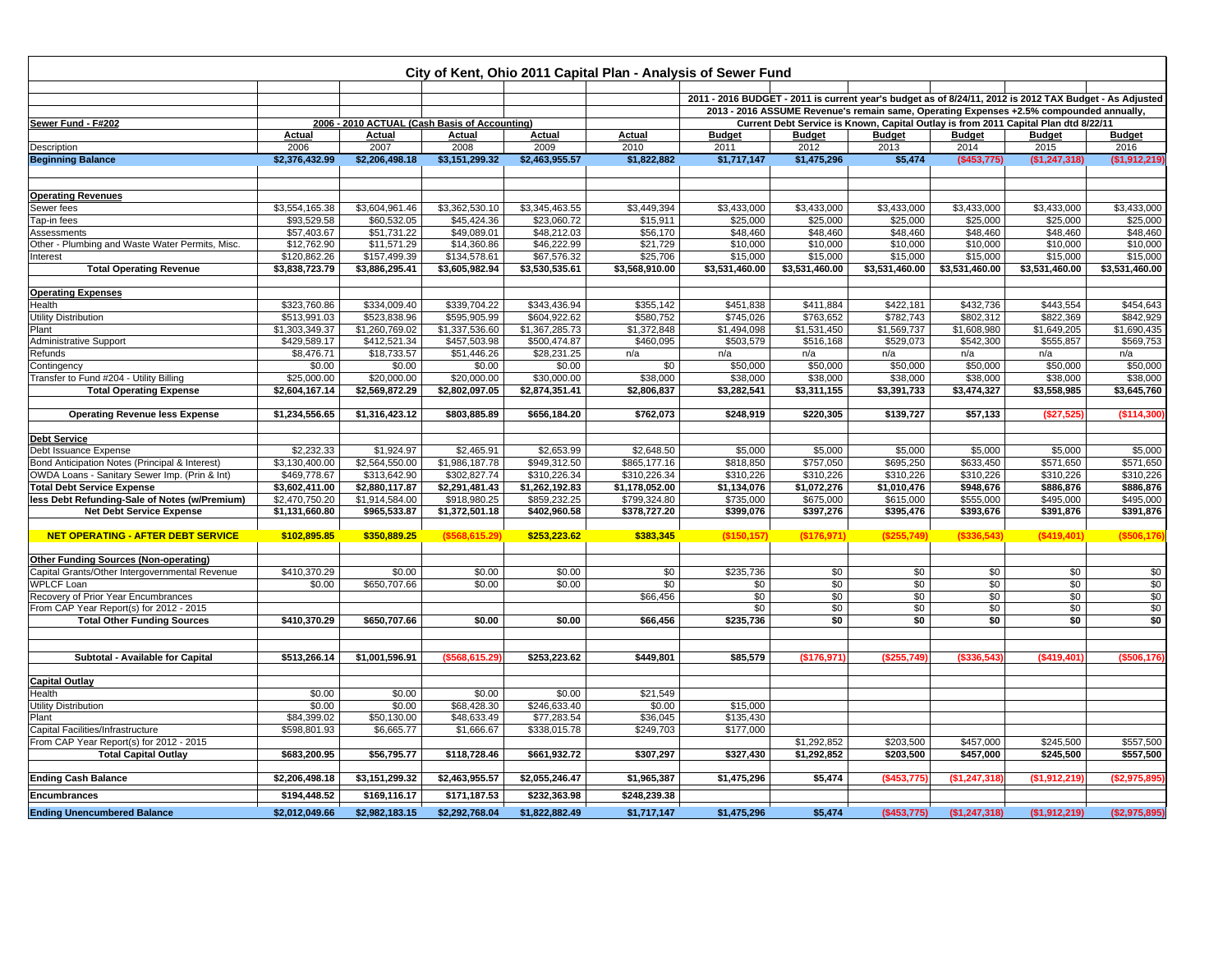|                                                       |                                               |                |                | City of Kent, Ohio 2011 Capital Plan - Analysis of Storm Water Fund |             |               |                                                                                                                                                                                |                 |               |                                                                                                         |               |  |  |
|-------------------------------------------------------|-----------------------------------------------|----------------|----------------|---------------------------------------------------------------------|-------------|---------------|--------------------------------------------------------------------------------------------------------------------------------------------------------------------------------|-----------------|---------------|---------------------------------------------------------------------------------------------------------|---------------|--|--|
|                                                       |                                               |                |                |                                                                     |             |               |                                                                                                                                                                                |                 |               |                                                                                                         |               |  |  |
|                                                       |                                               |                |                |                                                                     |             |               |                                                                                                                                                                                |                 |               | 2011 - 2016 BUDGET - 2011 is current year's budget as of 8/24/11, 2012 is 2012 TAX Budget - As Adjusted |               |  |  |
|                                                       | 2006 - 2010 ACTUAL (Cash Basis of Accounting) |                |                |                                                                     |             |               | 2013 - 2016 ASSUME Revenue's remain same, Operating Expenses +2.5% compounded annually,<br>Current Debt Service is Known, Capital Outlay is from 2011 Capital Plan dtd 8/22/11 |                 |               |                                                                                                         |               |  |  |
| Storm Water Drainage - F#208                          | Actual                                        | <b>Actual</b>  | <b>Actual</b>  | <b>Actual</b>                                                       | Actual      | <b>Budget</b> |                                                                                                                                                                                | <b>Budget</b>   | <b>Budget</b> | <b>Budget</b>                                                                                           | <b>Budget</b> |  |  |
| Description                                           | 2006                                          | 2007           | 2008           | 2009                                                                | 2010        | 2011          | <b>Budget</b><br>2012                                                                                                                                                          | 2013            | 2014          | 2015                                                                                                    | 2016          |  |  |
| <b>Beginning Balance</b>                              | \$1,696,017.30                                | \$1,534,518.35 | \$2,638,308.89 | \$2,969,645.20                                                      | \$2,744,426 | \$2,733,038   | \$1,744,807                                                                                                                                                                    | \$2,154,475     | \$2,578,409   | \$3,078,600                                                                                             | \$2,728,038   |  |  |
|                                                       |                                               |                |                |                                                                     |             |               |                                                                                                                                                                                |                 |               |                                                                                                         |               |  |  |
| <b>Operating Revenues</b>                             |                                               |                |                |                                                                     |             |               |                                                                                                                                                                                |                 |               |                                                                                                         |               |  |  |
| Storm Water Charges                                   | \$548,262.90                                  | \$572,564.45   | \$570,028.48   | \$551,339.35                                                        | \$537,761   | \$555,000     | \$555,000                                                                                                                                                                      | \$555,000       | \$555,000     | \$555,000                                                                                               | \$555,000     |  |  |
| Special Assessments                                   | \$1,519.50                                    | \$54,572.73    | \$8,920.58     | \$39,550.54                                                         | \$25,969    | \$20,971      | \$20,971                                                                                                                                                                       | \$20,971        | \$20,971      | \$20,971                                                                                                | \$20,971      |  |  |
| Storm Sewer Tap in fees                               | \$2,000.00                                    | \$4,400.00     | \$2,675.00     | \$1,000.00                                                          | \$700       | \$0           | \$0                                                                                                                                                                            | \$0             | \$0           | \$0                                                                                                     | \$0           |  |  |
| Interest Income                                       | \$71,262.72                                   | \$100,878.54   | \$122,411.98   | \$76,779.91                                                         | \$41,434    | \$19,390      | \$19,390                                                                                                                                                                       | \$19,390        | \$19,390      | \$19,390                                                                                                | \$19,390      |  |  |
| All Other Misc. Revenue                               | \$0.00                                        | \$0.00         | \$6,694.65     | \$6,374.12                                                          | \$7,156     | \$8,000       | \$8,000                                                                                                                                                                        | \$8,000         | \$0           | \$0                                                                                                     | \$0           |  |  |
| Transfer In From Income Tax - F#116                   | \$0.00                                        | \$0.00         | \$0.00         | \$0.00                                                              | \$0         | \$0           | \$0                                                                                                                                                                            | \$0             | \$0           | \$0                                                                                                     | \$0           |  |  |
|                                                       |                                               |                |                |                                                                     |             |               |                                                                                                                                                                                |                 |               |                                                                                                         |               |  |  |
| <b>Total Revenues</b>                                 | \$623,045.12                                  | \$732,415.72   | \$710,730.69   | \$675,043.92                                                        | \$613,020   | \$603,361     | \$603,361                                                                                                                                                                      | \$603,361       | \$595,361     | \$595,361                                                                                               | \$595,361     |  |  |
|                                                       |                                               |                |                |                                                                     |             |               |                                                                                                                                                                                |                 |               |                                                                                                         |               |  |  |
| <b>Operating Expenses</b>                             |                                               |                |                |                                                                     |             |               |                                                                                                                                                                                |                 |               |                                                                                                         |               |  |  |
| Salaries & Fringes                                    | \$0.00                                        | \$0.00         | \$0.00         | \$0.00                                                              | \$386,361   | \$430,112     | \$0                                                                                                                                                                            | \$0             | \$0           | \$0                                                                                                     | \$0           |  |  |
| <b>Other Operating</b>                                | \$0.00                                        | \$0.00         | \$29,820.83    | \$18,380.78                                                         | \$26,899    | \$58,000      | \$58,725                                                                                                                                                                       | \$59,459        | \$60,202      | \$60,955                                                                                                | \$61,717      |  |  |
| <b>Refunds</b>                                        | \$0.00                                        | \$1.53         | \$0.00         | \$2.30                                                              | n/a         | n/a           | n/a                                                                                                                                                                            | n/a             | n/a           | n/a                                                                                                     | n/a           |  |  |
| Repay Advance to F#116 - Income Tax                   | \$30,000.00                                   | \$30,000.00    | \$30,000.00    | \$30,000.00                                                         | \$30,000    | \$30,000      | \$30,000                                                                                                                                                                       | \$30,000        | \$30,000      | \$30,000                                                                                                | \$30,000      |  |  |
| <b>Total Operating Expenses</b>                       | \$30,000.00                                   | \$30,001.53    | \$59,820.83    | \$48,383.08                                                         | \$443,260   | \$518,112     | \$88,725                                                                                                                                                                       | \$89,459        | \$90,202      | \$90,955                                                                                                | \$91,717      |  |  |
|                                                       | \$593,045.12                                  | \$702,414.19   |                |                                                                     | \$169,760   | \$85,249      | \$514,636                                                                                                                                                                      | \$513,902       | \$505,159     | \$504,406                                                                                               | \$503,644     |  |  |
| <b>Operating Revenue less Expense</b>                 |                                               |                | \$650,909.86   | \$626,660.84                                                        |             |               |                                                                                                                                                                                |                 |               |                                                                                                         |               |  |  |
| Debt Service (OWDA Loans)                             |                                               |                |                |                                                                     |             |               |                                                                                                                                                                                |                 |               |                                                                                                         |               |  |  |
| Repay Issue II Loan(s) - Principal Only - 0% Interest | \$0.00                                        | \$1,167.35     | \$3,650.95     | \$4,967.20                                                          | \$4,967     | \$4,968       | \$4,968                                                                                                                                                                        | \$4,968         | \$4,968       | \$4,968                                                                                                 | \$4,968       |  |  |
| <b>Total Debt Service</b>                             | \$0.00                                        | \$1,167.35     | \$3,650.95     | \$4,967.20                                                          | \$4,967     | \$4,968       | \$4,968                                                                                                                                                                        | \$4,968         | \$4,968       | \$4,968                                                                                                 | \$4,968       |  |  |
|                                                       |                                               |                |                |                                                                     |             |               |                                                                                                                                                                                |                 |               |                                                                                                         |               |  |  |
| NET OPERATING - AFTER DEBT SERVICE                    | \$593,045.12                                  | \$701,246.84   | \$647,258.91   | \$621,693.64                                                        | \$164,793   | \$80,281      | \$509,668                                                                                                                                                                      | \$508,934       | \$500,191     | \$499,438                                                                                               | \$498,676     |  |  |
|                                                       |                                               |                |                |                                                                     |             |               |                                                                                                                                                                                |                 |               |                                                                                                         |               |  |  |
| <b>Other Funding Sources (Non-operating)</b>          |                                               |                |                |                                                                     |             |               |                                                                                                                                                                                |                 |               |                                                                                                         |               |  |  |
| Issue II Grant(s)                                     | \$0.00                                        | \$503,292.37   | \$0.00         | \$325,715.03                                                        | \$110,725   | \$545,000     | \$0                                                                                                                                                                            | \$0             | \$0           | \$0                                                                                                     | \$0           |  |  |
| Issue II Loans(s)                                     | \$0.00                                        | \$63,758.52    | \$1,852.47     | \$0.00                                                              | \$0         | \$100,000     | \$0                                                                                                                                                                            | \$0             | \$0           | \$0                                                                                                     | \$0           |  |  |
| Federal Aid - ARRA via OWDA - Plum Creek              | \$0.00                                        | \$0.00         | \$0.00         | \$0.00                                                              | \$1,089,847 | \$0           | \$0                                                                                                                                                                            | \$0             | \$0           | \$0                                                                                                     | \$0           |  |  |
| State & Local Aid - City of Stow                      | \$0.00                                        | \$0.00         | \$0.00         | \$0.00                                                              | \$0         | \$50,000      | \$0                                                                                                                                                                            | \$0             | \$0           | \$0                                                                                                     | \$0           |  |  |
| Recovery of Prior Year Encumbrances                   |                                               |                |                |                                                                     | \$117,057   | \$0           | \$0                                                                                                                                                                            | $\overline{50}$ | \$0           | \$0                                                                                                     | \$0           |  |  |
| From CAP Year Report(s) fpr 2012 - 2015               |                                               |                |                |                                                                     |             |               | \$0                                                                                                                                                                            | \$0             | \$0           | \$0                                                                                                     | \$0           |  |  |
| <b>Total Other Funding Sources</b>                    | \$0.00                                        | \$567,050.89   | \$1,852.47     | \$325,715.03                                                        | \$1,317,629 | \$695,000     | \$0                                                                                                                                                                            | \$0             | \$0           | \$0                                                                                                     | \$0           |  |  |
|                                                       |                                               |                |                |                                                                     |             |               |                                                                                                                                                                                |                 |               |                                                                                                         |               |  |  |
| Subtotal - Available for Capital                      | \$593,045.12                                  | \$1,268,297.73 | \$649,111.38   | \$947,408.67                                                        | \$1,482,422 | \$775,281     | \$509,668                                                                                                                                                                      | \$508,934       | \$500,191     | \$499,438                                                                                               | \$498,676     |  |  |
|                                                       |                                               |                |                |                                                                     |             |               |                                                                                                                                                                                |                 |               |                                                                                                         |               |  |  |
| <b>Capital Outlay</b>                                 |                                               |                |                |                                                                     |             |               |                                                                                                                                                                                |                 |               |                                                                                                         |               |  |  |
| <b>Capital Facilities</b>                             | \$754,544.07                                  | \$164,507.19   | \$317,775.07   | \$949,437.38                                                        | \$1,110,351 | \$1,763,512   | \$0                                                                                                                                                                            | \$0             | \$0           | \$0                                                                                                     | \$0           |  |  |
| From CAP Year Report(s) for 2012 - 2015               |                                               |                |                |                                                                     |             |               | \$100,000                                                                                                                                                                      | \$85,000        | \$0           | \$850,000                                                                                               | \$0           |  |  |
| <b>Total Capital Outlay</b>                           | \$754,544.07                                  | \$164,507.19   | \$317,775.07   | \$949,437.38                                                        | \$1,110,351 | \$1,763,512   | \$100,000                                                                                                                                                                      | \$85,000        | \$0           | \$850,000                                                                                               | \$0           |  |  |
| <b>Ending Cash Balanace</b>                           | \$1,534,518.35                                | \$2,638,308.89 | \$2,969,645.20 | \$2,967,616.49                                                      | \$3,116,497 | \$1,744,807   | \$2,154,475                                                                                                                                                                    | \$2,578,409     | \$3,078,600   | \$2,728,038                                                                                             | \$3,226,714   |  |  |
| <b>Encumbrances</b>                                   | \$204,897.82                                  | \$54,300.30    | \$476,557.44   | \$223,190.45                                                        | \$383,459   |               |                                                                                                                                                                                |                 |               |                                                                                                         |               |  |  |
|                                                       |                                               |                |                |                                                                     |             |               |                                                                                                                                                                                |                 |               |                                                                                                         |               |  |  |
| <b>Ending Unencumbered Balance</b>                    | \$1,329,620.53                                | \$2,584,008.59 | \$2,493,087.76 | \$2,744,426.04                                                      | \$2,733,038 | \$1,744,807   | \$2,154,475                                                                                                                                                                    | \$2,578,409     | \$3,078,600   | \$2,728,038                                                                                             | \$3,226,714   |  |  |